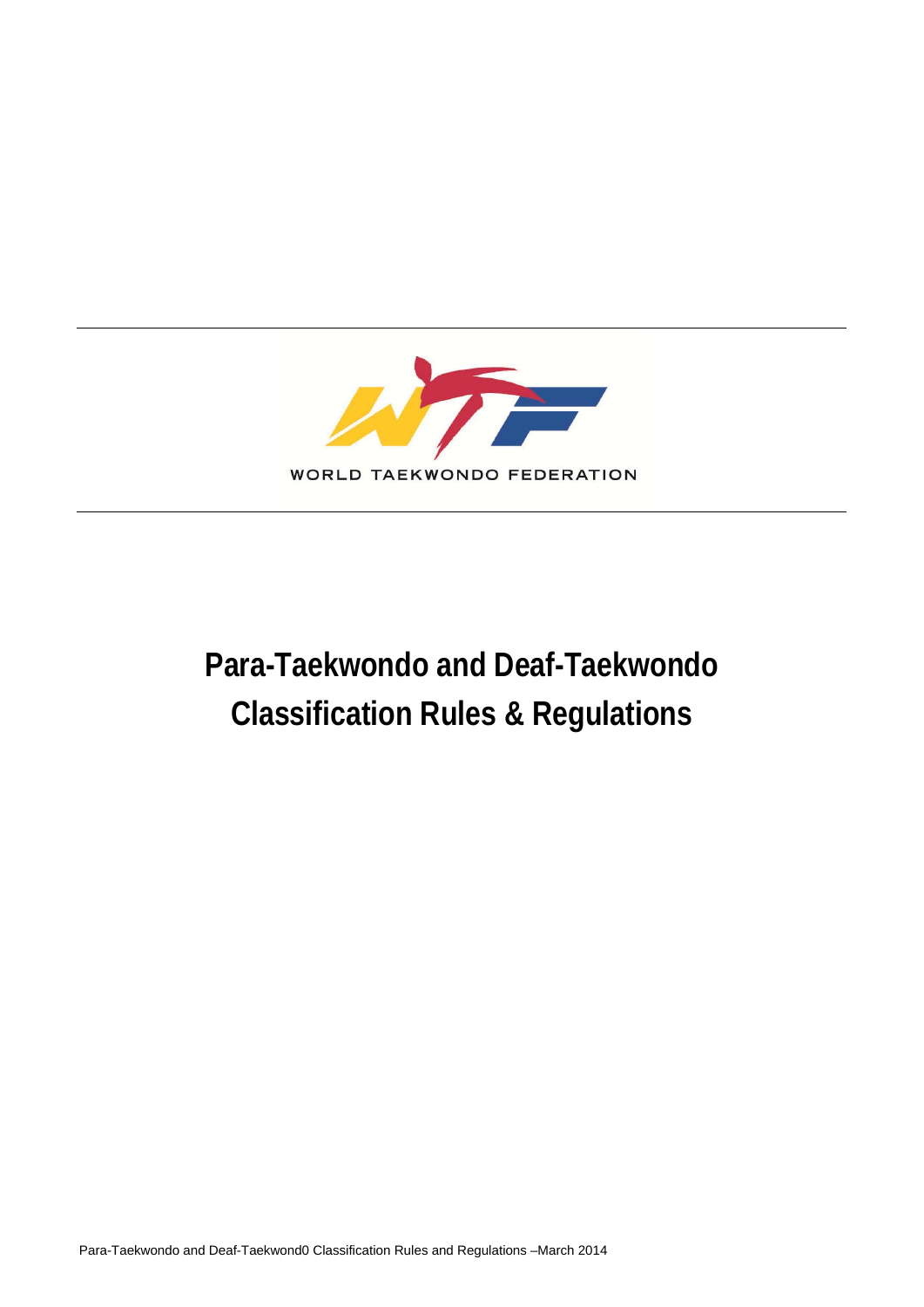## **Purpose and Organization of these Rules**

## **Purpose**

These Para-Taekwondo and Deaf-Taekwondo Classification Rules & Regulations (referred to generally as "the Rules") provide a framework within which the process of "Classification" may take place. The term "Classification" refers to a structure for Competition the aim of which is to ensure that an Athlete's Impairment is relevant to sport performance, and to ensure that Athletes compete equitably with each other. The purpose of Classification is to minimise the impact of eligible Impairment types on the outcome of competition, so that Athletes who succeed in competition are those with best anthropometry, physiology and psychology and who have enhanced them to best effect.

**Organisation** 

**Articles** 

| <b>Article One</b>   | Article One explains that these Rules apply to persons who compete or are<br>otherwise involved in the sport of Taekwondo, and how the Rules should be<br>interpreted.                                                                                                                                |
|----------------------|-------------------------------------------------------------------------------------------------------------------------------------------------------------------------------------------------------------------------------------------------------------------------------------------------------|
| <b>Article Two</b>   | Article Two explains that qualified personnel referred to in these Rules as<br>"Classifiers" conduct Athlete Evaluation, with other key "Classification Personnel"<br>being involved.                                                                                                                 |
| <b>Article Three</b> | Article Three explains how Classifiers will conduct Athlete Evaluation as part of a<br><b>Classification Panel.</b>                                                                                                                                                                                   |
| <b>Article Four</b>  | Article Four explains that the process of Classification is carried out by way of<br>Athlete Evaluation under these Rules, and details the specific processes and<br>protocols to be followed during Athlete Evaluation.                                                                              |
| <b>Article Five</b>  | Article Five explains that Classification is undertaken so that Athletes can be<br>designated a Sport Class (which groups Athletes together in Competition) and<br>allocated a Sport Class Status (which indicates when Athletes should be evaluated<br>and how their Sport Class may be challenged). |
| <b>Article Six</b>   | Article Six explains that one outcome of Athlete Evaluation may be that an Athlete<br>is found not to be eligible to compete in the sport of Taekwondo, and the<br>implications that arise if this is the case.                                                                                       |
| <b>Article Seven</b> | Article Seven explains that an Athlete or other party may dispute the allocation of a<br>Sport Class, and the process by which these disputes should be resolved.                                                                                                                                     |
| <b>Article Eight</b> | Article Eight explains that the procedure by which a Sport Class is allocated is<br>subject to a limited form of challenge, and how these challenges should be made.                                                                                                                                  |
| <b>Article Nine</b>  | Article Nine explains that if an Athlete or other party attempts to subvert the Athlete<br>Evaluation process, there will be consequences.                                                                                                                                                            |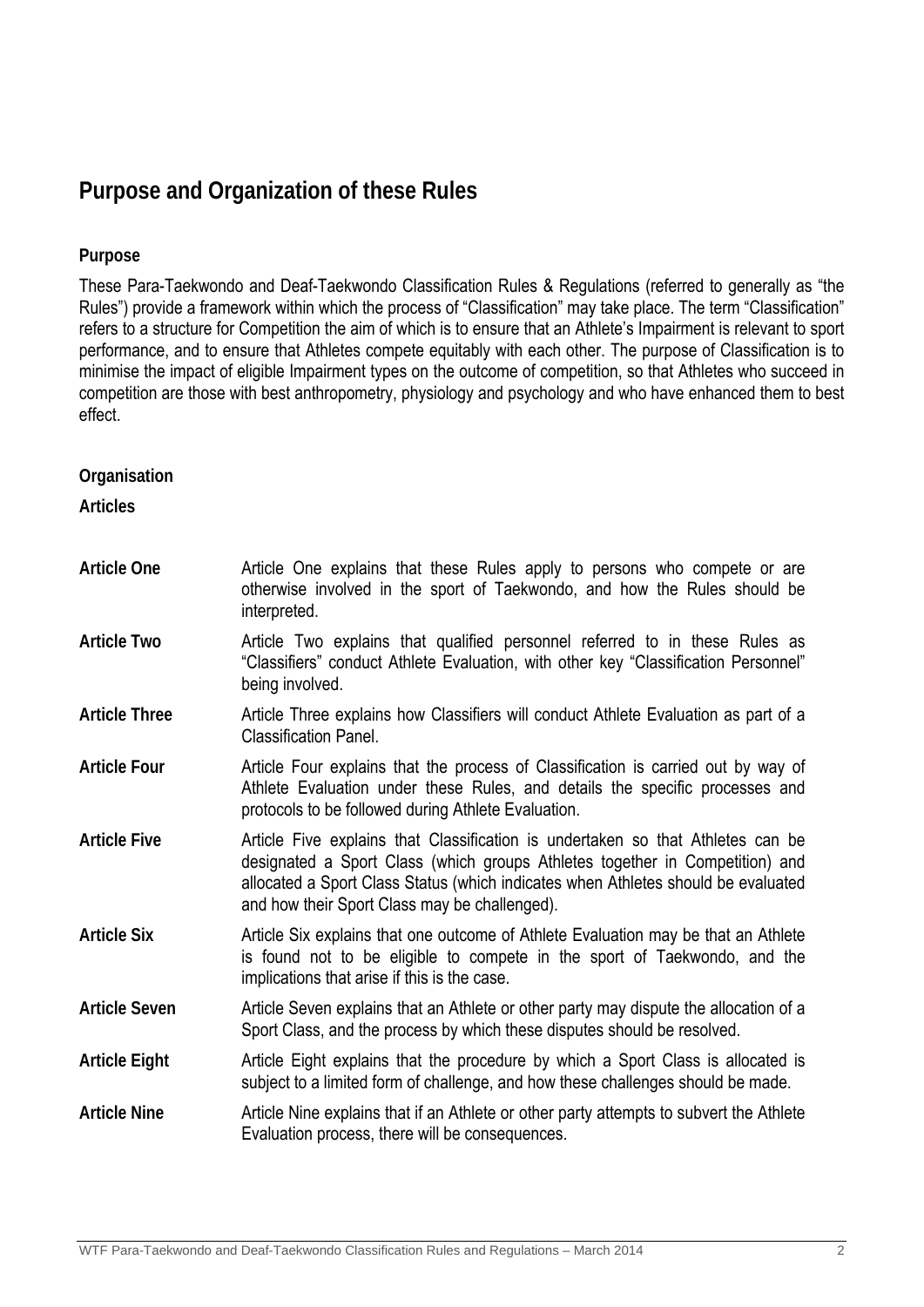| <b>Article Ten</b>    | Article Ten: Glossary to these Rules contains a list of the defined terms used in<br>these Rules.                                                                                                                                                                                                      |
|-----------------------|--------------------------------------------------------------------------------------------------------------------------------------------------------------------------------------------------------------------------------------------------------------------------------------------------------|
| <b>Appendices</b>     |                                                                                                                                                                                                                                                                                                        |
| Appendix One          | Appendix One deals with Sport Classes for Athletes with Physical Impairment, and<br>sets out the Minimum Disability Criteria and assessment methodologies that apply<br>in order for an Athlete with Physical Impairment to be eligible to compete in the<br>sport of Taekwondo.                       |
| Appendix Two          | Appendix Two deals with Sport Classes for Athletes with Visual Impairment, and<br>sets out the Minimum Disability Criteria and assessment methodologies that apply<br>in order for an Athlete with Visual Impairment to be eligible to compete in the sport<br>of Taekwondo.                           |
| <b>Appendix Three</b> | Appendix Three deals with Sport Classes for Athletes with Intellectual Disability,<br>and sets out the Minimum Disability Criteria and assessment methodologies that<br>apply in order for an Athlete with Intellectual Impairment to be eligible to compete in<br>the sport of Taekwondo.             |
| <b>Appendix Four</b>  | Appendix Four deals with Sport Classes for Athletes that are Deaf and/or hearing<br>impaired and sets out the Minimum Disability Criteria and assessment<br>methodologies that apply in order for an Athlete who are Deaf and hearing<br>impaired to be eligible to compete in the sport of Taekwondo. |
| <b>Appendix Five</b>  | Table of fees                                                                                                                                                                                                                                                                                          |
| <b>Appendix Six</b>   | Intentional misrepresentation                                                                                                                                                                                                                                                                          |
|                       | The WTF subscribes to the IPC Classification Code, Models of Best practices for<br>Intentional Misrepresentation Rules - an excerpt of which is found in this appendix.<br>Where it says IPC please read WTF Para-Taekwondo.                                                                           |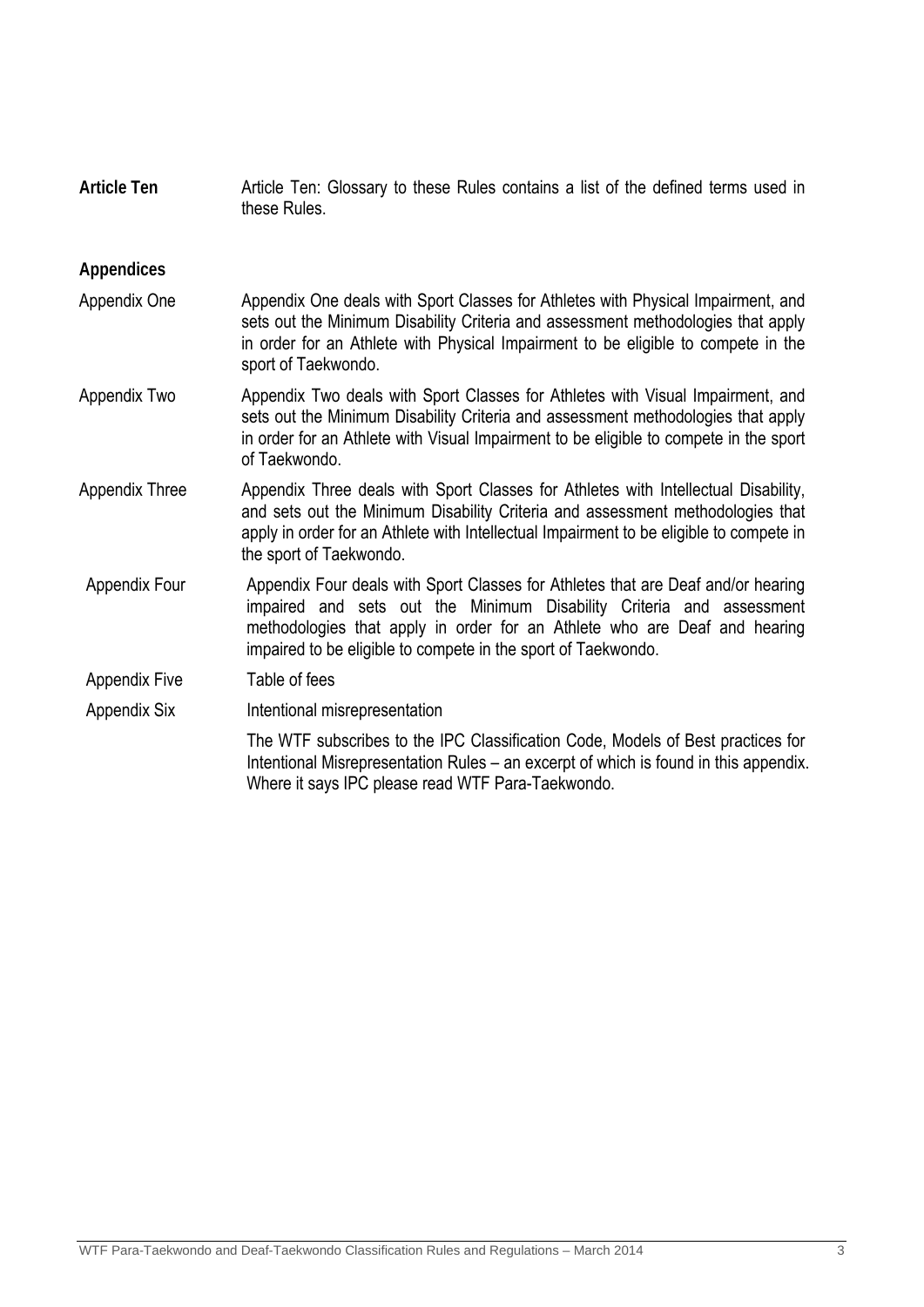## **Article One - Scope and Application**

- **1.1** These Rules are an integral part of the WTF Statutes and are intended to implement the provisions of the IPC Classification Code for the sport of Taekwondo.
- **1.2** These Rules shall apply to
	- 1.2.1 All Athletes and Athlete Support Personnel who are registered and/ or licensed with WTF as defined in the WTF Competition Rules and Poomsae Competition Rules;
	- 1.2.2 All Athletes and Athlete Support Personnel participating in such capacity in Events and Competitions recognised by WTF or any of its members or affiliate organisations or licensees;
- **1.3** It is the personal responsibility of Athletes , Athlete Support Personnel and Classification Personnel to acquaint themselves with all of the requirements of these Rules, the IPC Classification Code (see IPC Handbook, Section 2, Chapter 1.3) and the other sections of the IPC Handbook that apply to Classification, including the IPC Position Statement on Background and Scientific Rationale for Classification in Paralympic Sport (see IPC Handbook, Section 2, Chapter 4.4)

**International Classification** 

- **1.4** Athlete Evaluation that is conducted in full compliance with these Rules is referred to as International Classification. WTF will only recognize Sport Class and Sport Class Status if allocated by way of International Classification.
- **1.5** WTF will provide Athletes with an opportunity to undertake International Classification by appointing Classifiers certified pursuant to Article Two to conduct Athlete Evaluation at Recognized Competitions, and by providing reasonable notice of such International Classification opportunities to Athletes and WTF Member National Associations.
- **1.6** An Athlete will only be permitted to undergo International Classification if he or she:
	- 1.6.1 Is registered as a holder of a Global Athlete Licence with WTF pursuant to the relevant provisions of the WTF, and
	- 1.6.2 Has been entered in a Recognised Competition where International Classification is to take place.

## **Interpretation, Commencement and Amendment**

- **1.7** These Rules shall be interpreted and applied at all times in a manner that is consistent with the IPC Classification Code.
- **1.8** These Rules shall come into full force and effect on the Effective Date as specified by WTF.
- **1.9** Amendments to these Rules shall be approved and shall come into effect in the manner prescribed by WTF. WTF may at any time amend, update or otherwise alter the text, meaning and effect of the Appendices independently of these Rules.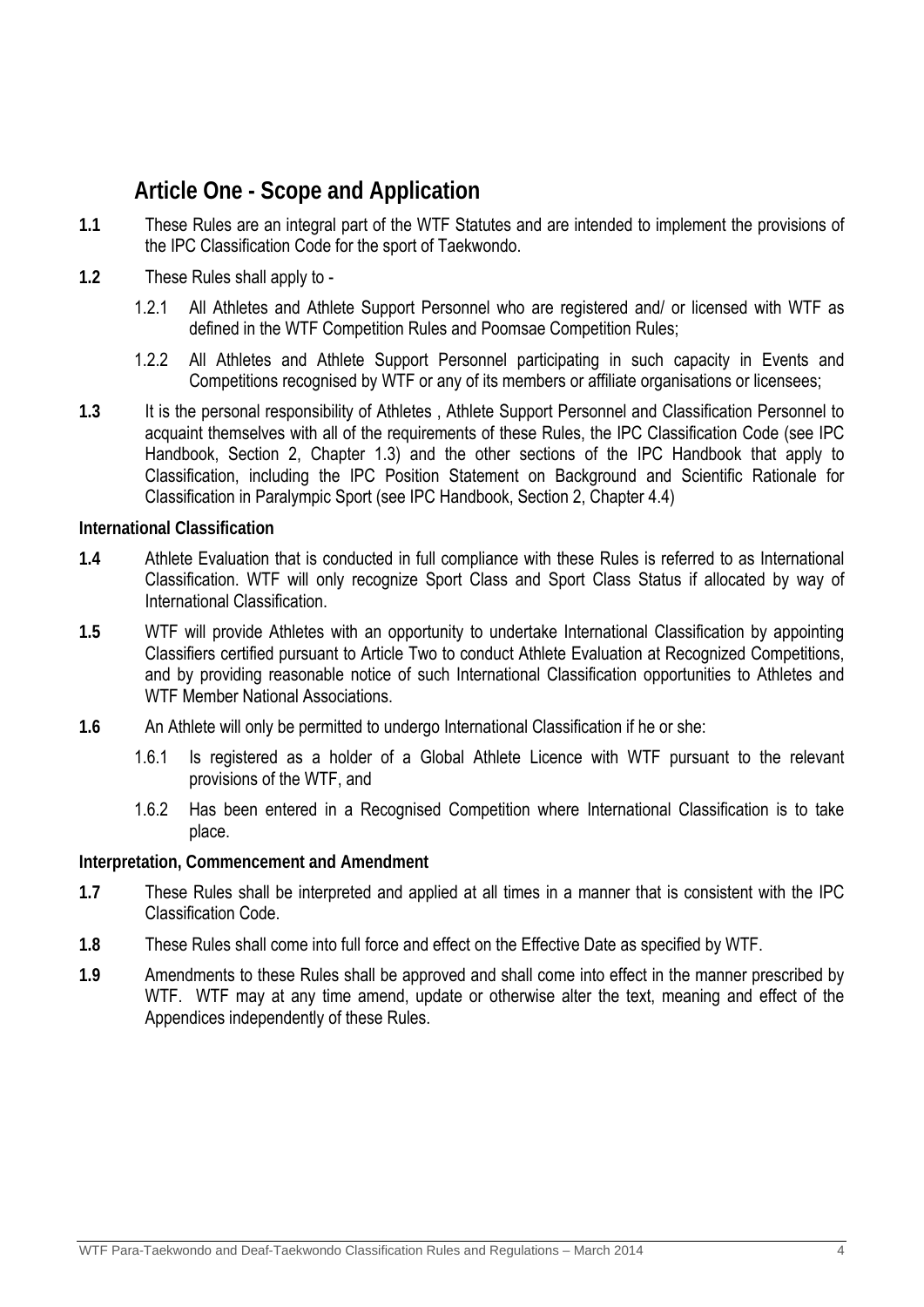## **Article Two – Classification Personnel**

**2.1** Classification Personnel are fundamental to the effective implementation of these Rules. This Article Two explains how WTF Classification Personnel assist in the delivery of classification under these Rules.

## **Classification Personnel**

**2.2** WTF should appoint the following Classification Personnel, each of whom will have a key role in the administration, organization and execution of classification for Para-Taekwondo:

## **2.3 Head of Classification**

- 2.3.1 The Head of Classification for WTF will be appointed by WTF to be responsible for the direction, administration, coordination and implementation of all classification matters for Para-Taekwondo.
- 2.3.2 WTF may delegate the role of Head of Classification to a nominated person, such persons being identified publicly as such by WTF.
- 2.3.3 The Head of Classification in conjunction with WTF Classification Administrator is responsible for appointing Classification Panel(s) that will conduct International Classification at Recognised Competitions.

## **2.4 Para-Taekwondo Classification Committee**

The Para-Taekwondo Classification Committee shall consist of representative classifiers of the impairments groups, researchers and others as deemed appropriate. Ad-hoc members may be appointed by the Head of Classification in conjunction with the WTF Classification Administrator.

## **2.5 Classification Administrator**

The Classification Administrator (CA) is the person responsible for keeping and updating the WTF Master List of all Athletes which details such matters as Athletes name, Nationality, Sport Class and Sport Class Status. The CA co-ordinates the classification process in collaboration with the Head of Classification and the Classification Committee and is the contact point between Athletes, Coaches, Officials and Classifiers. The CA is responsible for keeping and updating the WTF-Master List of Certified Classifiers. The WTF Masters List of Athletes, Classifiers, Athlete Support Personnel and Translators will be administered through the WTF Global Membership System (GMS).

## **2.6 Classifiers**

- 2.6.1 A Classifier is a person authorised and certified by WTF as being competent to conduct Athlete Evaluation. WTF will specify from time to time the means by which it shall certify Classifiers.
- 2.6.2 WTF classifiers are required, as appropriate, to assist in the research, development and clarification of the Classification Rules and Sport Class profiles for Para-Taekwondo, participate in Classifier workshops arranged by WTF and/or the IPC from time to time; and attend such Classifier training as requested from time to time by the WTF
- 2.6.3 The Head of Classification may be appointed as Classifier and/ or Chief Classifier.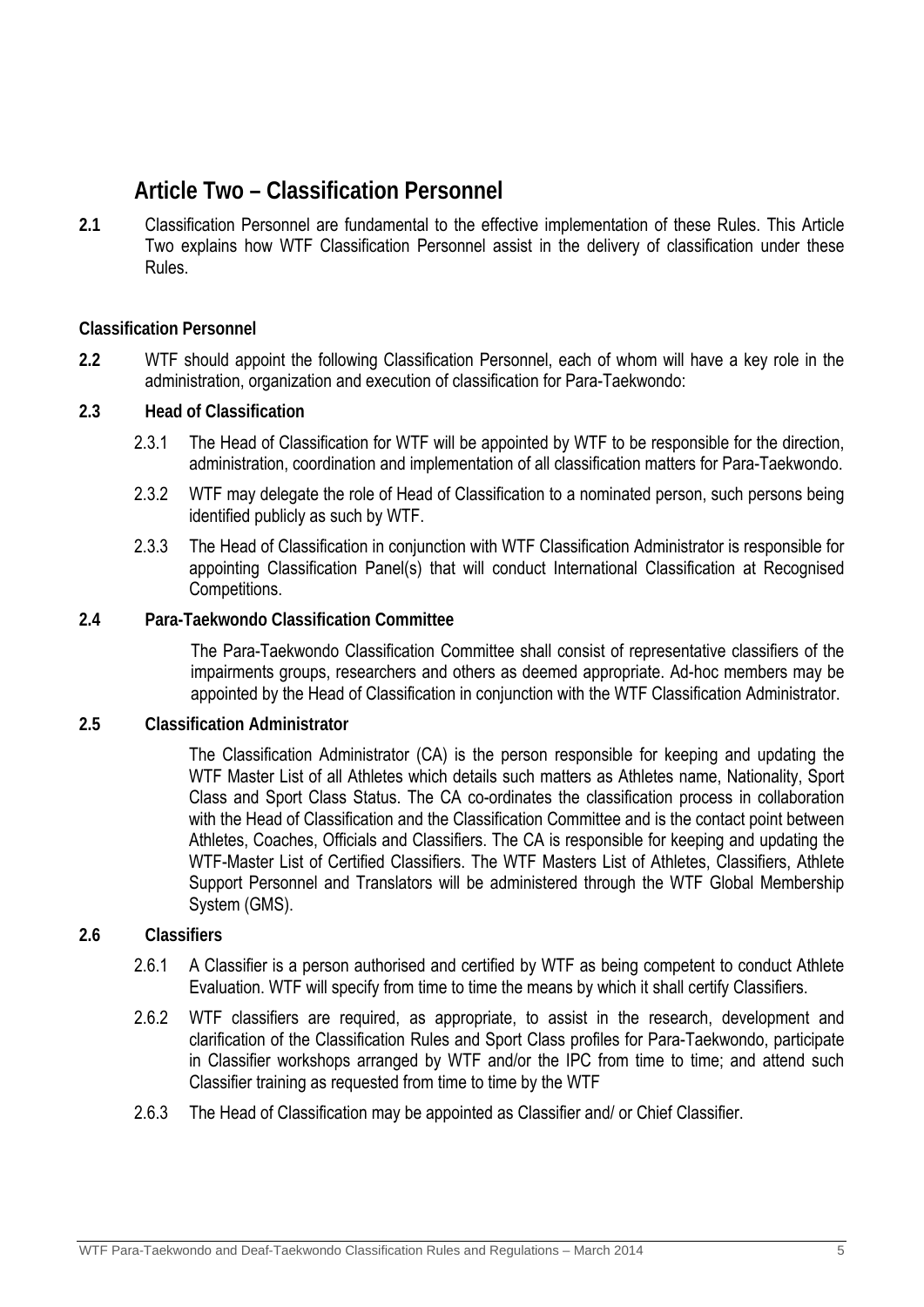## **2.7 Chief Classifiers**

- 2.7.1 A Chief Classifier is a Classifier who is appointed by WTF to act as the senior Classifier present at a specific WTF Sanctioned or promoted Para-Taekwondo Competition.
- 2.7.2 A Chief Classifier is responsible for the direction, administration, co-ordination and implementation of classification matters at a Competition. In particular, a Chief Classifier may be required by WTF to do the following:
	- 2.7.2.1 Identify those Athletes who will be competing at that Competition who will require Athlete Evaluation;
	- 2.7.2.2 Supervise Classifiers to ensure that the Rules are applied appropriately during a specific Competition;
	- 2.7.2.3 Manage the Protest process as required by Article Seven.
	- 2.7.2.4 Liaise with the relevant Competition organiser to ensure that all travel, accommodation and other logistics are arranged in order that Classifiers may carry out their duties at the Competition;
- **2.8 Trainee Classifiers** 
	- 2.8.1 WTF may appoint Trainee Classifiers in order that they may be certified as a Classifier.
	- 2.8.2 A Trainee Classifier may actively participate in or observe Athlete Evaluation under supervision of a Classification Panel in order to develop the necessary competencies and proficiencies so as to be certified by WTF as a Classifier.

**Classifier Competencies, Qualifications and Responsibilities** 

- **2.9** WTF certifies Classifiers who have abilities and qualifications relevant to conduct Athlete Evaluation in respect of Athletes with Physical, Visual. Hearing and/or Intellectual Impairment.
- **2.10** WTF requires Classifiers to have one of the below qualifications in order to be considered for certification as WTF Classifier:
	- 2.10.1 a certified health professional in a field relevant to the Impairment category which WTF at its sole discretion deems acceptable, e.g. physicians and physiotherapists for Athletes with Physical Impairment, ophthalmologists and optometrists for athletes with Visual Impairment, and psychologists for athletes with Intellectual Impairment.
	- 2.10.2 an extensive coaching or other relevant background in the sport of Taekwondo or a recognised and reputable academic qualification which encompasses a requisite level of anatomical, biomechanical and sport-specific expertise, which WTF at its sole discretion deems to be acceptable.
- **2.11** Only classifiers that fulfil the requirements of Article 2.10.1 are entitled to conduct a Physical Assessment (for athletes with physical impairment).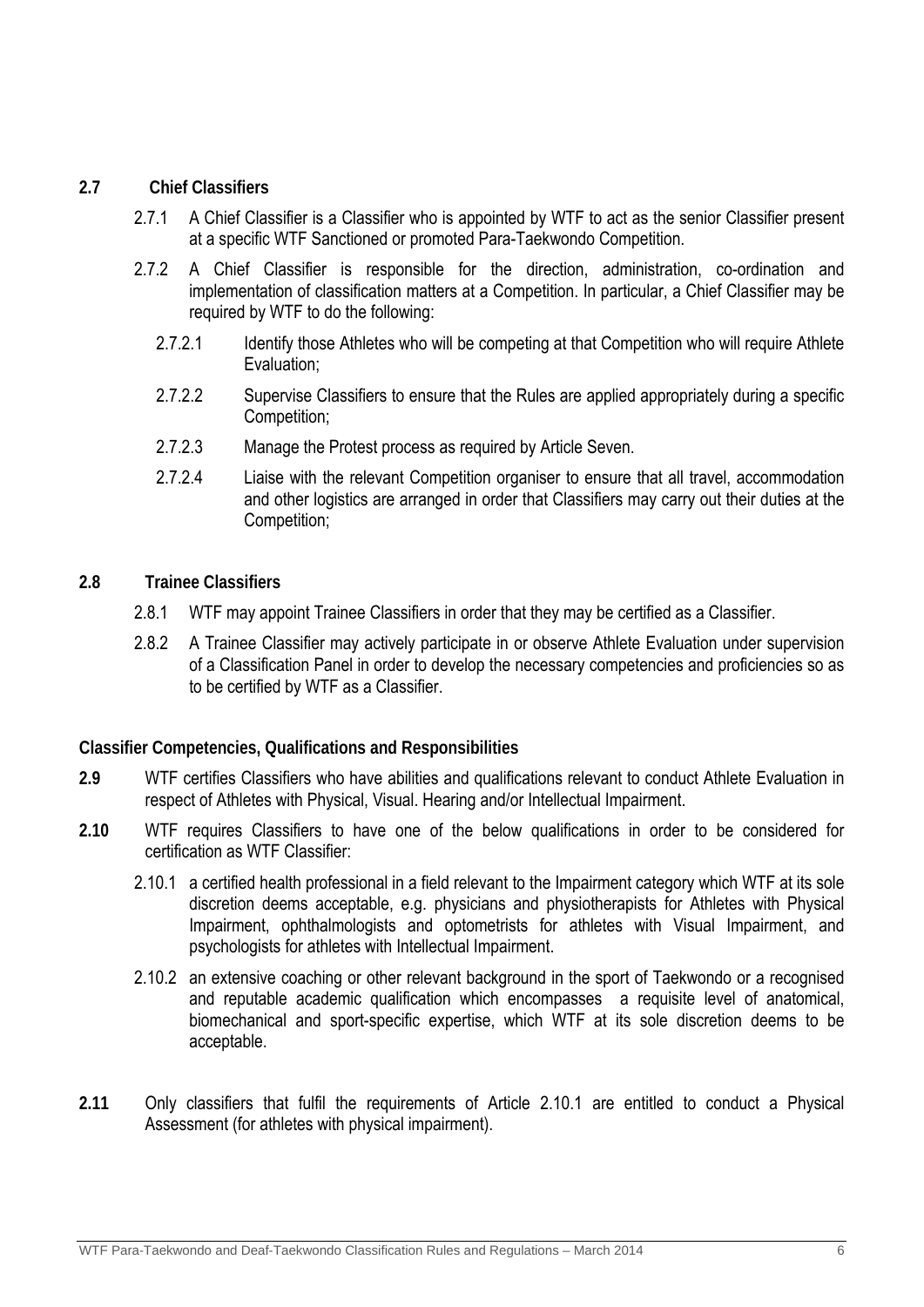**2.12** All Classification Personnel must comply with the standards of behaviour mandated from time to time in the IPC Code of Ethics and the IPC Classifier Code of Conduct. If any Classification Personnel is found to have breached the terms of either the IPC Code of Ethics or the IPC Classifier Code of Conduct, WTF will have sole discretion to withdraw any applicable certification or authorization. WTF may also make such recommendations as it sees fit to IPC and any other relevant bodies as regards any certification held by the relevant Classification Personnel to act as Classification Personnel in respect of other sports.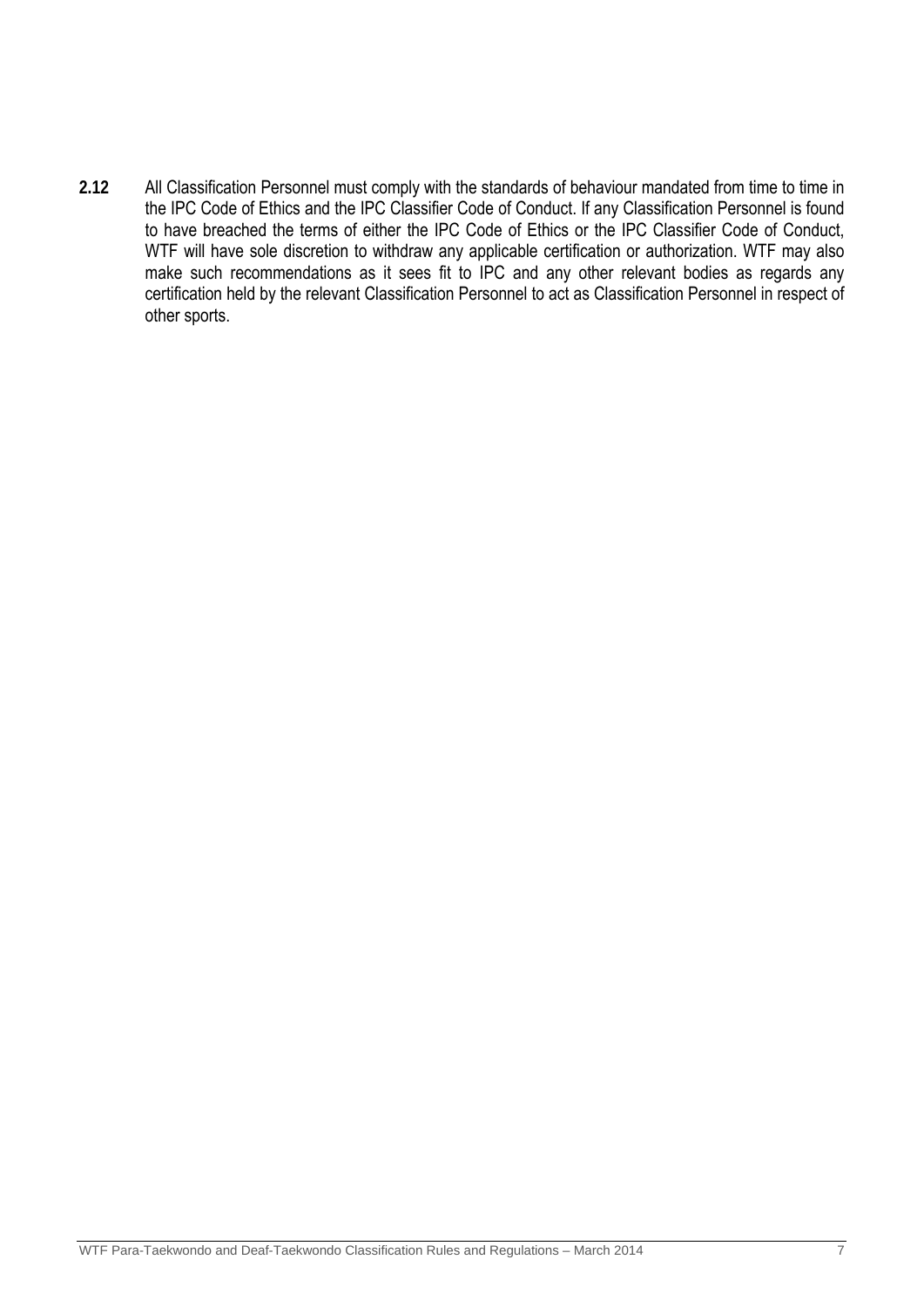## **Article Three - Classification Panels**

A Classification Panel is a body that is appointed by WTF to conduct Athlete Evaluation in accordance with these Rules. A Classification Panel should be comprised of a minimum of two (2) Classifiers, one medical and one technical.

- **3.1** WTF and competition organizers will whenever possible ensure that at least two Classification Panels are able to conduct Athlete Evaluation for each Impairment category (Physical Impairment, Visual Impairment and Intellectual Impairment, assuming that Events are offered for all three Impairment categories). In special circumstances when only one panel is present only New Athletes will be seen and no protests accepted for that competition.
- **3.2** Classification Personnel should have no relationship with any Athlete or Athlete Support Personnel present at a Competition or otherwise that might create any actual or perceived bias or Conflict of Interest. Classification Personnel must disclose to WTF any actual or perceived bias or Conflict of Interest that may be relevant to their appointment as a member of any Classification Panel to the Head of Classification.
- **3.3** WTF will ensure that Classifiers who act as members of a Classification Panel at a Competition will not have any official responsibilities other than in connection with Athlete Evaluation.
- **3.4** A Classification Panel may seek third party expertise of any nature if it considers in its sole discretion that this would assist it in completing the process of Athlete Evaluation.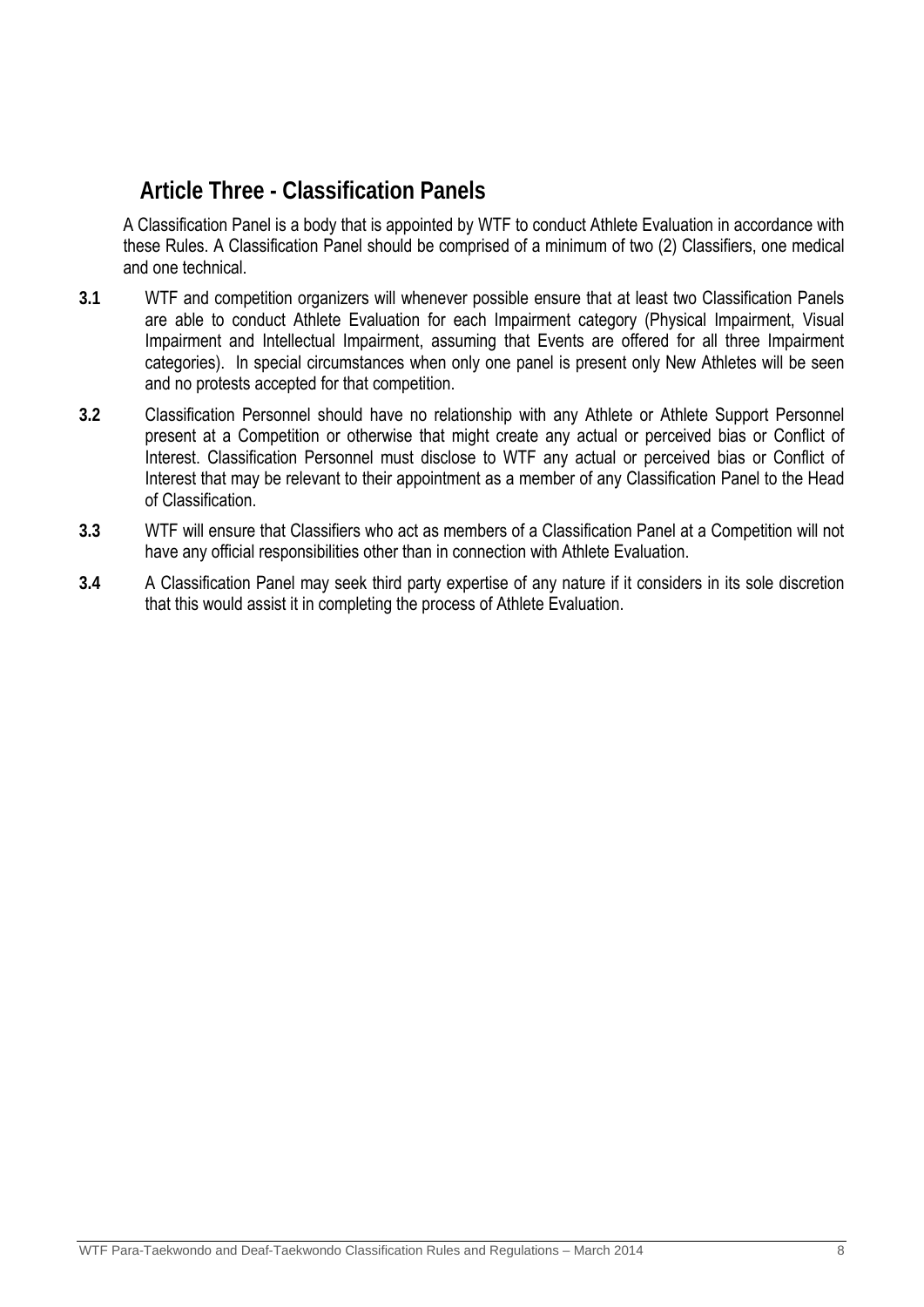## **Article Four - Athlete Evaluation**

**4.1** Athlete Evaluation is the process by which an Athlete is assessed by a Classification Panel in order that the Athlete may be allocated a Sport Class and a Sport Class Status.

## **Athlete Evaluation Process**

- **4.2** The Athlete Evaluation process may encompass the following:
	- 4.2.1 Physical Assessment: The Classification Panel should conduct a Physical Assessment of the Athlete, so as to establish that the Athlete has an Eligible Impairment that meets the relevant Minimum Disability Criteria; and
	- 4.2.2 Technical Assessment: The Classification Panel should conduct a Technical Assessment of the Athlete which may include, but is not limited to, an assessment of the Athlete's ability to perform, in a non-competitive environment, the specific tasks and activities that are part of the Para-Taekwondo in which the Athlete participates; and
	- 4.2.3 Observation Assessment: The Classification Panel may conduct Observation Assessment, which shall involve observing an Athlete performing the specific skills that are part of the Para-Taekwondo. This may occur during training or first appearance in competition.
- **4.3** The means by which Physical, Technical and Observation Assessment are to be conducted are specified in the Appendices to these Rules.
- **4.4** Pre-Competition Athlete Evaluation

Deaf and Intellectually Impaired athletes may enter the competition with predetermined eligibility as per ICSD or INAS Master List. This only applies to event and Championships organized by the WTF.

## **Athlete Evaluation Requirements**

- 4.5 The following requirements apply to Athlete Evaluation:
	- 4.5.1 The Athlete and his or her WTF Member National Association are jointly responsible for ensuring that the Athlete attends Athlete Evaluation.
	- 4.5.2 Athlete Evaluation and its associated processes will be conducted in English. If the Athlete and/or the Athlete Support Personnel require an interpreter, the WTF Member National Association will be responsible for arranging the attendance of an interpreter.
	- 4.5.3 One person (in addition to any required interpreter) may accompany an Athlete during Athlete Evaluation. This person should be familiar with the Athlete's Impairment and sporting history and must be a member of the Athlete's WTF Member National Association or must be otherwise authorized in advance by the Chief Classifier to attend the Athlete's Athlete Evaluation.
	- 4.5.4 If the Athlete is a minor, or has an Intellectual Impairment, a parent or guardian should accompany him or her, or a person authorized by a parent or guardian to attend on their behalf. The Classification Panel may request evidence of any such authorization before it proceeds with Athlete Evaluation.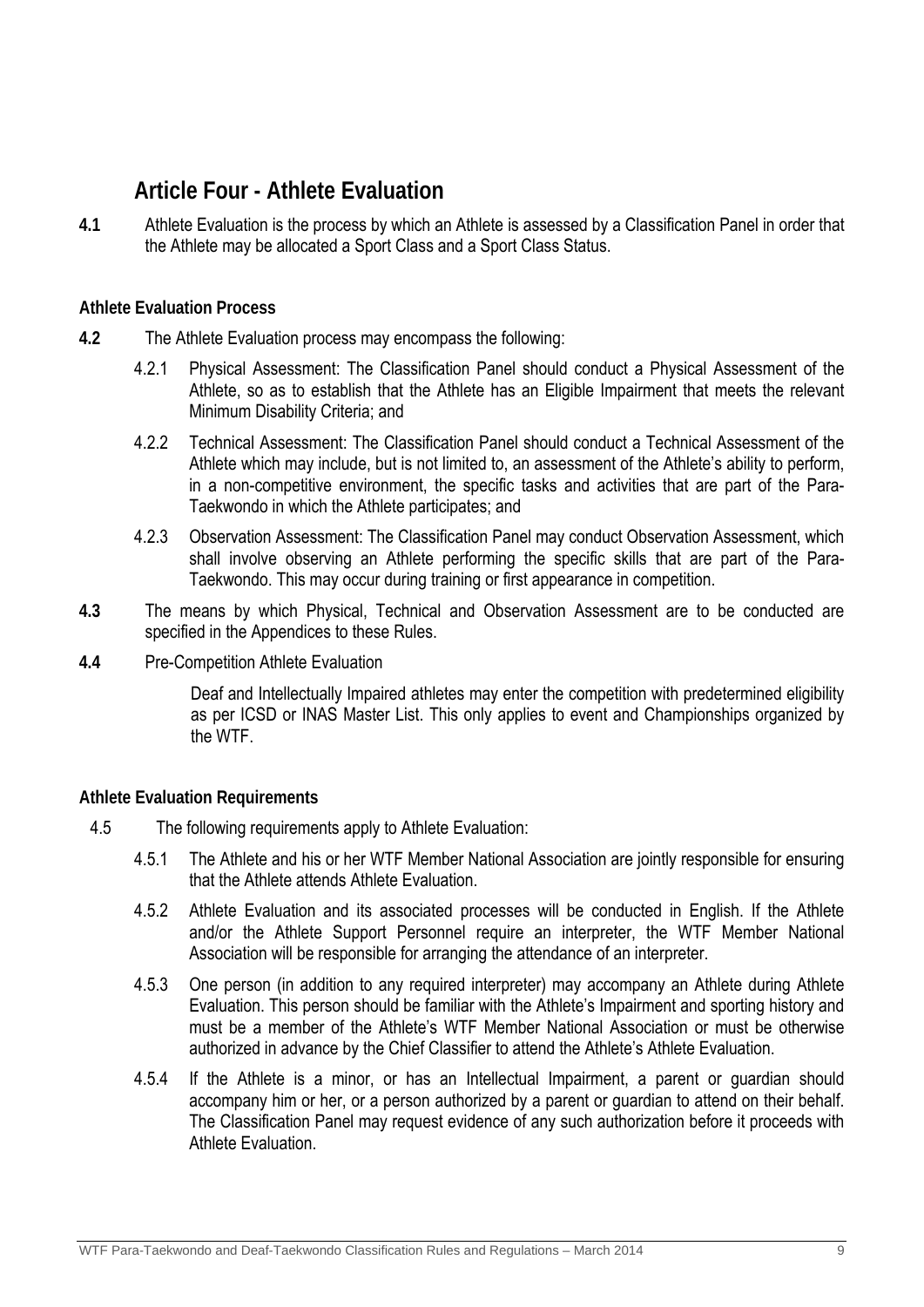- 4.5.5 The Athlete must accept the terms of the WTF Evaluation Consent Form prior to participating in Athlete Evaluation. The Athlete must provide identification, such as a passport, ID Card, or WTF Global Athlete Licence Card that verifies the Athlete's identity to the satisfaction of the Classification Panel.
- 4.5.6 The Athlete must attend Athlete Evaluation with all sports equipment and attire used in competition.
- 4.5.7 The Athlete must attend Athlete Evaluation with all relevant medical documentation (in English or with a certified English translation), including but not limited to medical reports, medical records and diagnostic information, which relate to the Athlete's Impairment.
- 4.5.8 The Athlete must disclose either prior to, or at, Athlete Evaluation details of any medication used by the Athlete.
- 4.5.9 The Classification Panel may use video footage and/or any other records (including pre-existing video footage and/or records) to assist it in carrying out Athlete Evaluation. In addition, the Classification Panel may video-record any part of Athlete Evaluation if it considers that such recording is necessary to enable it to complete Athlete Evaluation. Any such recording will be used for the purposes of Athlete Evaluation only but may be used for research and education purposes with the Athlete's prior consent.
- 4.5.10 The Classification outcomes will be published at the Competition by the Chief Classifier or a person authorized by the Chief Classifier.
- 4.5.11 The Athlete is verbally informed of the outcome of Classification and results of all athlete evaluations are published at the end of Classification.

## **Failure to Attend Athlete Evaluation**

- **4.6** If an Athlete is required to attend Athlete Evaluation, but fails to do so, the Classification Panel will report the fact of the non-attendance to the Chief Classifier. The Chief Classifier may, if satisfied that a reasonable explanation exists for the failure to attend Athlete Evaluation, specify a revised time and date for Athlete Evaluation at the relevant Competition.
- **4.7** If the Athlete fails to attend Athlete Evaluation on this second occasion, or is, in view of the Chief Classifier, unable to provide a reasonable explanation of his or her non-attendance, the Athlete will not be permitted to compete at the relevant Competition.

## **Suspension of Athlete Evaluation**

- **4.8** A Classification Panel may suspend Athlete Evaluation in one or more of the following circumstances:
	- 4.8.1 if the Athlete fails to meet any of the requirements detailed in these Rules for attendance at Athlete Evaluation (see Article 4.6 above);
	- 4.8.2 if the Classification Panel considers that the use (or non-use) of any medication disclosed by the Athlete will affect its ability to conduct Athlete Evaluation in a fair manner;
	- 4.8.3 if an Athlete fails to produce sufficient medical documentation and the Classification Panel considers that the absence of such medical documentation will affect its ability to conduct Athlete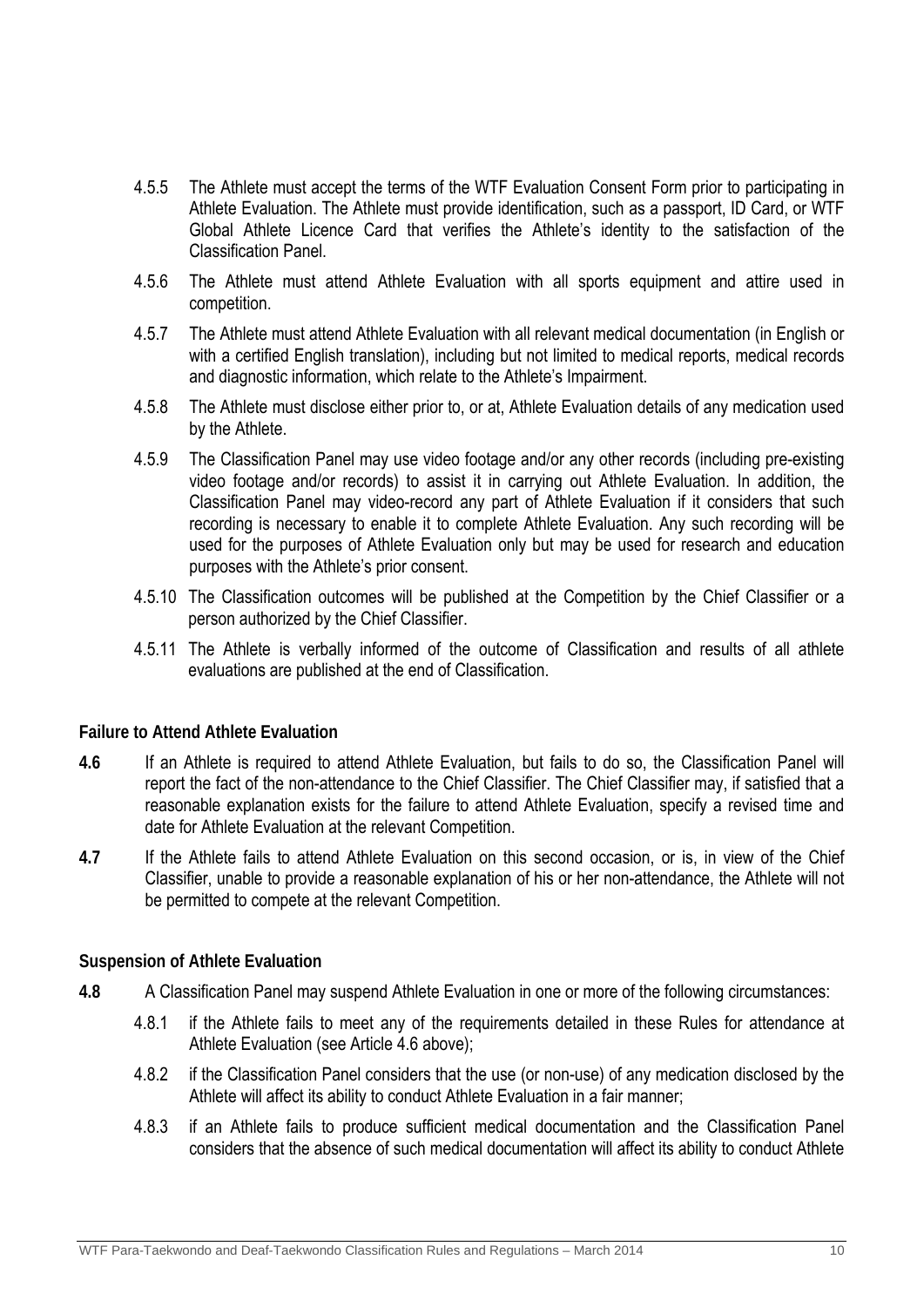Evaluation in a fair manner;

- 4.8.4 if an Athlete has a health condition (of any nature or description) that limits or prohibits the Athlete from complying with requests made by the Classification Panel during the course of Athlete Evaluation, which the Classification Panel considers will affect its ability to conduct Athlete Evaluation in a fair manner (e.g. pain);
- 4.8.5 if an Athlete refuses to comply with any reasonable instructions given to him or her by a Classification Panel (or a Chief Classifier or the relevant Head of Classification) during the course of Athlete Evaluation to an extent that Classification Panel considers that this means it cannot conduct Athlete Evaluation in a fair manner. Such behavior shall be referred to as a case of Non-Cooperation. (see IPC Classification Code, Article 10);
- 4.8.6 if an Athlete's presentation of his or her abilities is inconsistent with other information made available to the Classification Panel to the extent that the Classification Panel considers that this means it cannot conduct Athlete Evaluation in a fair manner.
- **4.9** If a Classification Panel suspends an Athlete Evaluation the following steps will be taken:
	- 4.9.1 the Classification Panel will explain the reason for the suspension to the Athlete and the Athlete's WTF National Member Association and detail the remedial action that is required on the part of the Athlete.
	- 4.9.2 the Classification Panel will report the fact of the suspension to the Chief Classifier. The Chief Classifier will specify a time and date for resumption of the Athlete Evaluation on the condition that the Athlete takes the remedial action specified by the Classification Panel.
- **4.10** If the Athlete attends Athlete Evaluation having taken the remedial action to the Classification Panel's satisfaction, the Classification Panel will attempt to complete the Athlete Evaluation and allocate a Sport Class and Sport Class Status. This procedure will be subject to the Classification Panel's right to further suspend Athlete Evaluation according to Article 4.8.
- **4.11** If the Athlete fails to take the remedial action required to the Classification Panel's satisfaction and within the time specified by the Chief Classifier, the Classification Panel will terminate the Athlete Evaluation and WTF will designate the Athlete as being "Classification Not Completed" (CNC) within the Classification Master List for Para-Taekwondo. This designation will preclude the Athlete from competing at any Competition until Athlete Evaluation is completed. WTF will stipulate from time to time how this designation impacts on performance recognition.
- **4.12** The Athlete and/or Athlete Support Personnel may be subject to further investigation regarding Intentional Misrepresentation pursuant to Article Nine.

## **Observation Assessment**

**4.13** Athletes are required to complete Observation Assessment following completion of Physical and Technical Assessment in order that the Athlete can be allocated a Sport Class, the provisions regarding Observation Assessment apply.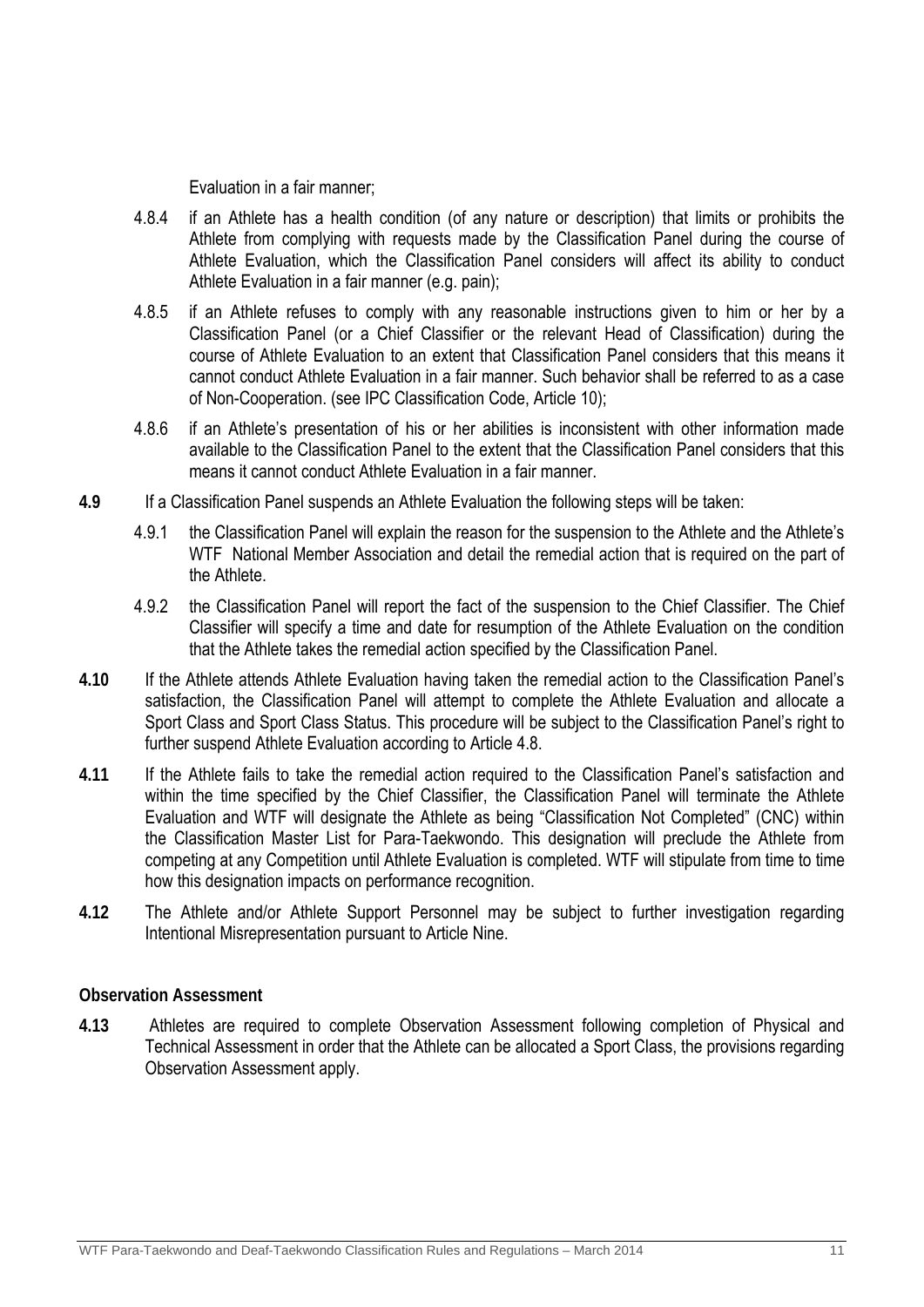- **4.14** Pending completion of Observation Assessment, the Athlete will be allocated a Sport Class with a Tracking Code:
	- 4.14.1 If the Athlete has entered the relevant Competition with Sport Class Status New (N), the Athlete will be allocated the Tracking Code Competition New Status (CNS);
	- 4.14.2 If the Athlete has entered the relevant Competition with Sport Class Status Review (R), the Athlete will be allocated the Tracking Code Competition Review Status (CRS);
- **4.15** An Athlete will retain the Sport Class and Tracking Code until Observation Assessment is satisfactorily completed.

## **Observation Assessment and First Appearance**

- **4.16** Observation Assessment is conducted during the Athlete's First Appearance.
- **4.17** First Appearance is the first time that an Athlete competes in an Event during a Competition. First Appearance in one Event within a Sport Class shall apply to all other Events within the same Sport Class.
- **4.18** After satisfactorily completing Observation Assessment, the Classification Panel will allocate the Athlete a Sport Class and designate the Athlete with a Sport Class Status. The Tracking Code will then be removed.

## **Changes of Sport Class Following First Appearance**

- **4.19** If an Athlete makes his or her First Appearance with a Sport Class and Tracking Code, the Athlete may be allocated a different Sport Class after the Observation Assessment is completed.
- **4.20** The impact of an Athlete changing Sport Class after First Appearance on medals, records and results is detailed in the Model of Best Practice on Sport Class Changes following First Appearance (IPC Handbook, Section 2, Chapter 1.3) and the WTF Competition Rules.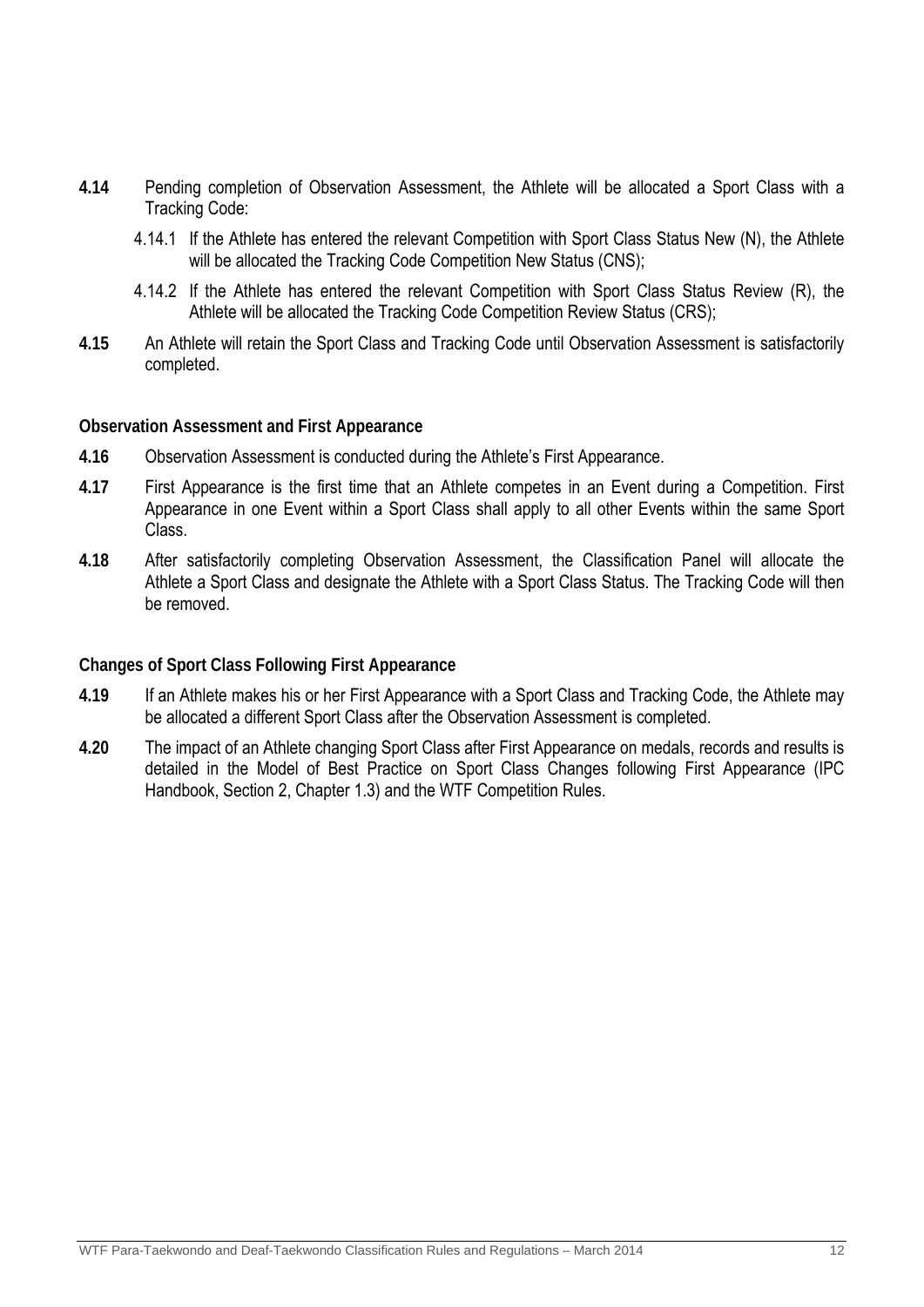## **Article Five - Sport Class and Sport Class Status**

**5.1** A Sport Class is a sporting competition category that is allocated to an Athlete following Athlete Evaluation. It is allocated based on the existence of an Eligible Impairment and compliance with the Minimum Disability Criteria, and the degree to which Impairment impacts upon sport performance.

## **Sport Class**

- **5.2** A Sport Class will be allocated to an Athlete by a Classification Panel following Athlete Evaluation. A Sport Class cannot be allocated to an Athlete in any other circumstances.
- **5.3** The decision of the Classification Panel to allocate a Sport Class is final and subject to challenge only as prescribed in Article Seven and Article Eight of these Rules.
- **5.4** A Sport Class that enables an Athlete to compete in the sport of Taekwondo will be allocated if that Athlete has an Eligible Impairment that complies with the Minimum Disability Criteria set by WTF. The requirements regarding Eligible Impairment and Minimum Disability Criteria are detailed in the Appendices to these Rules.
- **5.5** If an Athlete does not have an Eligible Impairment or has an Eligible Impairment that does not comply with the Minimal Disability Criteria, he or she will not be eligible to compete within the sport of Para-Taekwondo. If an Athlete is not eligible to compete he or she will be allocated Sport Class "Not Eligible" (see Article Six).
- **5.6** The Sport Class allocated to the Athlete will be in accordance with the Sport Class designations as explained in the Appendices to these Rules.
- **5.7** The WTF conducts Para-Taekwondo competitions in two disciplines Kyorugi and Poomsae. Classes competing in Kyorugi will have the "K" prefix. Classes competing in Poomsae will have the "P" prefix. The following Sport Classes are used for Para-Taekwondo:

| Impairment                     | <b>Sport Classes</b> |
|--------------------------------|----------------------|
| Visual Impairment              | P <sub>10</sub>      |
| <b>Intellectual Disability</b> | P <sub>20</sub>      |
| <b>Physical Impairments</b>    | P30                  |
| LD/Prom                        | K40                  |
| <b>W/C Classes</b>             | P <sub>50</sub>      |
| Deaf                           | <b>KP60</b>          |
| <b>Short Stature</b>           | P70                  |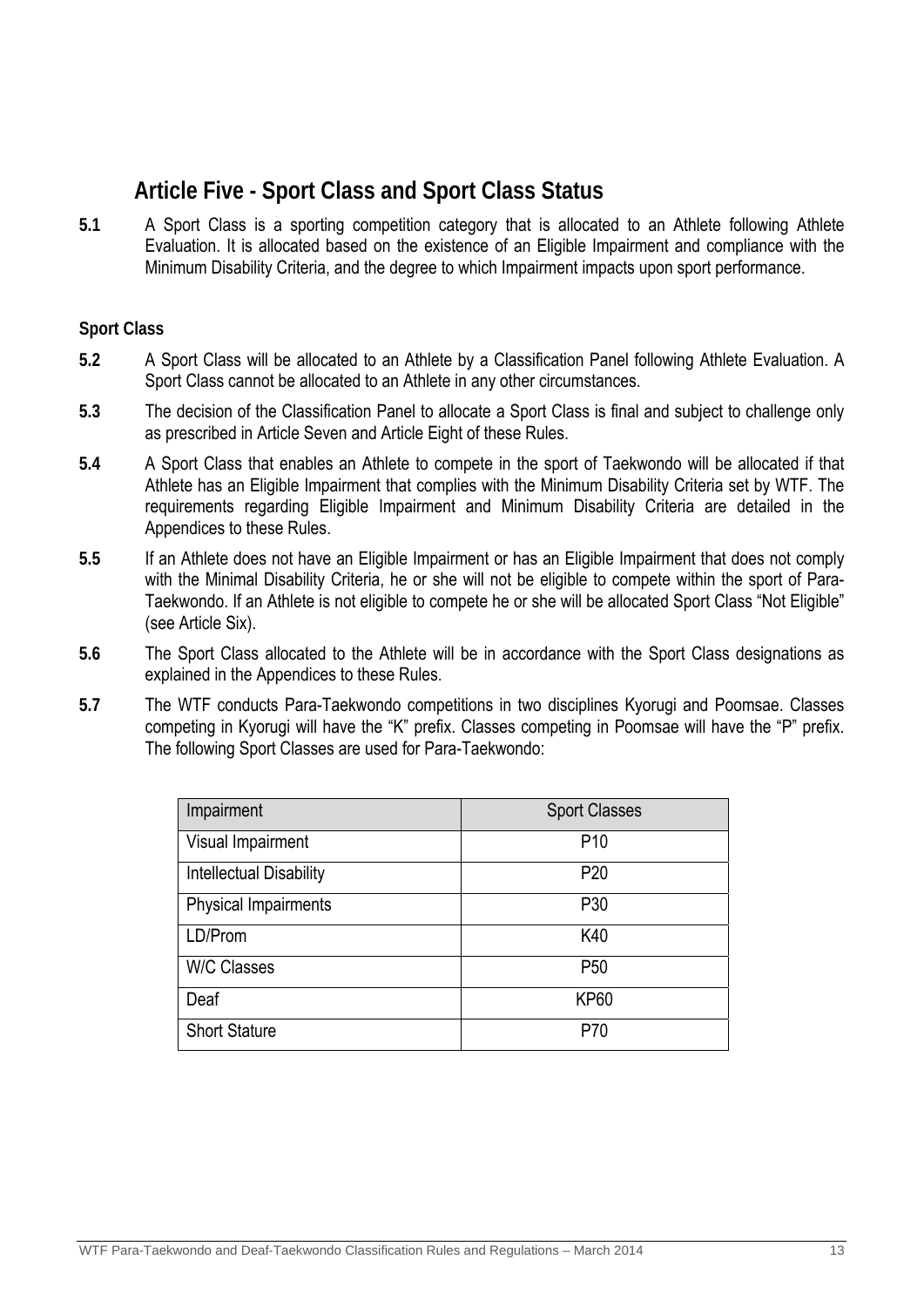## **Sport Class Status**

- **5.8** An Athlete's Sport Class Status indicates whether or not an Athlete will be required to undertake Athlete Evaluation again in the future, and whether (and by what party) the Athlete's Sport Class may be subject to challenge by way of Protest as prescribed in Article Seven of these Rules.
- **5.9** The Sport Class Status designated to an Athlete will be one of the following:
	- $\blacksquare$  Sport Class New (N)
	- Sport Class Review (R)
	- Sport Class Confirmed (C)
- **5.10** Athletes with Sport Class Status New (N)
	- 5.10.1 An Athlete will be designated with Sport Class Status New (N) if a National Body has allocated an Entry Sport Class to him or her, and the Athlete has not completed International Classification yet.
	- 5.10.2 An Athlete who has been designated with Sport Class Status New (N) must complete Athlete Evaluation prior to competing at any WTF Sanctioned or promoted Competition where Classification is offered.
- **5.11** Athletes with Sport Class Status Review (R)
	- 5.11.1 A Classification Panel will designate an Athlete with Sport Class Status Review (R) if he or she has completed Athlete Evaluation and been allocated a Sport Class, but the Classification Panel believes that further Athlete Evaluation will be required before the Athlete can be designated as Sport Class Confirmed (C). This may be, for a range of reasons, for example, because the Athlete has a fluctuating and/or progressive Impairment(s), or, given his or her age, has Impairment(s) that may not have stabilized.
	- 5.11.2 Any Athlete who has been allocated Sport Class Not Eligible (NE) will be designated with Sport Class Review (R) if that Athlete is entitled to a further Athlete Evaluation under these Rules (see Article Six)
	- 5.11.3 An Athlete who has been designated with Sport Class Status Review (R) must complete Athlete Evaluation prior to competing at a Sanctioned or promoted Competition where Classification is offered, save where the provisions in these Rules relating to the Fixed Review Date apply (see Articles 5.12-15).
	- 5.11.4 The Sport Class of any Athlete with Sport Class Status Review (R) may be subject to Protest by a National Body as prescribed in Article Seven of these Rules.
- **5.12** Athletes with Sport Class Status Confirmed (C)
	- 5.12.1 A Classification Panel will designate an Athlete with Sport Class Confirmed (C) if he or she has completed Athlete Evaluation and has been allocated a Sport Class, and the Classification Panel is satisfied that the Athlete's Impairment and/or Activity Limitations are sufficiently stable so that the Athlete can be allocated Sport Class Status Confirmed.
	- 5.12.2 Any Athlete who has been allocated Sport Class Not Eligible (NE) will be designated with Sport Class Status Confirmed (C) if that Athlete is not entitled to a further Athlete Evaluation under these Rules (see Article Six).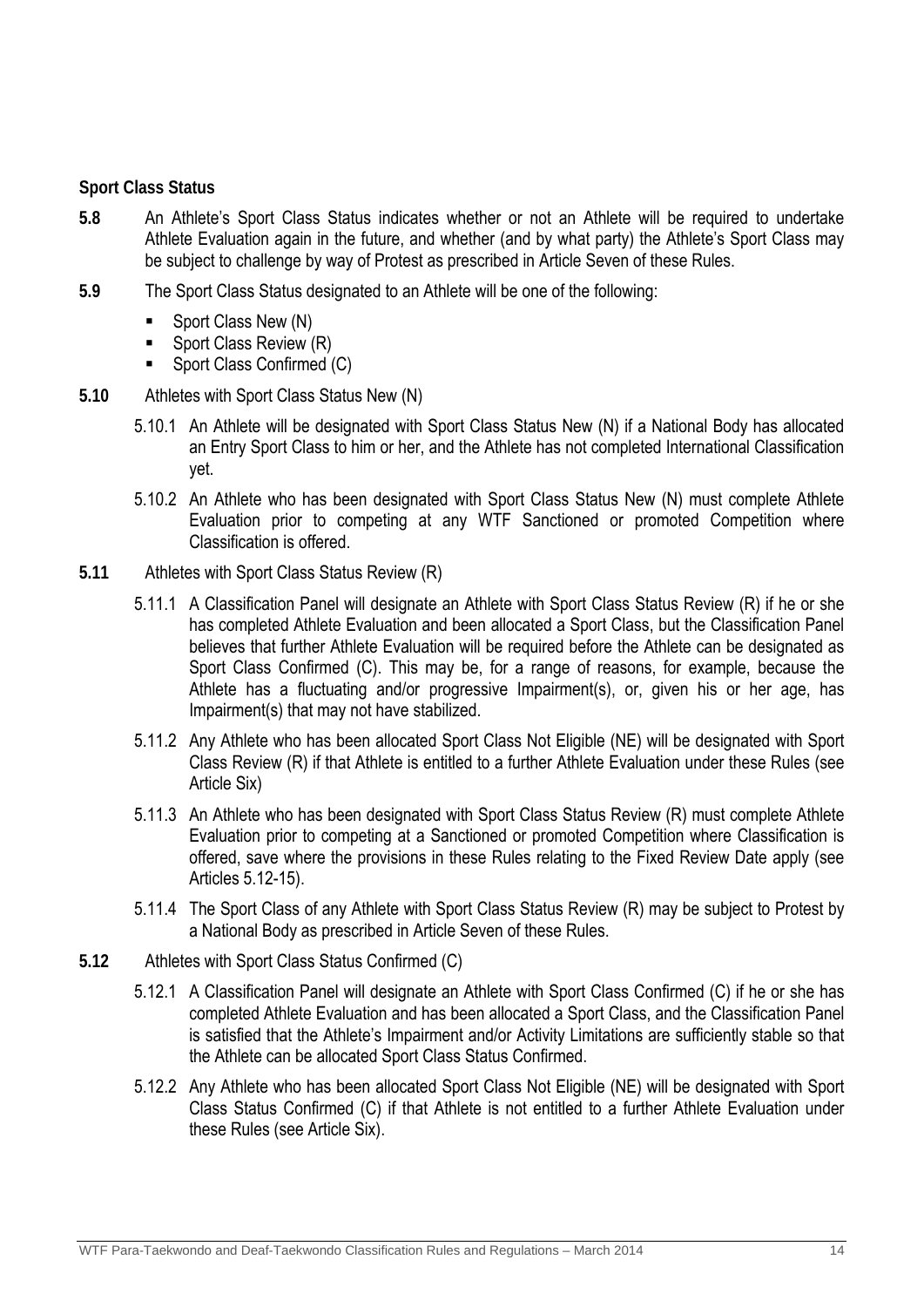- 5.12.3 An Athlete who has been designated with Sport Class Status Confirmed (C) is not required to undergo Athlete Evaluation prior to competing at any Competition.
- 5.12.4 The Sport Class of any Athlete who enters a Competition with Sport Class Status Confirmed (C) may be subject to Protest pursuant to the provisions in Articles 7.24-7.26 of these Rules relating to Protests under Exceptional Circumstances.

## **Fixed Review Date**

- **5.13** A Classification Panel that allocates Sport Class Status Review may also, if it considers it appropriate to do so, nominate a "Fixed Review Date".
- **5.14** If a Fixed Review Date is set in this manner, then
	- 5.14.1 the Athlete will not be required to attend Athlete Evaluation at any competition prior to the Fixed Review Date; and
	- 5.14.2 The Athlete will retain the Sport Class assigned to that Athlete and be permitted to compete with that Sport Class.
- **5.15** The Athlete may, at his or her own request, attend Athlete Evaluation before the Fixed Review Date pursuant to the Medical Review Process described in these Rules (see Articles 5.19-5.24).
- **5.16** The Fixed Review Date will be the first day of the Competition Season for WTF indicated by the Classification Panel or an alternative date set by the Classification Panel.

## **Changes to Sport Class criteria**

- **5.17** If WTF changes any Sport Class criteria and/ or assessment methods defined in the Appendices to these Rules, then –
	- 5.17.1 WTF may re-assign any Athlete with Sport Class Status Confirmed with Sport Class Status Review in order for the Athlete to undergo Athlete Evaluation; or
	- 5.17.2 WTF may remove the Fixed Review Date for any Athlete in order for the Athlete to undergo Athlete Evaluation at the earliest available opportunity; and
- **5.18** In both instances the relevant WTF National Member Association shall be informed as soon as is practical.

## **Errors regarding Sport Class Status**

- **5.19** If the Head of Classification believes on reasonable grounds that an Athlete has been designated with a Sport Class Status in manifest error and/or clear breach of these Rules, he or she shall
	- 5.19.1 advise the Athlete and the relevant WTF National Member Association as to the error or breach that has taken place with a brief statement of the reasons for that belief; and
	- 5.19.2 immediately amend the Athlete's Sport Class Status, and advise the Athlete and the relevant WTF National Member Association . WTF will make the appropriate amendment to the Classification Master List.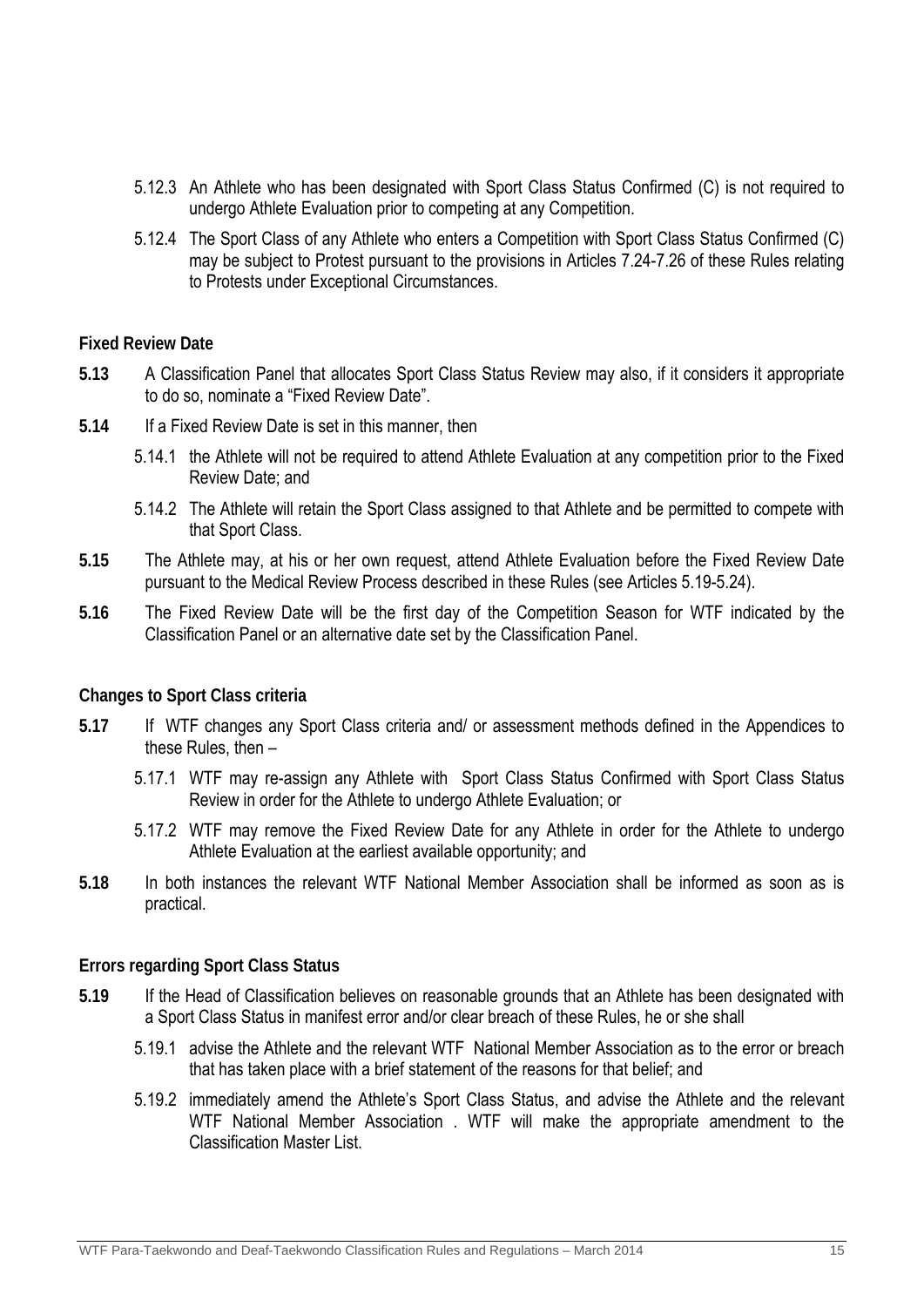## **Medical Review: Application to undergo Athlete Evaluation**

- **5.20** An Athlete who has reason to believe that his or her Impairment and Activity Limitations are no longer consistent with the profile for his or her Sport Class should have his or her Sport Class reviewed. The means by which this can take place is referred to in these Rules as "the Medical Review Process" and the means by which a request for such review is referred to as "a Medical Review Request".
- **5.21** A WTF National Member Association must make a Medical Review Request. A Medical Review Request cannot be made by an Athlete.
- **5.22** A Medical Review Request may be made if an Athlete has been allocated:
	- 5.22.1 A Sport Class with Sport Class Status Confirmed (C), or
	- 5.22.2 A Sport Class with Sport Class Status Review (R), if the Athlete has been allocated a Fixed Review Date
- **5.23** A Medical Review Request must be made by completing the WTF Medical Review Request Form and by following its instructions. The Athlete and his or her WTF National Member Association must ensure that the Medical Review Request abides by the following provisions:
	- 5.23.1 it must explain that the Athlete's relevant Impairment has changed since the last Athlete Evaluation to an extent that the Athlete's Sport Class might not be accurate anymore;
	- 5.23.2 it must be completed by an appropriately qualified health professional and include all relevant supporting documentation in English or with a certified English translation;
	- 5.23.3 a non-refundable fee must be paid. See Appendix Five Table of Fees
- **5.24** Each Medical Review Request will be assessed by WTF to ensure that all requisite information, documentation and fee have been provided. Once the Medical Review Request is complete, the Head of Classification will, in conjunction with such third parties as he or she considers appropriate, decide whether or not the Medical Review Request should be upheld.
- **5.25** If the Medical Review Request is upheld the Athlete's Sport Class Status will be amended from Confirmed to Review; or the Athlete's Fixed Review Date will be set aside; and the Athlete will be requested to undertake Athlete Evaluation at the next available opportunity.

## **Provision involving Multiple Sport Classes**

- **5.26** IPC's general principle is that an Athlete is allocated one Sport Class only, which is either based on a Physical, Visual or Intellectual Impairment.
- **5.27** The Model of Best Practice on Choice of Sport Class for Athletes with Multiple Impairments (IPC Handbook, Section 2, Chapter 1.3) should be considered by any Athlete who believes that he or she is eligible for more than one Sport Class.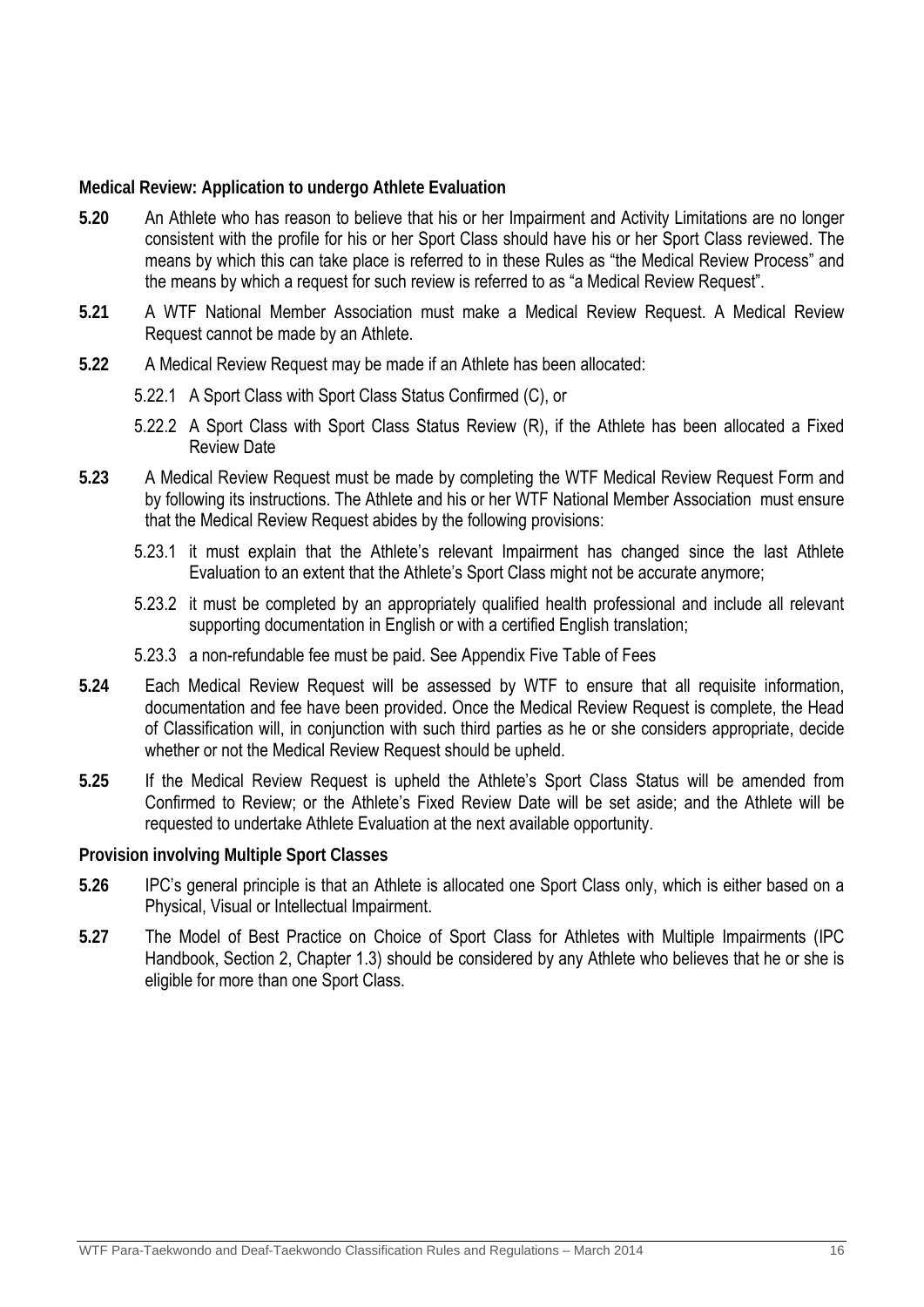**Recognition of Sport Classes for Athletes with Visual Impairment of other Sports** 

**5.28** If brought to the attention of WTF that an Athlete with Visual Impairment and Sport Class Status Review with Fixed Review Date or Confirmed with WTF, holds a different and more recently allocated Sport Class with another IF or Sport, then WTF will adopt the Sport Class that indicates the most visual ability, and amend the Sport Class Status to Review. If the Sport Class by the other IF or Sport allocated is Not Eligible, the Athlete's Sport Class of WTF will not be changed, but the Sport Class Status will be changed to Review.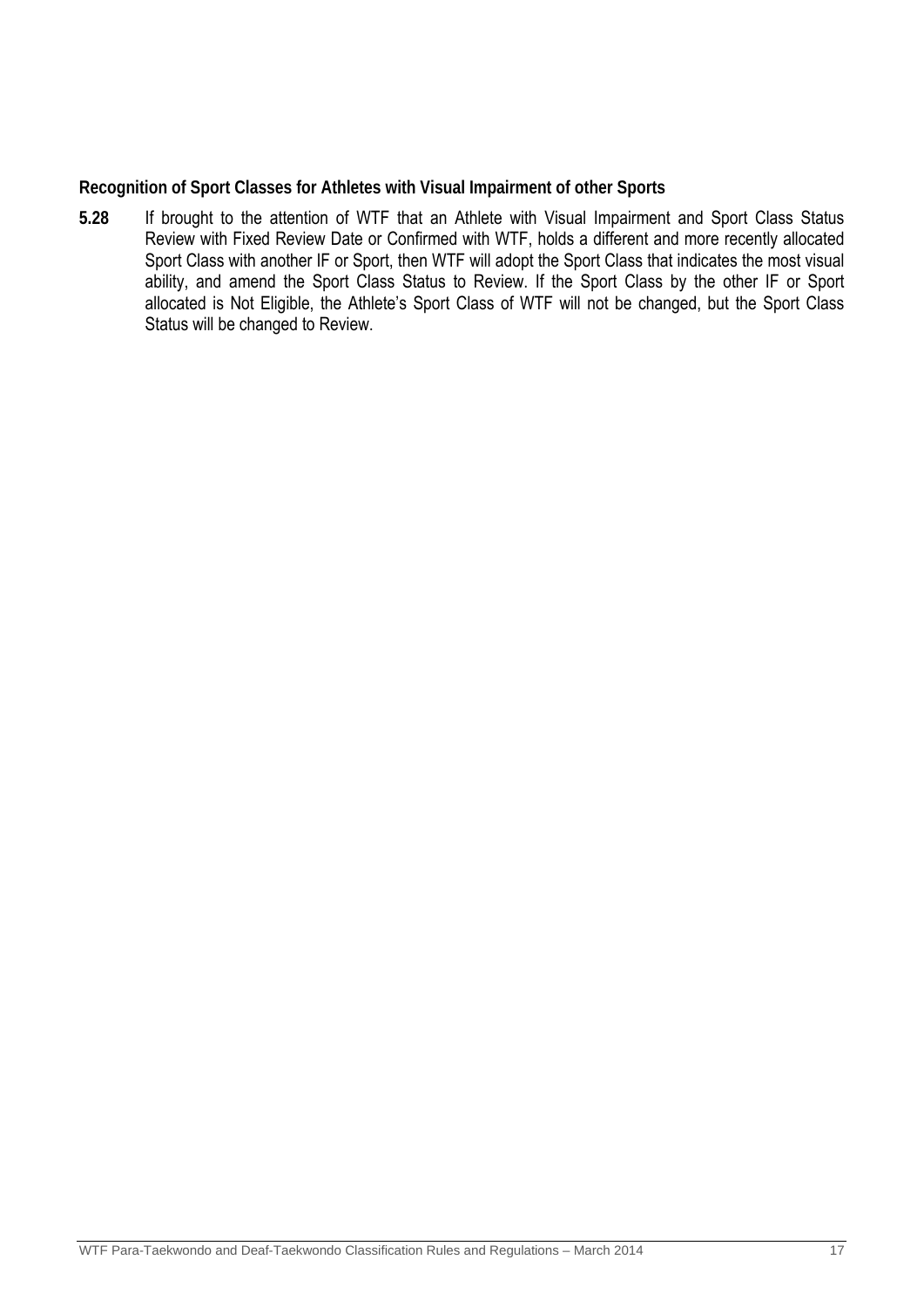## **Article Six - Rules Regarding Athletes who are Not Eligible**

- **6.1** An Athlete must have an Eligible Impairment, and that Eligible Impairment must comply with the Minimal Disability Criteria set by WTF in order to be eligible to compete. If a Classification Panel determines that an Athlete does not have such Eligible Impairment, and/or that Eligible Impairment does not comply with the Minimal Disability Criteria, that Athlete will not be eligible to compete.
- **6.2** If a Classification Panel determines that an Athlete is not eligible to compete the Athlete will be allocated Sport Class Not Eligible (NE).
- **6.3** If a Classification Panel allocates an Athlete Sport Class Not Eligible (NE) the Athlete will be entitled to undergo a second Athlete Evaluation by a second separate Classification Panel either at that Competition or as soon as practicable thereafter. Pending this second assessment the Athlete will be allocated Sport Class Not Eligible (NE) and designated with Sport Class Status Review (R). The Athlete will not be permitted to compete before such re-assessment.
- **6.4** If there is no opportunity for a separate Athlete Evaluation to be undertaken at that Competition, WTF will take all reasonable steps to ensure the second Athlete Evaluation is undertaken at the earliest opportunity.
- **6.5** If a second Classification Panel confirms that the Athlete is not eligible the Athlete will not be permitted to compete at that Competition or any future Competitions. The Athlete will be allocated Sport Class Not Eligible (NE) with Sport Class Status Confirmed and there is no further right to Protest unless made under Exceptional Circumstances pursuant to Articles 7.24-7.26.
- **6.6** A WTF Member National Association may request that an Athlete with Sport Class Not Eligible (NE) with Sport Class Status Confirmed (C) undertakes Athlete Evaluation, but only by way of a Medical Review Request as defined in these Rules.
- **6.7** While an Athlete with Sport Class NE will be not eligible to compete within the sport of Para-Taekwondo, it will not affect his or her ability to compete in other Para-sports, subject to their rules on Classification.
- **6.8** If an Athlete is allocated Sport Class Not Eligible, this does not question the presence of a genuine Impairment. It is only a ruling on the eligibility of the Athlete to compete in the sport of Para-Taekwondo.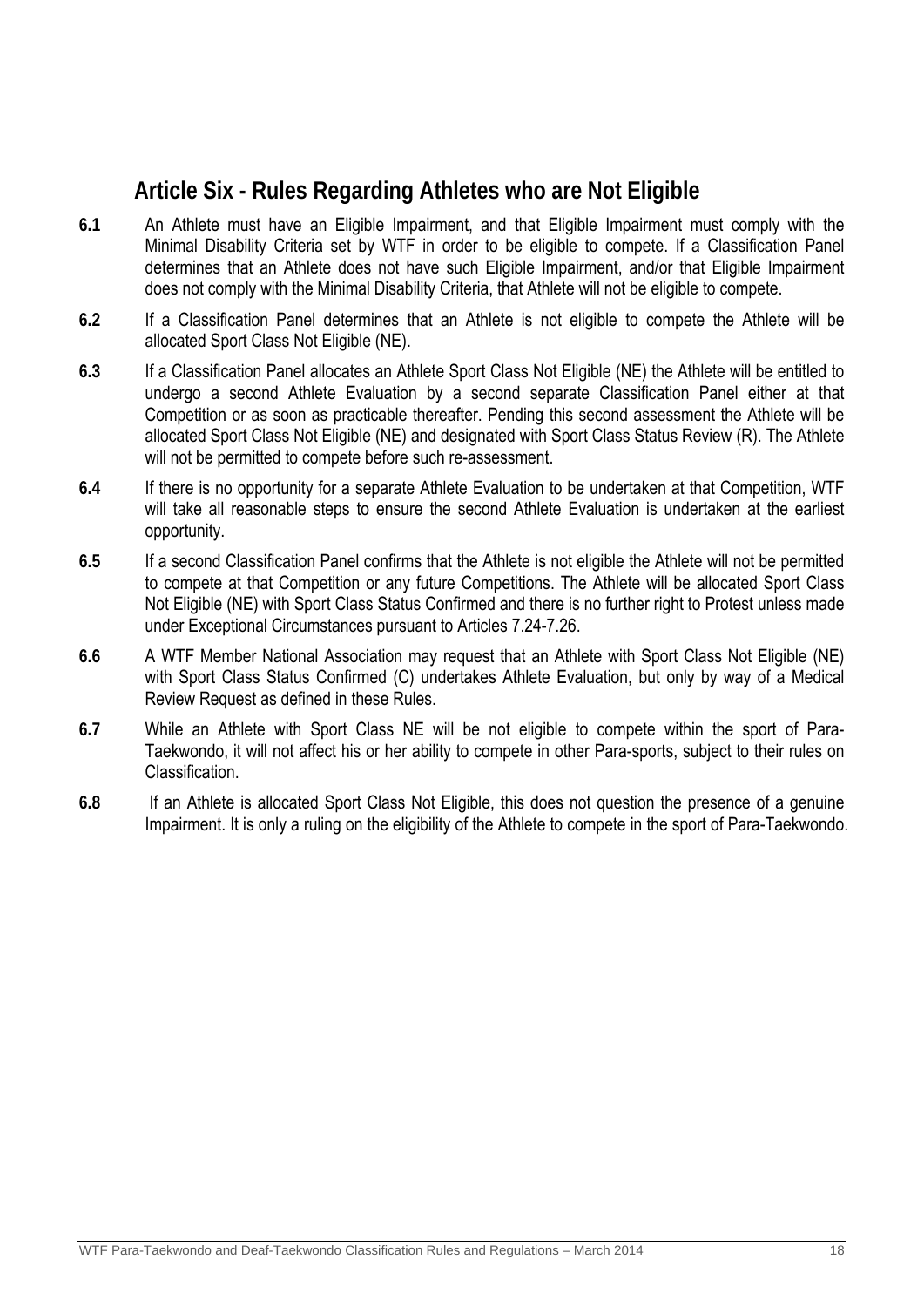## **Article Seven - Protests**

- **7.1** The term "Protest" is used in these Rules refers to the procedure by which a formal objection to the allocation of a Sport Class is made and subsequently resolved.
- **7.2** A WTF National Member Association may make a Protest in respect of a Sport Class of any Athlete who entered the relevant Competition where Classification is offered with either Sport Class Status New (N) or Sport Class Status Review (R).
- **7.3** The decision that is the subject of the Protest is referred to in this part of the Rules as "the Protested Decision", and the Athlete in respect of whose Sport Class the Protest is made is referred to as "the Protested Athlete".
- **7.4** No WTF National Member Association may make a Protest in respect of any Athlete who entered the relevant Competition with Sport Class Status Confirmed (C).
- **7.5** The Chief Classifier for the relevant Competition may make a Protest in respect of any Athlete regardless of their Sport Class Status pursuant to the provisions contained in these Rules regarding Protests under Exceptional Circumstances (see Articles 7.24-7.26).
- **7.6** An Athlete's Sport Class may only be protested once in any individual Competition, unless an additional Protest is made pursuant to the provisions concerning Protests made in Exceptional Circumstances.
- **7.7** The WTF National Member Association making a Protest is responsible for ensuring that all Protest process requirements are observed.

## **Protests submissions**

- **7.8** A Protest may only be submitted by a WTF National Member Association, an Athlete cannot submit a **Protest**
- **7.9** The Chief Classifier, or a person designated by WTF for the relevant Competition, will be the person authorized to receive Protests on behalf of Para-Taekwondo.
- **7.10** If a Classification decision is published during the Classification Evaluation Period, the WTF National Member Association must make a Protest within one (1) hour of the Classification decision being published. If a Protest is made during Competition following completion of an Athlete's Observation in Competition, the Protest must be submitted within fifteen (15) minutes of the Decision being published.
- **7.11** Protests must be made by way of a designated Protest Form that will be made available by WTF at the relevant Competition. The Protest Form will prescribe certain information and documentation that must be submitted with the Protest form. This will include the following:
	- 7.11.1 Name, Nation and Sport of the Athlete whose Sport Class is being protested;
	- 7.11.2 The details of the Protested Decision;
	- 7.11.3 An explanation as to why the Protest has been made and the basis on which the WTF National Member Association believes that the Protested Decision is flawed;
	- 7.11.4 All documents and other evidence referred to in the Protest;
	- 7.11.5 The signature of the authorized WTF National Member Association ; and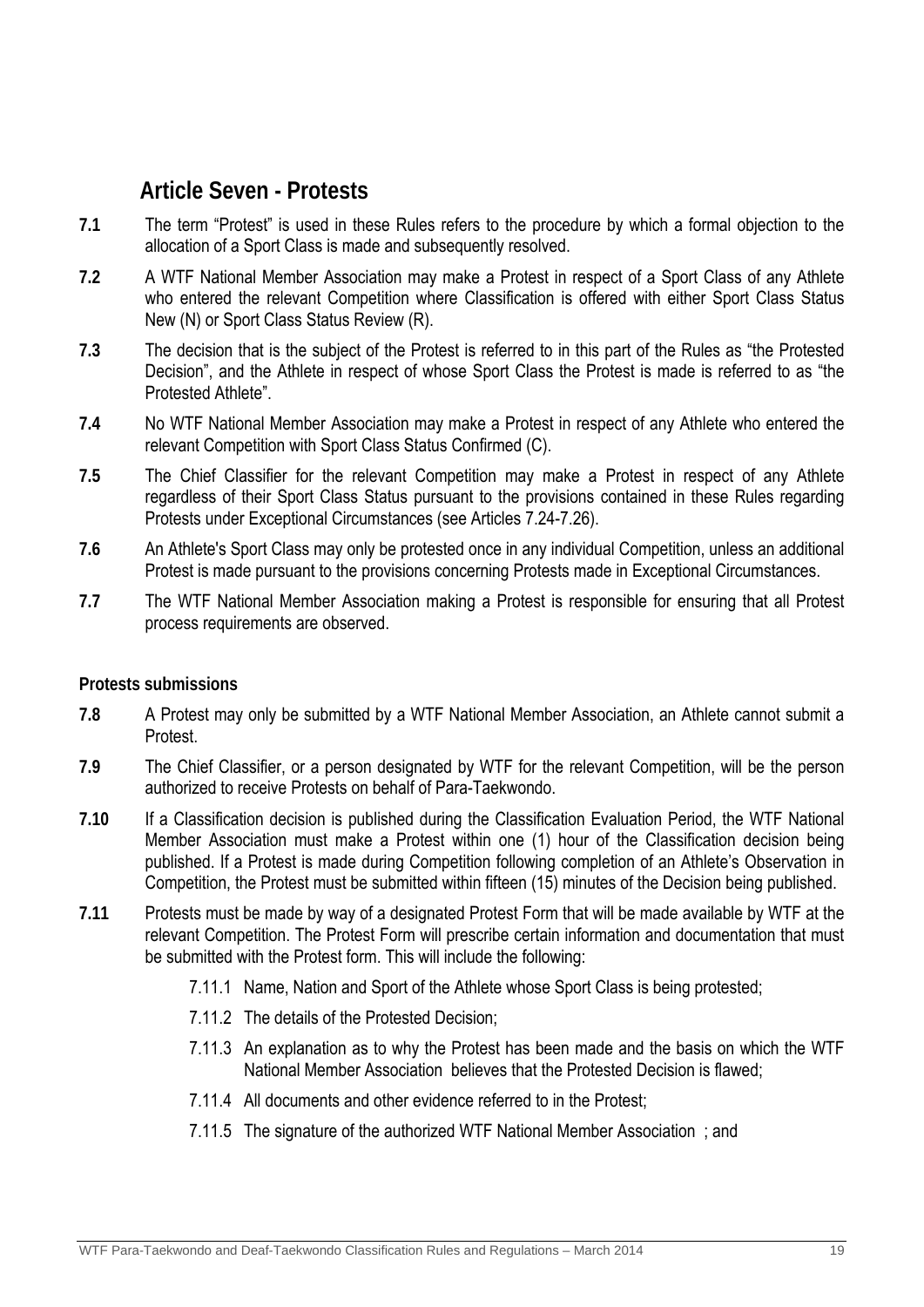## 7.11.6 A Protest Fee of 300 US Dollars

- **7.12** Upon receipt of the Protest Form the Chief Classifier will conduct a review of the Protest submission. If it appears to the Chief Classifier that the Protest is not made bona fide or is based on mere assertion without credible supporting evidence and/or the Protest submission is otherwise not in compliance with these Rules, the Chief Classifier shall decline the protest and notify all relevant parties. In such cases the Chief Classifier shall provide a written explanation to the WTF National Member Association as soon as is possible. The Protest fee will be retained by WTF.
- **7.13** If the Chief Classifier declines a Protest, the Member National Association may resubmit the Protest if it is able to remedy the deficiencies identified by the Chief Classifier in respect of the Protest. The time frames for submitting a Protest shall remain the same in such circumstances. If a WTF National Member Association resubmits a Protest, all protest procedure requirements will apply. A second Protest fee must be paid.

## **Resolving a Protest**

- **7.14** If the Protest is accepted, the Chief Classifier shall appoint a Classification Panel to conduct Athlete Evaluation in respect of the Athlete. This Classification Panel is referred to as a "Protest Panel".
- **7.15** A Protest Panel should comprise, at a minimum, the same number of Classifiers as those comprised in the Classification Panel that made the Protested Decision. Only if practicable given all the circumstances of the Competition, the Protest Panel should comprise Classifiers of equal or greater level of experience and/or certification as who comprised the Classification Panel that made the Protested Decision.
- **7.16** The Protest Panel must not include any person who was a Member of the Classification Panel that made the Protest Decision. Further, it should not include any person who has been a Member of any Classification Panel that has conducted any Athlete Evaluation in respect of the Protested Athlete within a period of eighteen (18) months prior to the date of the Protest Decision.
- **7.17** WTF will supply all documentation submitted with the Protest Form to the Protest Panel. The Chief Classifier will notify all relevant parties of the time and date for the Athlete Evaluation that will be conducted by the Protest Panel.
- **7.18** The Protest Panel will conduct Athlete Evaluation in respect of the Protested Athlete according to the provisions concerning Athlete Evaluation in these Rules.
- **7.19** The Protest Panel may make enquires of the Classification Panel that made the Protested Decision and the Chief Classifier, if such enquiries will enable the Protest Panel to complete Athlete Evaluation in a fair and transparent manner. In addition, it may seek medical, sport, technical or scientific expertise in its conduct of Athlete Evaluation.
- **7.20** The Protest Panel will conclude Athlete Evaluation and, if appropriate, allocate a Sport Class. All relevant parties shall be notified of the Protest Panel's decision as quickly as possible following Athlete Evaluation.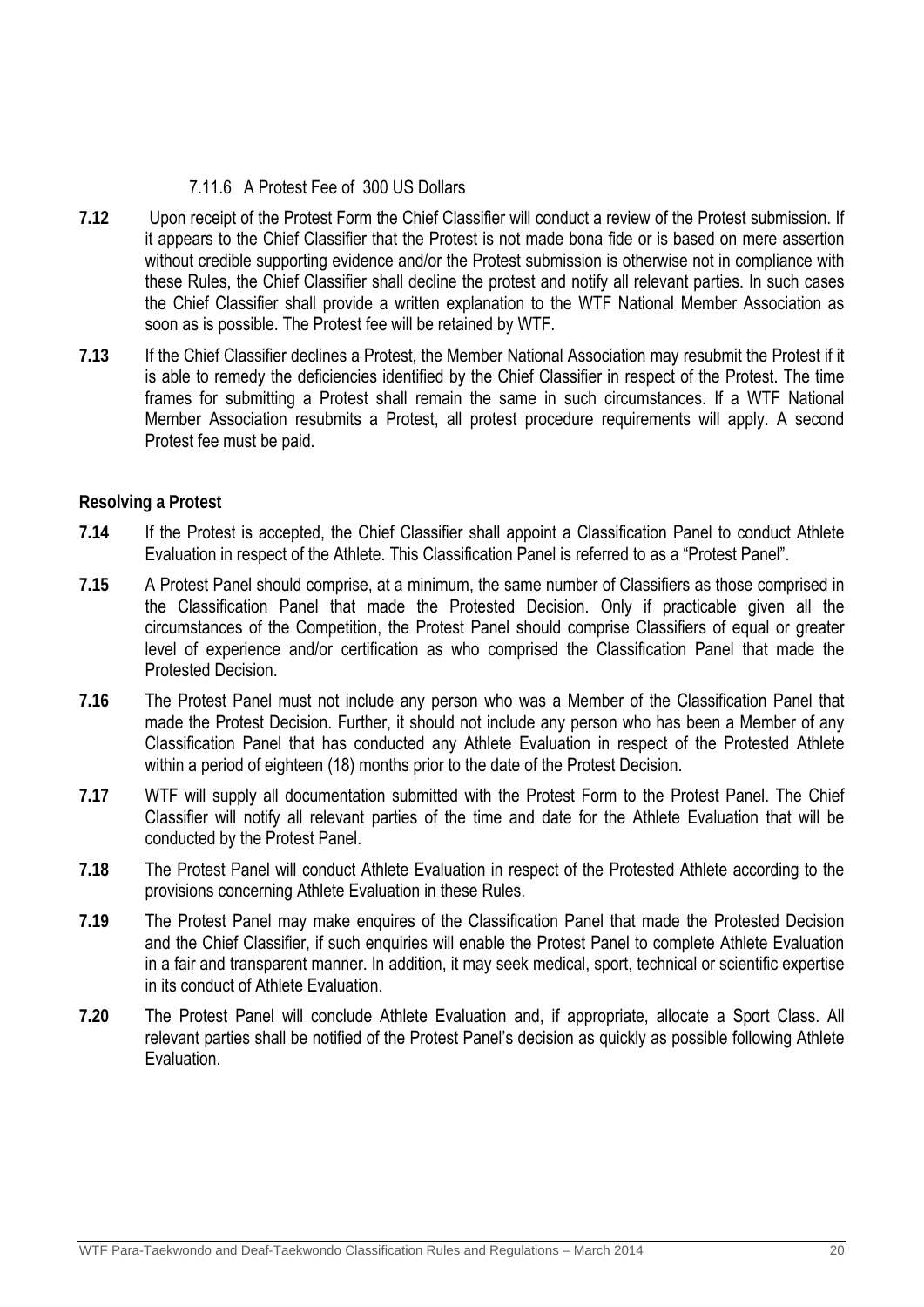- **7.21** If the Protest is upheld and the Sport Class of the Athlete is changed by the Protest Panel, the Protest Fee will be refunded to the WTF National Member Association. If the Protest is not upheld and if the Sport Class of the Athlete is not changed by the Protest Panel, the Protest fee will be retained by WTF.
- **7.22** The decision of the Protest Panel is final and is not subject to any further Protest. According to Article 6.3, the Athlete is given the opportunity to a re-assessment if the Sport Class allocated by the Protest Panel is Not Eligible.
- **7.23** The consequences of an Athlete changing Sport Class after the resolution of a Protest during Competition on medals, records and results are detailed in the Model of Best Practice on Sport Class Changes following First Appearance as outlined in the WTF Competition Rules 22.9 and the WTF Poomsae Competition Rules Article 23.4.

## **Protests under Exceptional Circumstances**

- **7.24** A Protest in Exceptional Circumstances may be made in respect of an Athlete if the Chief Classifier believes that because of exceptional circumstances, the Athlete should undertake Athlete Evaluation in order that his or her Sport Class may be reviewed.
- **7.25** Examples of exceptional circumstances that may arise that may warrant an Athlete participating in Athlete Evaluation include, but are not limited to:
	- 7.25.1 An obvious and permanent change in the degree of Impairment of an Athlete;
	- 7.25.2 An Athlete demonstrating significantly less or greater ability prior to or during Competition which does not reflect the Athlete's current Sport Class;
	- 7.25.3 An error made by a Classification Panel which has led to the Athlete being allocated a Sport Class which is not in keeping with the Athlete's ability; or
	- 7.25.4 Sport Class allocation criteria having changed since the Athlete's most recent evaluation.
- **7.26** The procedure for the making of a Protest in Exceptional Circumstances shall be as follows:
	- 7.26.1 The Chief Classifier shall advise the Athlete and relevant WTF National Member Association that a Protest is being made in Exceptional Circumstances;
	- 7.26.2 The Chief Classifier will provide a written summary of the reasons for the making of the Protest, which at a minimum shall explain why the Chief Classifier believes that the Athlete's Sport Class appears to be inconsistent with the Athlete's perceived Impairment(s) and/or Activity Limitation(s) and/ or with these Rules;
	- 7.26.3 The Athlete's Sport Class Status will be amended to Review (R) with immediate effect;
	- 7.26.4 The process for making such a Protest shall be the same as that stated in these Rules in respect of Protests made by WTF National Member Association save that the Chief Classifier is not required to pay a Protest fee.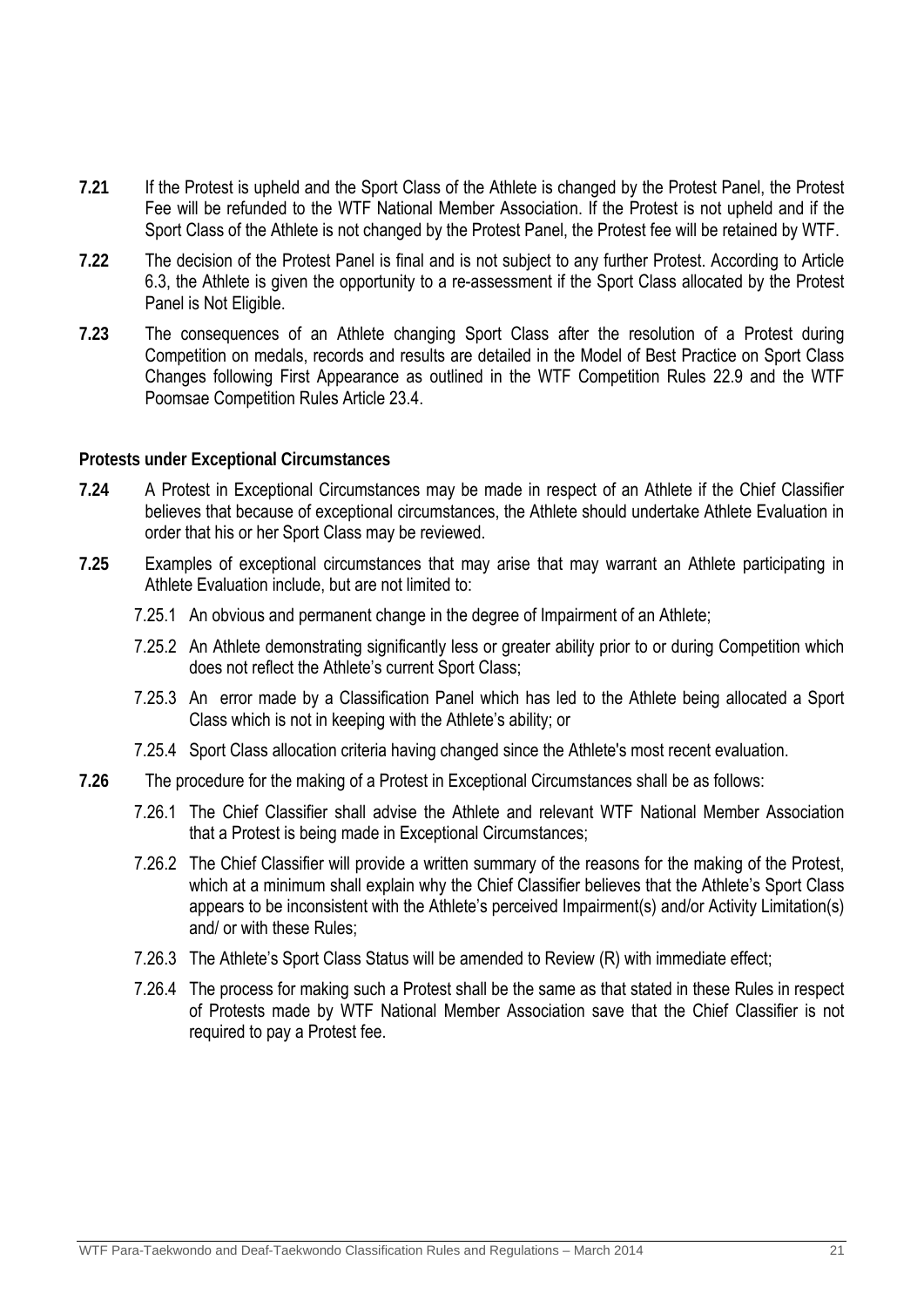## **Provisions Where No Protest Panel is Available**

- **7.27** If a Protest is made and accepted at a Competition, but there is no opportunity for the Protest to be resolved at that Competition (because, for example, it is not possible to form an appropriately constituted Protest Panel), the following provisions will apply:
	- 7.27.1 If the Athlete has been allocated Sport Class Status Confirmed (C), that will be amended to Sport Class Status Review (R);
	- 7.27.2 The Athlete will be permitted (or required) to compete in his or her current Sport Class, pending the resolution of the Protest;
	- 7.27.3 WTF will take all reasonable steps to ensure that the Protest is resolved at the earliest opportunity, for example, at the next Competition that the Athlete intends competing at and where International Classification is offered.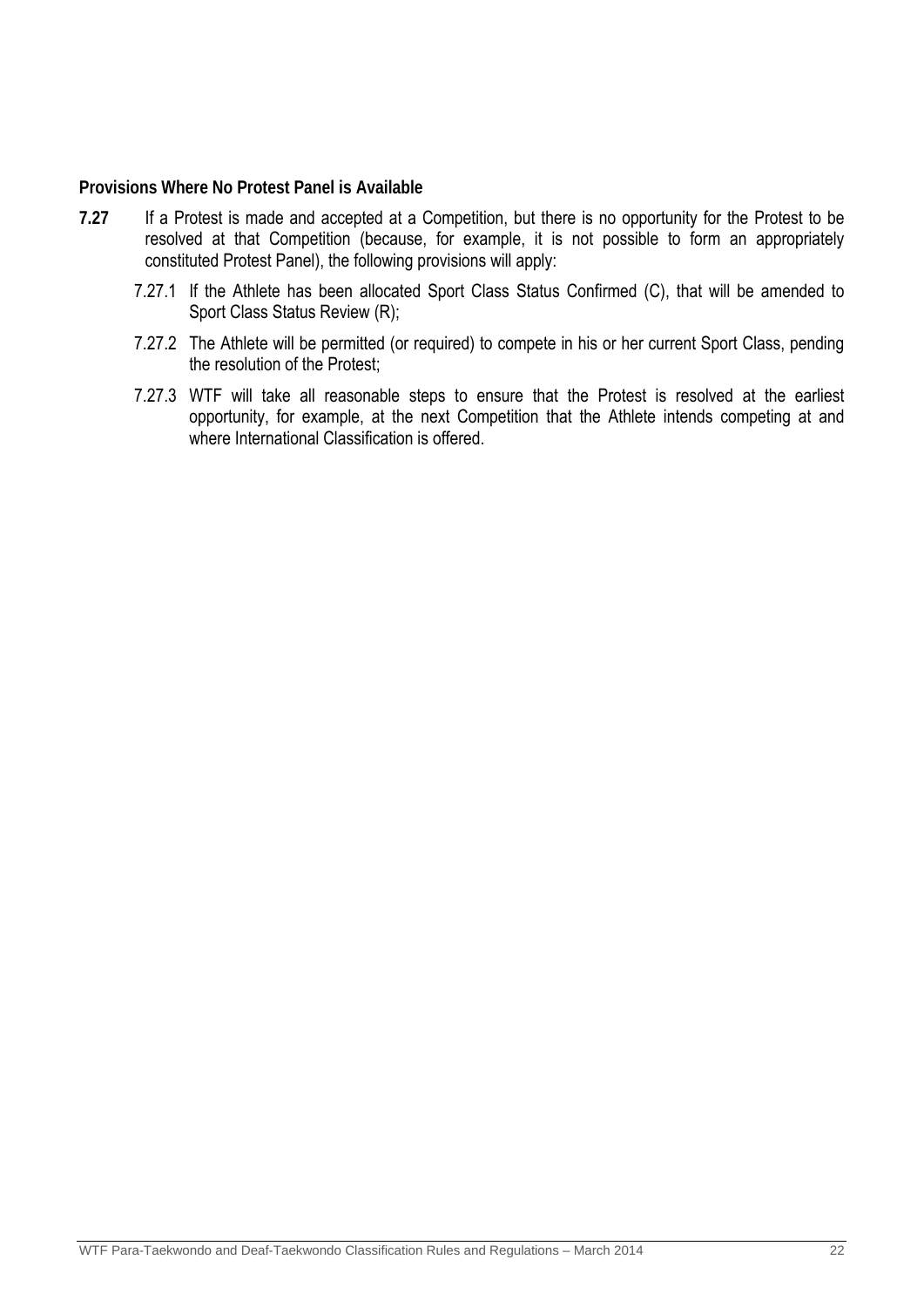## **Article Eight – Appeals**

- **8.1** An Appeal is a formal objection to the manner in which Classification procedures have been conducted is submitted and subsequently resolved.
- **8.2** If an Athlete believes that an unfair decision has been made pursuant to these Rules, he or she may apply to have that decision set aside following the Appeal procedure.
- **8.3** A decision will be considered unfair, if it has been made in contravention of the procedures set out in these Rules at Article 3, 4, 5, 6, 7 and 8 of these Rules; and there is some manifest unfairness associated with the decision such that it should be set aside.
- **8.4** WTF has designated the International Paralympic Committee Board of Appeal on Classification (BAC) to act as the hearing body for all Appeals and all Athletes submitting to Athlete Evaluation irrevocably submit to the exclusive, final and binding jurisdiction of the BAC.
- **8.5** The detailed rules of procedure in respect of Appeals are provided by the IPC in the form of the IPC BAC Bylaws (see IPC Handbook, Section 1, Chapter 2.8). These Rules incorporate the IPC BAC Bylaws, and any Appeal made under these Rules must be made pursuant to the IPC BAC Bylaws.
- **8.6** The outcome of an Appeal will be that either the relevant decision is upheld, or is set aside. An Appeal decision cannot amend a Sport Class or Sport Class Status.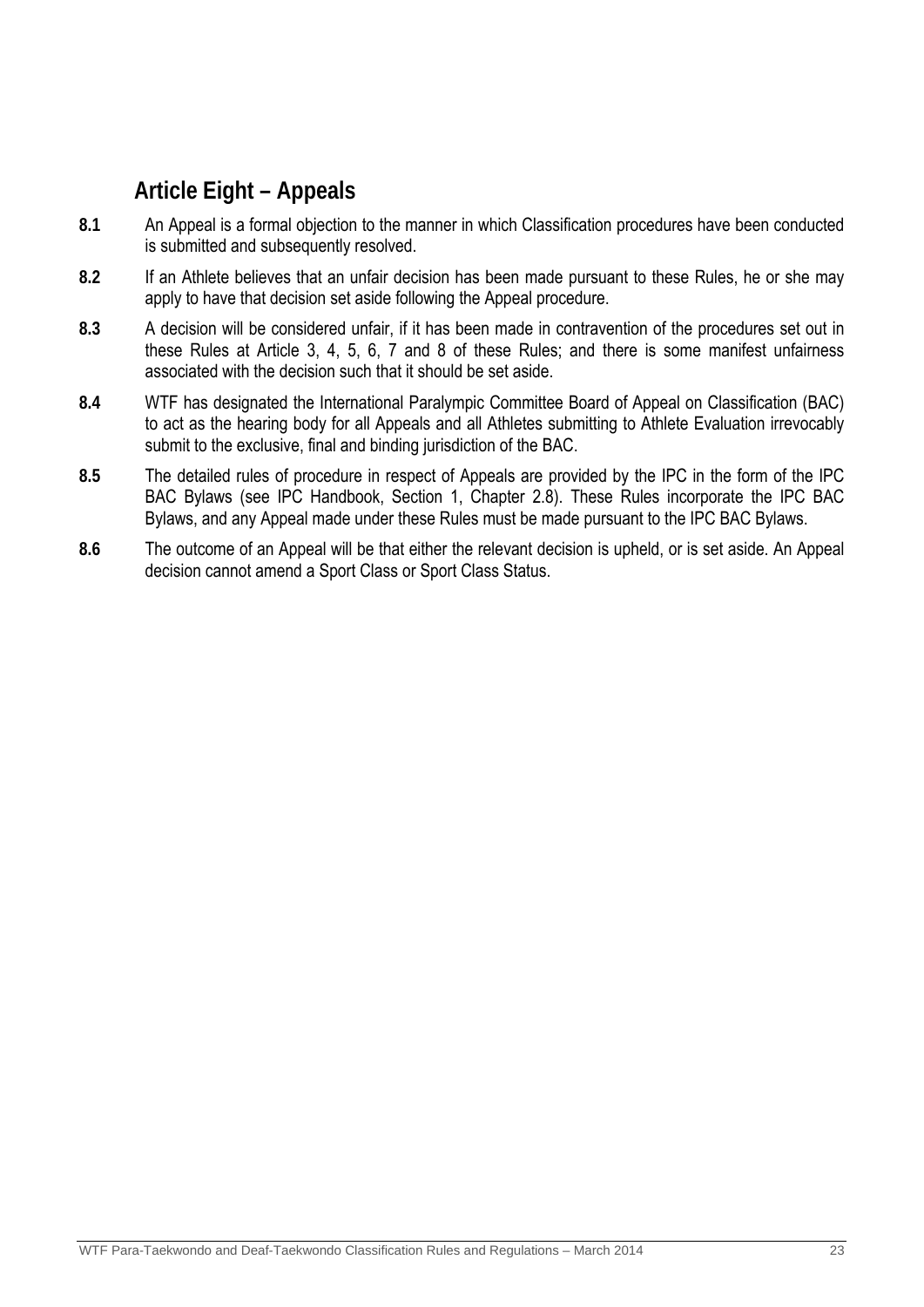## **Article Nine – Intentional Misrepresentation**

**9.1** Intentional Misrepresentation is a violation of these Rules, and will be investigated and potentially sanctioned as provided for in the IPC Intentional Misrepresentation Rules (IPC Handbook, Section 2, Chapter 1.3).

## **Misrepresentation during Athlete Evaluation**

**9.2** An Athlete who intentionally misrepresents his or her skills and/or abilities and/or the degree or nature of Physical, Visual or Intellectual Impairment to a Classification Panel in the course of Athlete Evaluation with the intention of deceiving or misleading that Classification Panel shall be guilty of Intentional Misrepresentation.

## **Misrepresentation after Allocation of Confirmed Sport Class**

**9.3** If following the allocation of a Sport Class an Athlete undertakes any form of corrective treatment (a "medical intervention"), and the Athlete (or any other Participant) knows (or should know) that the medical intervention was intended to result in improved sport performance, the Athlete must provide details of that medical intervention to the WTF at the earliest reasonable opportunity. If the Athlete's Sport Class is later changed because the Athlete's sporting performance has improved as a result of (in whole or in part) that medical intervention, but the Athlete failed to disclose that medical intervention to WTF, the Athlete will be charged with Intentional Misrepresentation.

## **Assisting Intentional Misrepresentation**

**9.4** Any Athlete or Athlete Support Personnel, who knowingly assists, covers up or is any other way involved in any other type of complicity involving Intentional Misrepresentation shall themselves be guilty of Intentional Misrepresentation.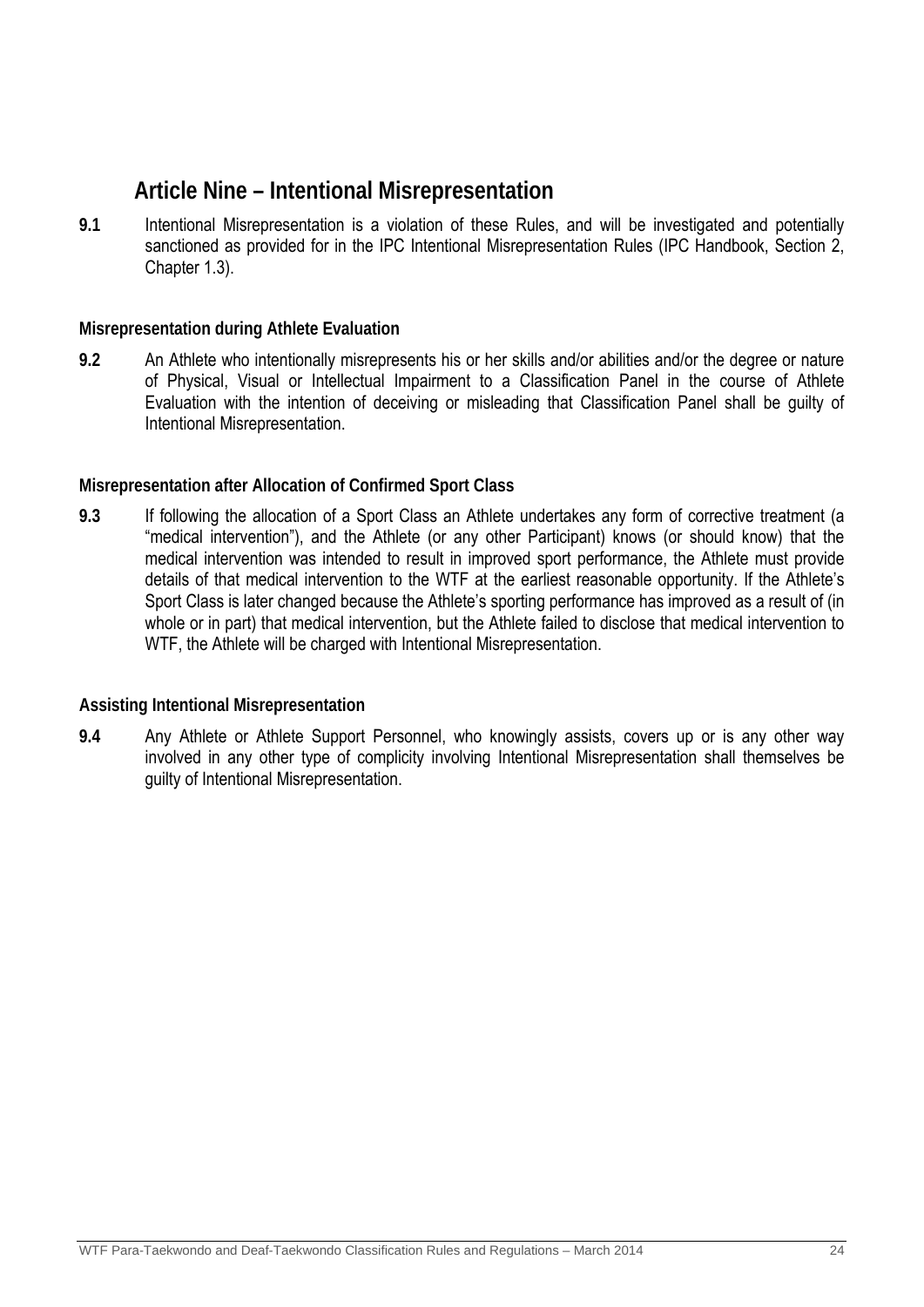## **Glossary of Defined Terms**

| <b>Term</b>                            | <b>Definition</b>                                                                                                                                                                                                                                                                                                                      |
|----------------------------------------|----------------------------------------------------------------------------------------------------------------------------------------------------------------------------------------------------------------------------------------------------------------------------------------------------------------------------------------|
| Activity<br>Limitation                 | Difficulties an individual may have in executing activities.                                                                                                                                                                                                                                                                           |
| Appeal                                 | A formal objection to the manner in which Classification procedures have been conducted<br>is submitted and subsequently resolved.                                                                                                                                                                                                     |
| Athlete                                | Any person who participates in the sport of WTFat either International Level (as defined<br>by [Sport]) or National Level (as defined by a National Body) and any other additional<br>person who participates in sport at a lower level if designated by the person's National<br>Body.                                                |
| Athlete<br>Evaluation                  | The process by which an Athlete is assessed in accordance with these Rules.                                                                                                                                                                                                                                                            |
| <b>Athlete Support</b><br>Personnel    | Any coach, trainer, manager, interpreter, agent, team staff, official, medical or<br>paramedical personnel working with or treating Athletes participating in or preparing for<br>training and/or Competition.                                                                                                                         |
| Classification                         | A structure for Competition to ensure that an Athlete's Impairment is relevant to sport<br>performance, and to ensure that the Athlete competes equitably with other Athletes.                                                                                                                                                         |
| Classification<br>Evaluation<br>Period | The timeframe prior to the commencement of Events at a Competition within which<br>Physical and Technical Assessment typically takes place.                                                                                                                                                                                            |
| Classification<br><b>Master List</b>   | The list, made available by WTF that identifies the Athletes that participated in<br>International Classification.                                                                                                                                                                                                                     |
| Classification<br>Panel                | A group of Classifiers appointed by WTF to determine Sport Class and Sport Class Status<br>in accordance with these Rules.                                                                                                                                                                                                             |
| Classification<br>Personnel            | All persons involved in or associated with the process of Athlete Evaluation, including the<br>Head of Classification, Classifiers, Chief Classifiers and Trainee Classifiers.                                                                                                                                                         |
| Classifier                             | A person authorized by WTF to evaluate Athletes as a member of a Classification Panel.                                                                                                                                                                                                                                                 |
| Competition                            | A series of individual Events conducted together under the jurisdiction of WTF.                                                                                                                                                                                                                                                        |
| Competition<br>Season                  | The timeframe within which Competitions are held for a particular sport. For summer<br>sports, the Competition Season runs from January 1 of a calendar year until December<br>31 of the same calendar year. For winter sports, the Competition Season runs from July 1<br>of a calendar year until June 30 of the next calendar year. |
| Conflict of<br>Interest                | A conflict of interest will arise where a pre-existing personal or professional relationship<br>gives rise to the possibility of that relationship affecting the Classifier's ability to make an<br>objective decision or assessment.                                                                                                  |
| <b>Effective Date</b>                  | The date upon which these Rules come into force.                                                                                                                                                                                                                                                                                       |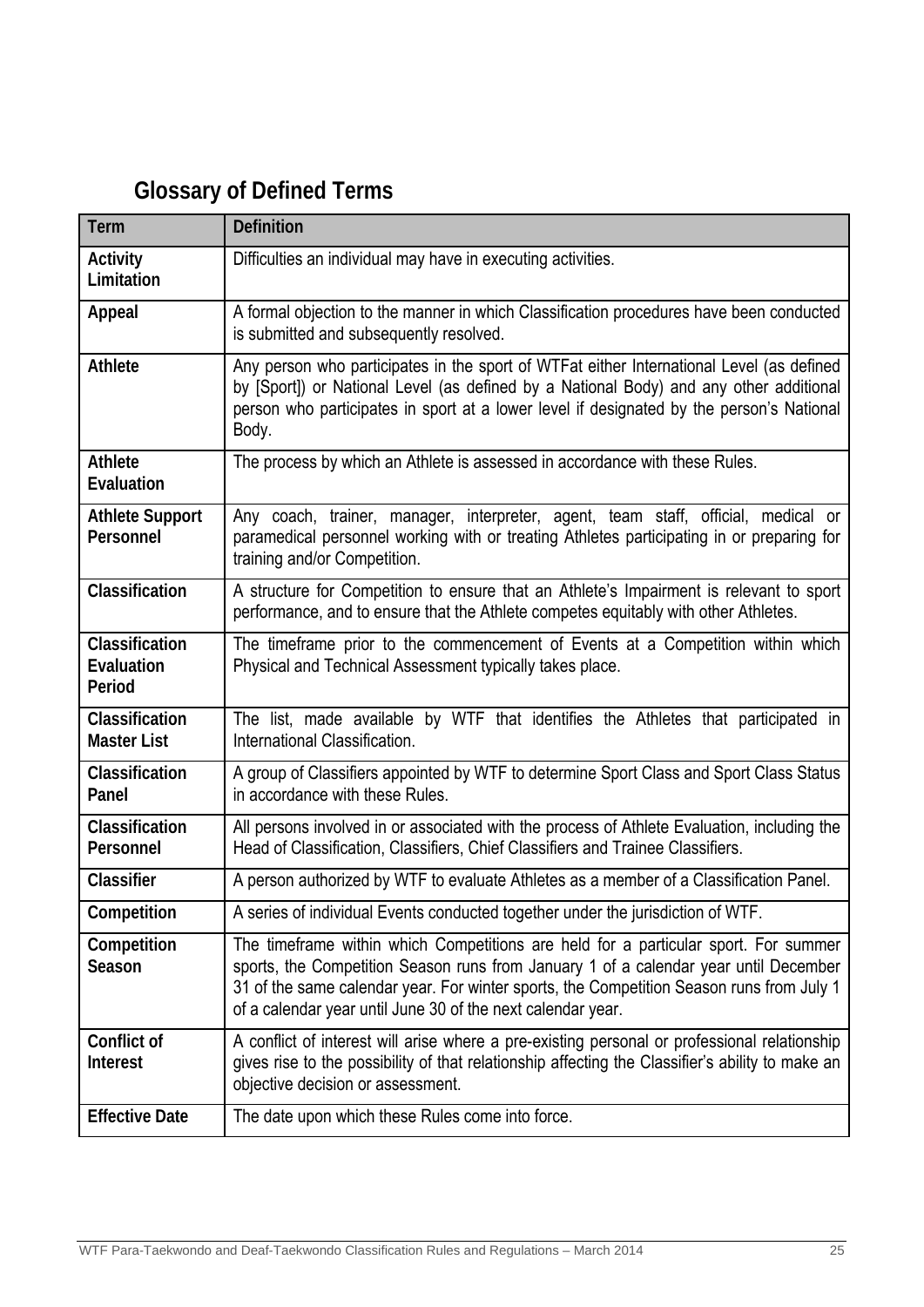| Eligible<br>Impairment                          | An Eligible Impairment is an Impairment the existence of which is a pre-requisite for an<br>Athlete to meet the Minimum Disability Criteria for the sport of [Sport].                                                                                                                                                                    |
|-------------------------------------------------|------------------------------------------------------------------------------------------------------------------------------------------------------------------------------------------------------------------------------------------------------------------------------------------------------------------------------------------|
| <b>Entry Sport Class</b>                        | A Sport Class allocated to an Athlete by a National Body prior to an WTF Competition to<br>indicate the Sport Class with which the Athlete intends to compete. An Entry Sport Class<br>is an estimate and has no binding effect upon either the Athlete or the body responsible<br>for organising and managing the relevant Competition. |
| Event                                           | A sub-set of a Competition that requires specific technical and sporting skills.                                                                                                                                                                                                                                                         |
| <b>Fixed Review</b><br>Date                     | A date prior to which an Athlete who has been designated with Sport Class Status Review<br>(R) will not be required to undertake Athlete Evaluation, regardless of whether or not that<br>Athlete competes at any Competition.                                                                                                           |
|                                                 | Unless otherwise specified by the Classification Panel, the Fixed Review Date is the first<br>day of the Competition Season of WTF, i.e. 1 January for summer sports and 1 July for<br>winter sports.                                                                                                                                    |
| Head of<br>Classification                       | A Classifier responsible for all direction, administration, co-ordination and implementation<br>of Classification matters for WTF                                                                                                                                                                                                        |
| Impairment                                      | Problems in body function or structure such as a significant deviation or loss.                                                                                                                                                                                                                                                          |
| <b>Intellectual</b><br>Impairment               | A type of Impairment, which is defined as a limitation in intellectual functioning and<br>adaptive behaviour as expressed in conceptual, social and practical adaptive skills. This<br>impairment originates before the age of 18.                                                                                                       |
| International<br>Classification                 | Athlete Evaluation that is conducted in full compliance with these Rules.                                                                                                                                                                                                                                                                |
| <b>IPC</b>                                      | International Paralympic Committee                                                                                                                                                                                                                                                                                                       |
| <b>IPC</b><br>Classification<br>Code            | The IPC Classification Code 2007 and accompanying International Standards and any<br>subsequent version or versions of the same.                                                                                                                                                                                                         |
| <b>IPC Classifier</b><br><b>Code of Conduct</b> | A set of rules to outline the responsibilities, to guide behaviour and decisions and to<br>identify best practice for an individual Classifier, which is part of the IPC Classification<br>Code International Standard of Classifier Training.                                                                                           |
| <b>IPC Code of</b><br><b>Ethics</b>             | The ethical standard that will be applied consistently within the Paralympic Movement,<br>and will be applicable to all IPC sanctioned Events, Competitions and activities.                                                                                                                                                              |
| <b>IPC Handbook</b>                             | The IPC Handbook is the primary governance instrument for the IPC in its capacity as<br>both an International Federation and the ruling body for the Summer and Winter<br>Paralympic Games. All persons who are subject to the jurisdiction of the IPC are required<br>to abide by its provisions.                                       |
| Medical<br>Intervention                         | Any intervention such as surgery, pharmacological intervention or other treatment, which<br>affects the Athlete's Eligible Impairment                                                                                                                                                                                                    |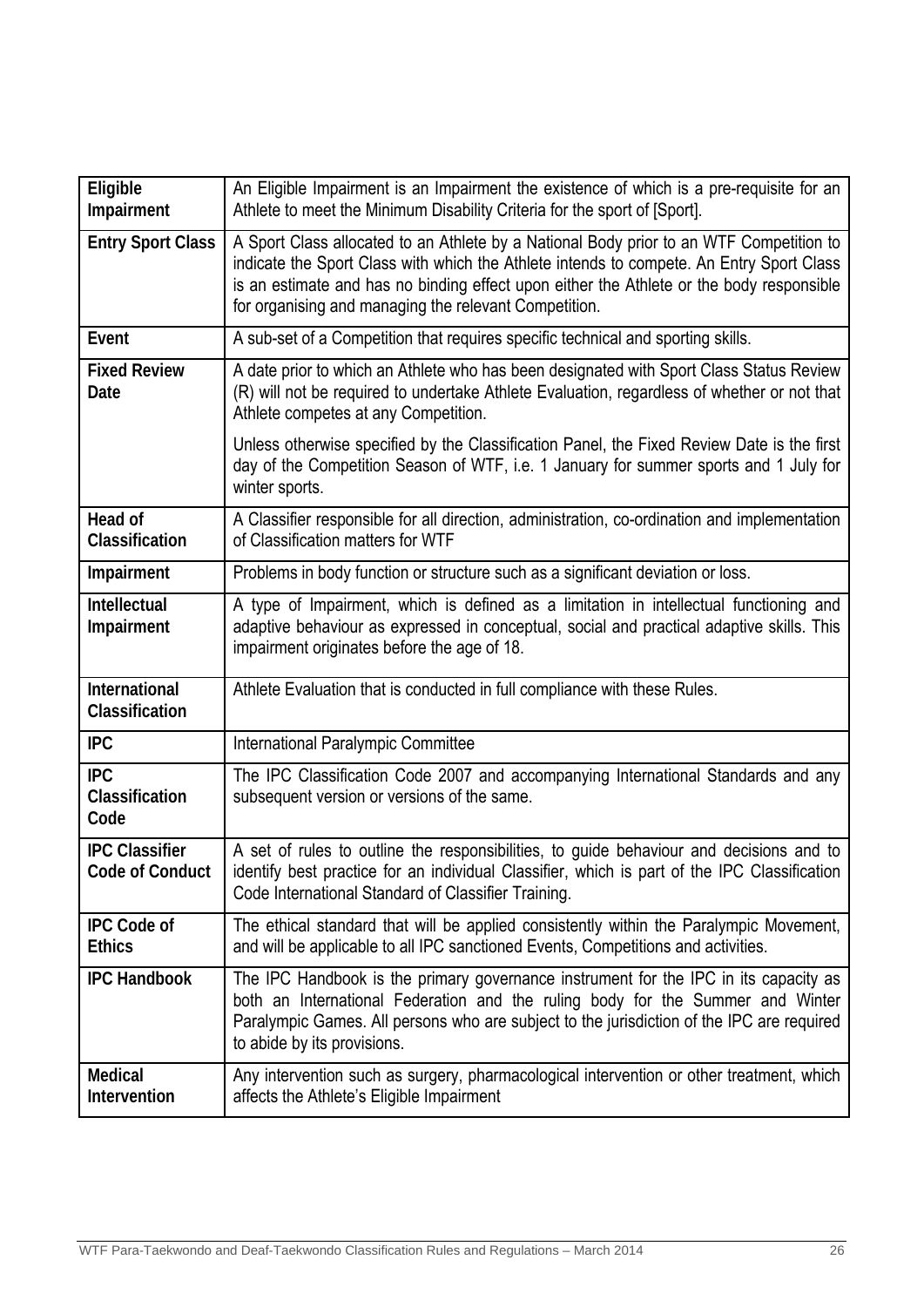| <b>Medical Review</b>                        | The process by which an Athlete can apply to WTF to undergo Athlete Evaluation, in<br>order that the Athlete's Sport Class may be reviewed to ensure that the Athlete's Sport<br>Class remains a fair allocation.                                                                                   |
|----------------------------------------------|-----------------------------------------------------------------------------------------------------------------------------------------------------------------------------------------------------------------------------------------------------------------------------------------------------|
| <b>Minimum</b><br><b>Disability Criteria</b> | The standards set by WTF in relation to the degree of Eligible Impairment that must be<br>present in order that an Athlete is deemed to be eligible to compete in the sport of [Sport].                                                                                                             |
| <b>National Body</b>                         | A team entity of which an Athlete is a member. Such an entity may be National<br>Federation, National Paralympic Committee or other representative team body.                                                                                                                                       |
| <b>Not Eligible</b>                          | Consequence of not meeting the eligibility criteria.                                                                                                                                                                                                                                                |
| Observation<br><b>Assessment</b>             | The means by which a Classification Panel may complete Athlete Evaluation, if it<br>considers that the only fair way in which it can complete Athlete Evaluation is to observe<br>the Athlete performing the specific skills associated with the sport of WTFeither prior to or<br>during an Event. |
| Physical<br><b>Assessment</b>                | The means by which a Classification Panel will determine whether or not an Athlete has<br>an Eligible Impairment and whether that Eligible Impairment complies with the Minimum<br>Disability Criteria.                                                                                             |
| Physical<br>Impairment                       | A group of Eligible Impairments affecting an Athlete's biomechanical execution of sporting<br>activities, comprising ataxia, athetosis, hypertonia, impaired muscle power, impaired<br>range of movement, limb deficiency, leg length difference and short stature.                                 |
| Protest                                      | The procedure by which a formal objection to an Athlete's Sport Class is submitted and<br>subsequently resolved.                                                                                                                                                                                    |
| <b>Protest Panel</b>                         | A Classification Panel formed to conduct Athlete Evaluation in respect of an Athlete's<br>Sport Class, where that Sport Class is the subject of a Protest.                                                                                                                                          |
| Recognised<br>Competition                    | An umbrella term for WTF Competitions, WTF Sanctioned Competitions and WTF<br>Approved Competitions as defined in the WTF Rules and Regulations.                                                                                                                                                    |
| <b>Sport Class</b>                           | A category defined by WTF in which Athletes are categorized by reference to an Activity<br>Limitation resulting from impairment.                                                                                                                                                                    |
| <b>Sport Class</b><br><b>Status</b>          | A Category allocation to each Athlete to indicate evaluation requirements and Protest<br>opportunities.                                                                                                                                                                                             |
| <b>Technical</b><br><b>Assessment</b>        | The assessment of an Athlete's ability to perform the tasks and activities required to<br>participate in the sport of [Sport].                                                                                                                                                                      |
| <b>Tracking Code</b>                         | A temporary designation applied to a Sport Class that indicates that a Sport Class is<br>subject to final determination after Observation Assessment has taken place.                                                                                                                               |
| <b>Visual</b><br>Impairment                  | An Impairment of the eye structure, optical nerves or optical pathways, or visual cortex of<br>the central brain, which adversely affect an Athlete's vision.                                                                                                                                       |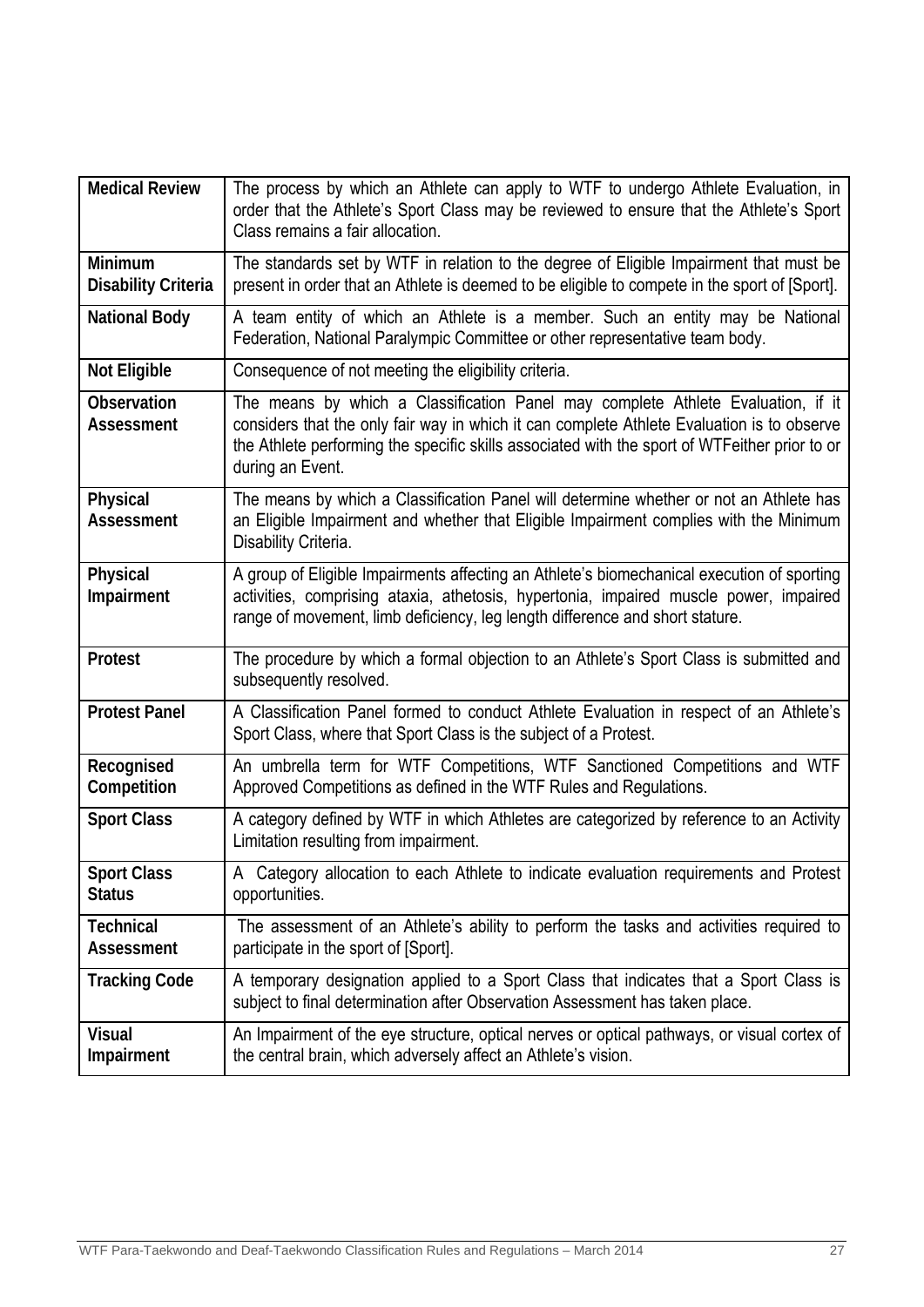| <b>Appendix One</b> | Sport Classes for Athletes with Physical Impairment |
|---------------------|-----------------------------------------------------|
|---------------------|-----------------------------------------------------|

Appendix One deals with Sport Classes for Athletes with Physical Impairment, and sets out the Minimum Disability Criteria and assessment methodologies that apply in order for an Athlete with Physical Impairment to be eligible to compete in the sport of Taekwondo.

## **Introduction**

- 1.1 WTF has designated Sport Classes for Athletes with Physical Impairment, which are defined in this Appendix.
- 1.2 WTF currently revisits the Sport Classes for Athletes with Physical Impairment towards a sport-specific classification system on the basis of activity limitations that result from Impairment. Until such a system is approved, the processes detailed in this Appendix apply to Athlete Evaluation in respect of Sport Classes for Athletes with Physical Impairment.
- 1.3 The processes detailed in this Appendix apply to Athlete Evaluation in respect of Sport Classes for Athletes with Physical Impairment.
- 1.4 The Sport Class allocated to Athletes with Visual Impairment applies to all events offered by WTF and IPC.
- 1.5 All provisions of the WTF Classification Rules apply to the Assessment of Athletes with Physical Impairment, except if otherwise specified in this Appendix.
- 1.6 The following Sport Classes has been designated by the WTF for Athlete's with a Physical Impairment

| Impairment           | <b>Sport Classes</b> |
|----------------------|----------------------|
| Physical Impairments | P <sub>30</sub>      |
| LD/Prom              | K40                  |
| W/C Classes          | P50                  |
| <b>Short Stature</b> | P70                  |

## **Eligibility Criteria**

- 2.1 The following physical impairment types in the below Table 1 are eligible for Para-Taekwondo under the following conditions
	- 2.1.1 An athlete must be affected by at least one of the impairments listed in the first column of the table
	- 2.1.2 The impairment must result directly from a health condition (e.g. trauma, disease, dysgenesis)

#### **Table 1**

| <b>Impairment Type</b> | <b>Examples of health</b><br>conditions likely to cause<br>such impairments | Impairments as described in<br>the ICF          | <b>Relevant ICF Impairment</b><br>Codes |
|------------------------|-----------------------------------------------------------------------------|-------------------------------------------------|-----------------------------------------|
| Hypertonia             | stroke,<br>Cerebral<br>palsy,                                               | High muscle tone                                | b735                                    |
| sclerosis              | acquired brain injury, multiple                                             | Inclusions: Hypertonia /<br>Hiah<br>muscle tone |                                         |
|                        |                                                                             | <b>Exclusions.</b> Low muscle tone              |                                         |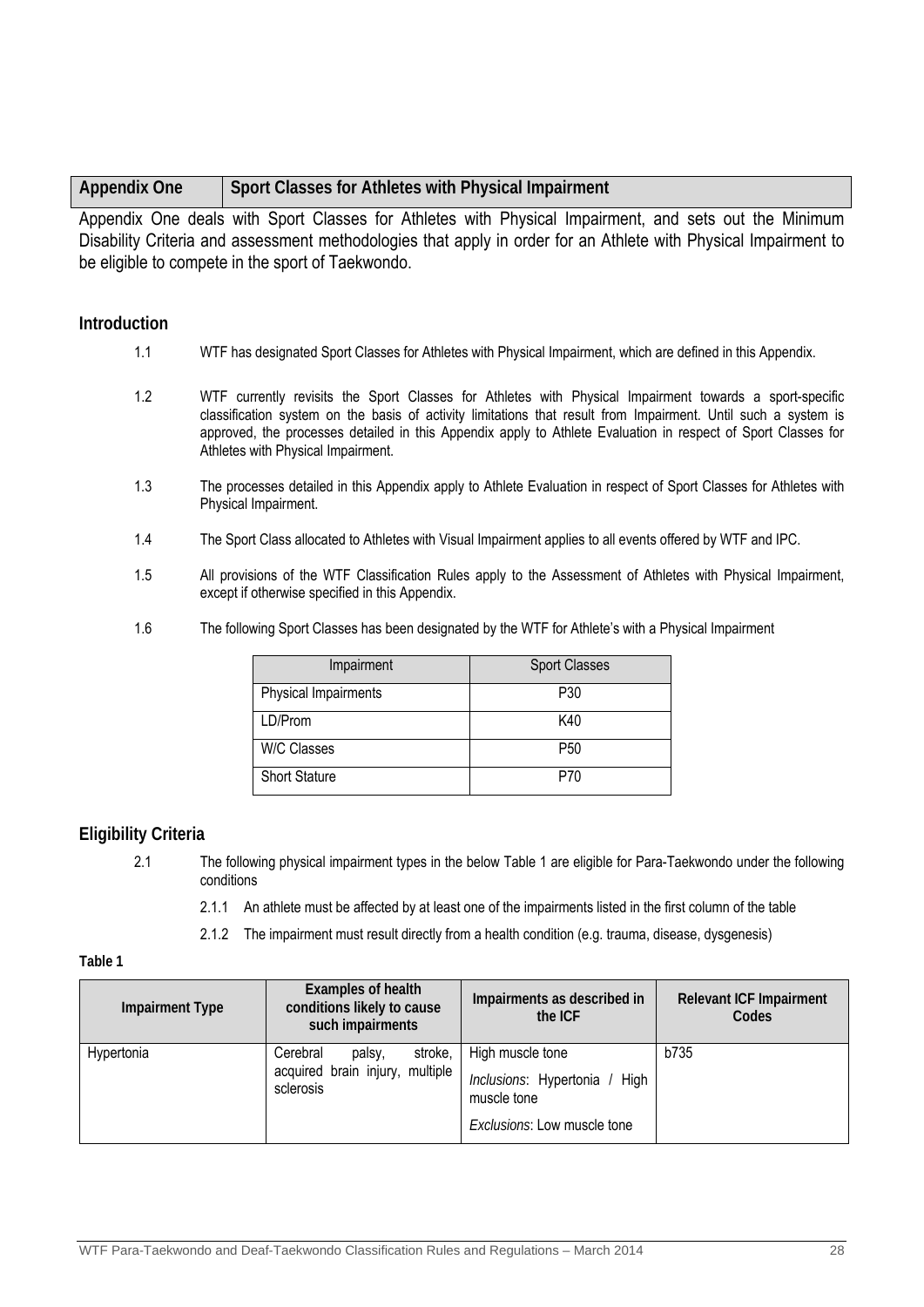| Ataxia                                       | Ataxia resulting from cerebral<br>palsy, brain injury, Friedreich's<br>multiple<br>ataxia,<br>sclerosis,<br>spinocerebellar ataxia | Control of voluntary movement<br>Inclusions: Ataxia only<br>Exclusions: Problems of control<br>of voluntary movement that do<br>not fit description of Ataxia                                                                                  | b760                                                                                                                                                                                                     |
|----------------------------------------------|------------------------------------------------------------------------------------------------------------------------------------|------------------------------------------------------------------------------------------------------------------------------------------------------------------------------------------------------------------------------------------------|----------------------------------------------------------------------------------------------------------------------------------------------------------------------------------------------------------|
| Athetosis                                    | Cerebral<br>Palsy,<br>stroke,<br>traumatic brain injury                                                                            | Involuntary<br>contractions<br>of<br>muscles<br>Inclusions: Athetosis, chorea<br>Sleep<br>Exclusions.<br>related<br>movement disorders                                                                                                         | b7650                                                                                                                                                                                                    |
| Limb Deficiency (LD)                         | Amputation<br>resulting<br>from<br>trauma or<br>congenital<br>limb<br>deficiency (dysmelia).                                       | Total or partial absence of the<br>bones or joints of the shoulder<br>region,<br>extremities,<br>upper<br>pelvic<br>region<br>lower<br><b>or</b><br>extremities                                                                                | s720, s730, s740, s750<br>Note: These codes would have<br>the extension .81 or 0.82 to<br>indicate<br>partial<br>total<br>or<br>of the<br>absence<br>structure<br>respectively.                          |
| Impaired Passive Range of<br>Movement (PROM) | Arthrogryposis, ankylosis, post<br>burns joint contractures                                                                        | Impaired joint mobility<br>Exclusions. Hyper mobility of<br>joints                                                                                                                                                                             | b7100-b7102                                                                                                                                                                                              |
| Impaired Muscle Power                        | Spinal cord injury, muscular<br>dystrophy,<br>brachial<br>plexus<br>injury, Erb's palsy,<br>Guillain-<br>Barre syndrome            | Muscle power                                                                                                                                                                                                                                   | b730                                                                                                                                                                                                     |
| Leg Length Difference                        | Congenital or traumatic causes<br>of bone shortening in one leg                                                                    | Aberrant dimensions of bones<br>of right lower limb OR left lower<br>limb but not both.<br>Inclusions: shortening of bones<br>of one lower limb<br>of<br>Exclusions.<br>shortening<br>bones of both lower limbs; any<br>increase in dimensions | s7500, s75010, s75020<br>Note: for coding purposes<br>aberrant dimensions of bones<br>of right lower limb is indicated<br>by addition of the qualifying<br>code .841 and in the left lower<br>limb, .842 |
| <b>Short Stature</b>                         | Achondroplasia,<br>growth<br>dysfunction                                                                                           | Aberrant dimensions of bones<br>of upper and lower limbs or<br>trunk<br>which<br>will<br>reduce<br>standing height                                                                                                                             | s730.343, s750.343, s760.349                                                                                                                                                                             |

#### 2.2 Minimum Disability Criteria

2.2.1Neurological impairments (P30)

- Must meet MDC as per below;
- Hemiplegic Spasticity Grade 1 to2
- Monoplegic Grade 1 to 2 spasticity in major joint, either the ankle or the elbow
- Athetosis, Ataxia or Mixed Cerebral Palsy

This Athlete may appear to have near normal function when running but the Athlete must demonstrate a limitation in function to Classifiers based on evidence of spasticity (increased tone), ataxia, athetosis or dystonic movements while performing on the field of play or in training. The Athlete may walk with a slight limp but runs more fluidly.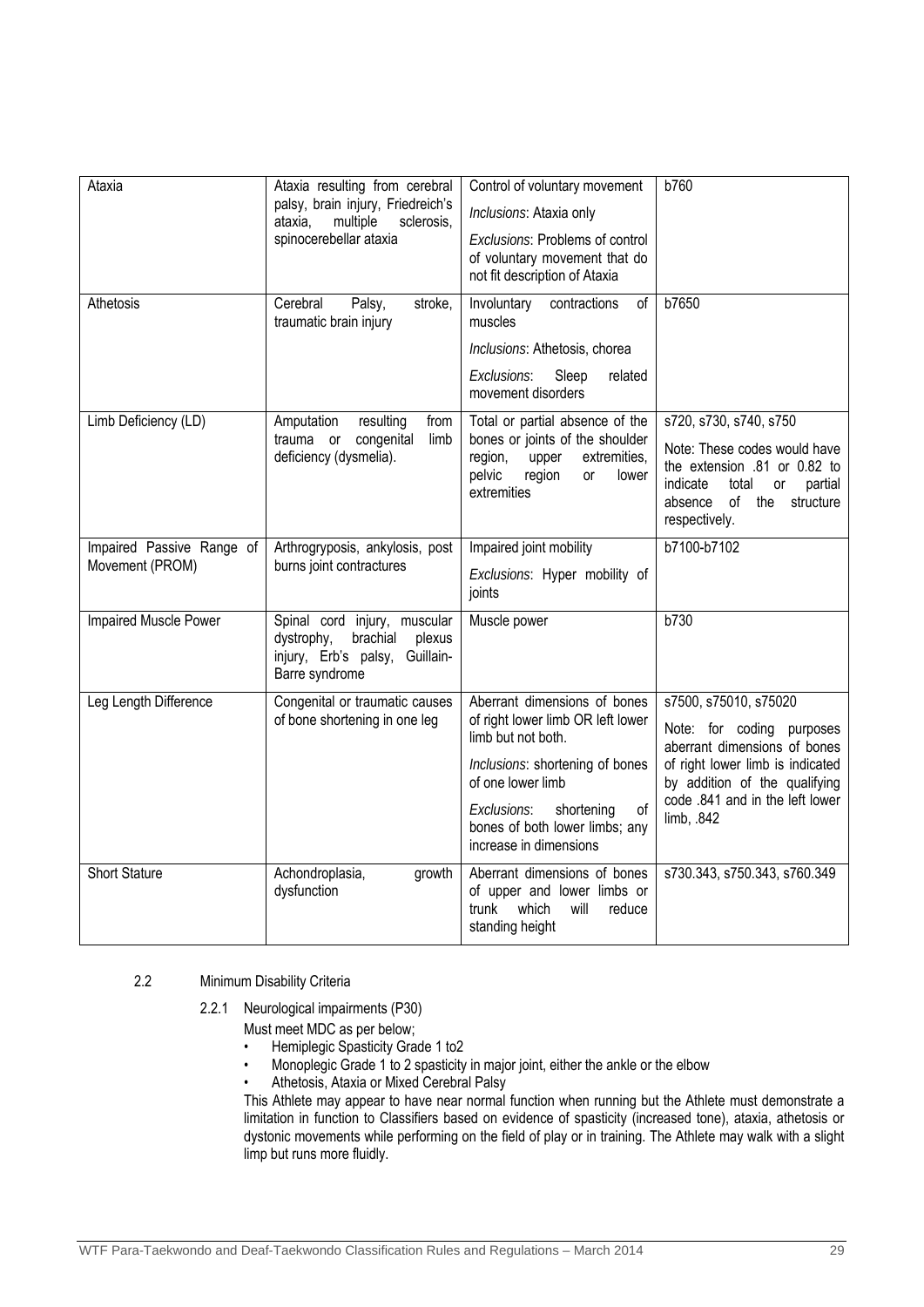#### 2.2.2 LD/PROM (K40)

This group includes athletes with limb deficiency and impaired muscle strength. Individuals with traumatic amputations, dysmelia and impaired muscle strength resulting from loss of function (such as PNS damage, brachial plexus lesion), ambulatory Neurological impairments such as monoplegia.

Minimal Disability Criteria (MDC) is defined as

Loss of hand, through the wrist is the MDC.

Athlete must meet one of the MDC as per below

1 Must lose three muscle grades – e.g Daniels and Worthington grade 2 cannot complete one heel rise to 25 degrees. In lying may complete full range of motion with resistance.

(See Muscle testing Daniels Worthinghams 8th edition pp 229, 231)

- 2 Brachial plexus loss shoulder abduction loss of three (3) muscle grade points of muscle strength and same for shoulder flexion
- 3 Loss of two (2) grade points of muscle strength in elbow flexion and extension
- 2.2.3 W/C (P50)

To be developed.

2.2.4 Short Statue (P70)

Male athletes must meet all of the following minimal disability criteria MDC:

- Standing height ≤145cm; AND
- Arm length ≤66cm; AND
- Sum of standing height plus arm length ≤200cm.

Female athletes must meet all of the following minimal disability criteria MDC:

- Standing height ≤137cm; AND
- Arm length ≤63cm; AND
- Sum of standing height plus arm length ≤190cm

#### **Sport Class Profiles for Athletes with Physical Impairment**

#### 4.1 Sport Class **P31**

#### 4.1.1 Description

 The **P31** athlete may appear to have near normal function when running but the Athlete must demonstrate a limitation in function to Classifiers based on evidence of spasticity(increased tone), ataxia, athetosis or dystonic movements while performing on the field of play or in training. The Athlete may walk with a slight limp but runs more fluidly.

The athlete has diplegia, asymmetric diplegia, double hemiplegia or triplegia with signs of spasticity involvement in both legs ( grade 3 and 2 ) more so than in the arms (grade 1 and 2) able to walk and stand independently however shift of gravity often leads to difficulty in maintaining balance.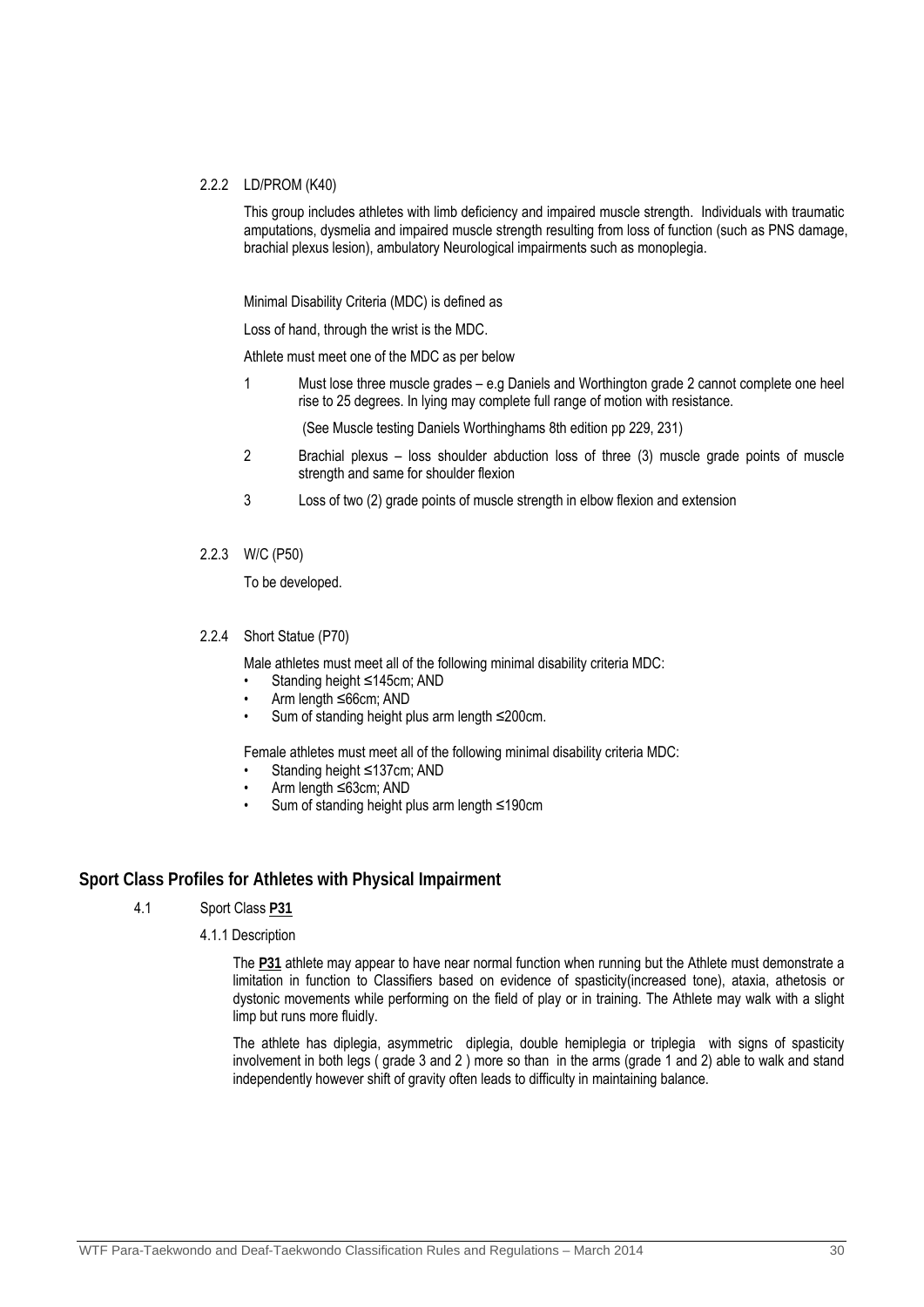#### 4.2 Sport Class **P32**

#### 4.2.1 Description

The **P32** class is for athletes with dyskinesias athetosis, dystonia, ataxia as well as athletes who have mild spastic quadriplegia (functional involvement of all four limbs) or a combination of the above.

The athlete is able to walk and run however has difficulty with slow movements, holding postures and in particular static balance.

The athlete's coordination is impaired due to overshooting, involuntary movements and/or posturing of all or some body parts.

#### 4.3 Sport Class **P33**

#### 4.3.1 Description

The **P33** is an athlete with spastic hemiplegia or very mild spastic hemi dystonia. Spasticity grade 2 or 3 on only one side of the body. The other side has good functional control.

The lower limbs; the athlete has difficulty with walking on heels and significant difficulties with single leg stance, hopping on the impaired side. Side stepping and galloping towards the impaired side or with the impaired side leading is also affected.

The athlete has obvious asymmetry in both passive and active range of motion on the impaired side versus the non-affected side. Strength on the affected side is reduced

#### 4.4 Sport Class **P34**

#### 4.4.2 Description

 The **P34** is the class for the athlete with very mild hemiplegia, diplegia, athetosis, dystonia, hemi-dystonia and very mild ataxia

#### 4.5 Sport Class **K41**

#### 4.5.1 Description

The **K41** athlete has a bilateral arm amputation or dysmelia through the shoulder joint with a total loss of arm, and humerus.

#### 4.6 Sport Class **K42**

#### 4.6.1 Description

The **K42** athlete has a unilateral, through the shoulder amputation or dysmelia, or bilateral above the elbow amputation (2 x AE).

#### 4.7 Sport Class **K43**

#### 4.7.1 Description

The **K43** athlete has a bilateral amputation through or below the elbow. Length of arm measured from the acromion process to the most distal point of the affected limb is equal or shorter in length than the combined length of the humerus and the radius of the unaffected arm. Bilateral dysmelia in with the combined length of the upper limbs measured from acromion to the most distal point of the affected limb is 0.674 x standing height cm. (IPC Athletics manual p 46)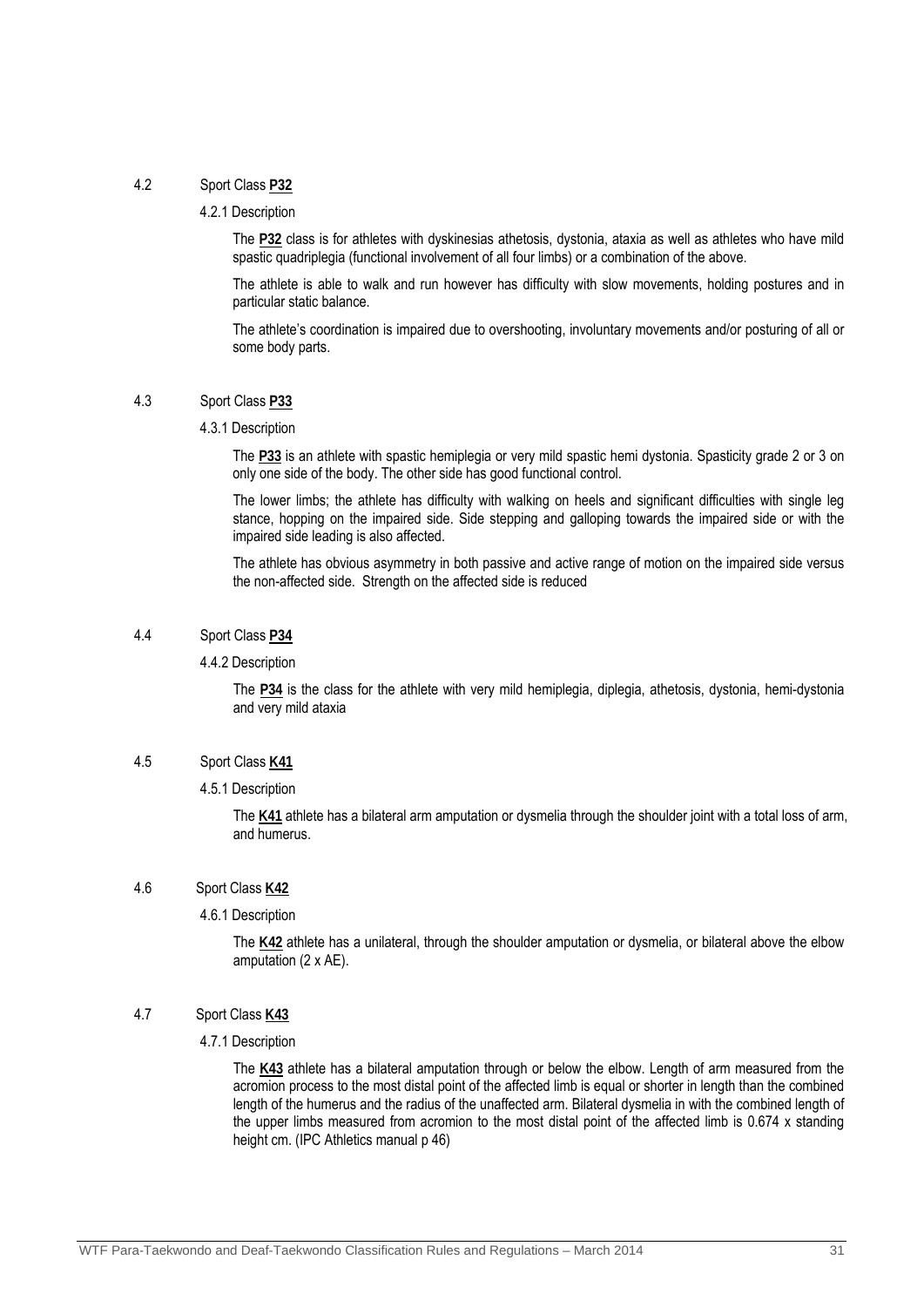### 4.8 Sport Class **K44**

4.8.1 Description

The **K44** athlete has a MDC of;

- neurological impairment (CNS, PNS) monoplegia, or;
- bilateral through the wrist or unilateral through the wrist amputation.

## 4.9 Sport Class **P71 MALE**

The **P71 MALE** has to fulfill the following criteria;

- 4.9.1 Standing height ≤ 130cm; AND
- 4.9.2 Arm length ≤ 59cm; AND
- 4.9.3 Sum of standing height plus arm length ≤ 180cm

### 4.10 Sport Class **P71 FEMALE** profile

The **P71 FEMALE** has to fulfill the following criteria;

- 4.10.1 Standing height ≤ 125cm; AND
- 4.10.2 Arm length ≤ 57cm; AND
- 4.10.3 Sum of standing height plus arm length ≤173cm.

### 4.11 Sport Class **P72 MALE** profile

The **P72 MALE** has to fulfill the following criteria;

- 4.11.1 Standing height ≤145cm; AND
- 4.11.2 Arm length ≤66cm; AND
- 4.11.3 Sum of standing height plus arm length ≤200cm.

## 4.12 Sport Class **P72 FEMALE** profile

The **P73 FEMALE** has to fulfill the following criteria;

- 4.12.1 Standing height ≤137cm; AND
- 4.12.2 Arm length ≤63cm; AND
- 4.12.3 Sum of standing height plus arm length ≤190cm.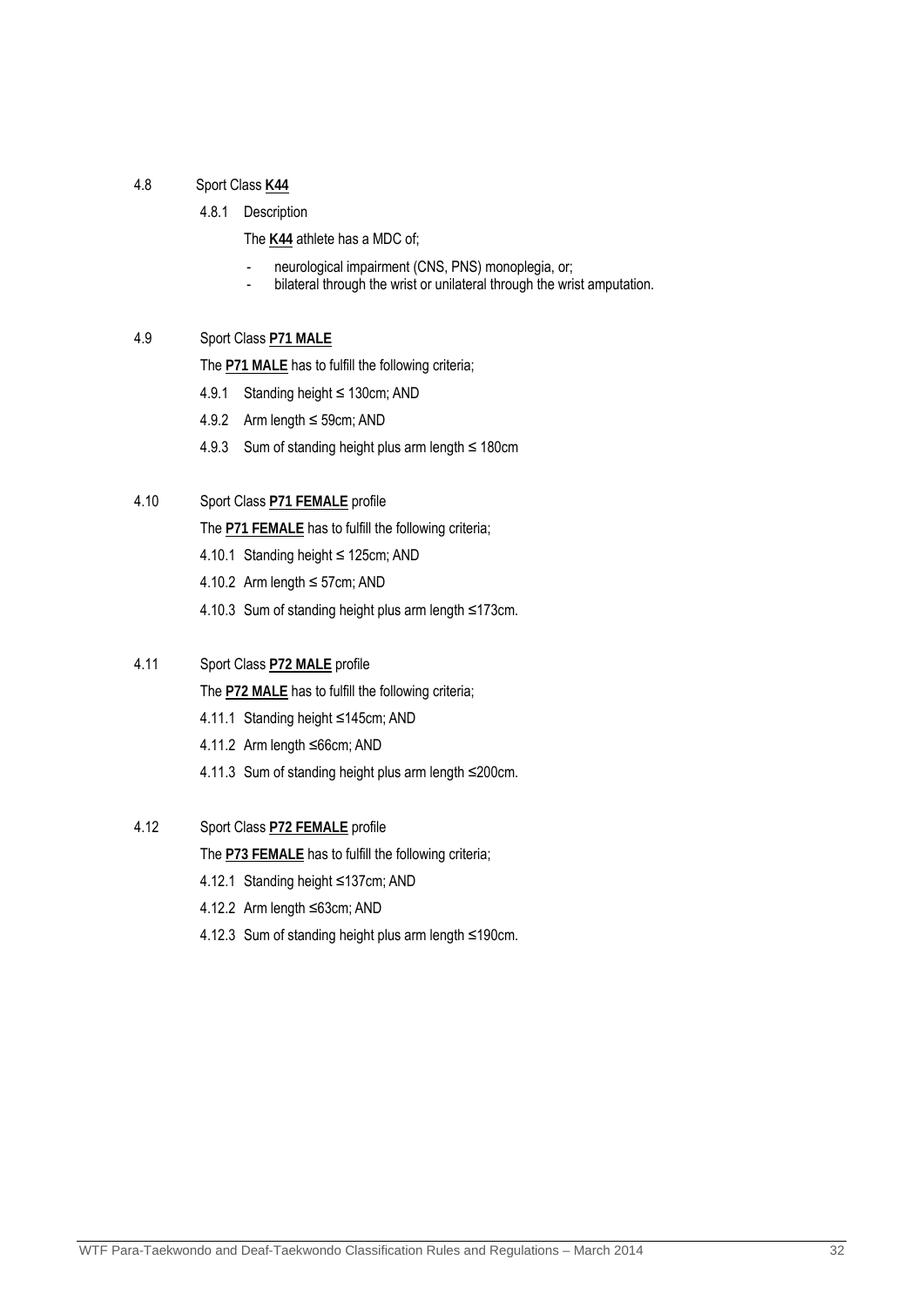Appendix Two deals with Sport Classes for Athletes with Visual Impairment, and sets out the Minimum Disability Criteria and assessment methodologies that apply in order for an Athlete with Visual Impairment to be eligible to compete in the sport of Taekwondo.

### **Introduction**

- 1.1 WTF has designated Sport Classes for Athletes with Visual Impairment, which are defined in this Appendix.
- 1.2 WTF currently revisits the Sport Classes for Athletes with Visual Impairment towards a sport-specific classification system on the basis of activity limitations that result from Impairment. Until such a system is approved, the processes detailed in this Appendix apply to Athlete Evaluation in respect of Sport Classes for Athletes with Visual Impairment.
- 1.3 The processes detailed in this Appendix apply to Athlete Evaluation in respect of Sport Classes for Athletes with Visual Impairment.
- 1.4 The Sport Class allocated to Athletes with Visual Impairment applies to all events offered by WTF/IBSA and IPC.
- 1.5 All provisions of the WTF Classification Rules apply to the Assessment of Athletes with Visual Impairment, except if otherwise specified in this Appendix.

## **Eligibility Criteria**

- 2.1 To be eligible to compete in Sport Classes **P 11-13** in Para-Taekwondo, the Athlete must meet both of the below criteria.
	- 2.1.1 The Athlete must have at least one of the following eligible impairments,
		- impairment of the eye structure;
		- impairment of the optical nerve/optic pathways;
		- impairment of the visual cortex of the central brain.
	- 2.1.2 The Athlete's eligible Impairment must result in a visual acuity of less than or equal to LogMAR 1.0 or a visual field restricted to less than 20 degrees radius.
- 2.2 It is the Athlete's and WTF National Member Association's responsibility to provide sufficient evidence of the Athlete's visual impairment. This must be done by way of submitting medical diagnostic information completed by an ophthalmologist no later than at the beginning of Athlete Evaluation.
- 2.3 The Medical Diagnostic Information must comprise the completed Medical Diagnostic Form (available on the WTF webpage) and attached medical documentation. The submission must include, at a minimum:
	- 2.3.1 Medical Diagnostic Form, with
		- Athlete information
		- Opthalmologist information and signature
		- Medical diagnosis
		- List of medications currently used
		- List of eye corrections (glasses, contact lenses, etc.) currently used, detailing the type and strength of correction, if applicable
		- Description of any progressive condition, if applicable
		- Visual acuity
		- Visual field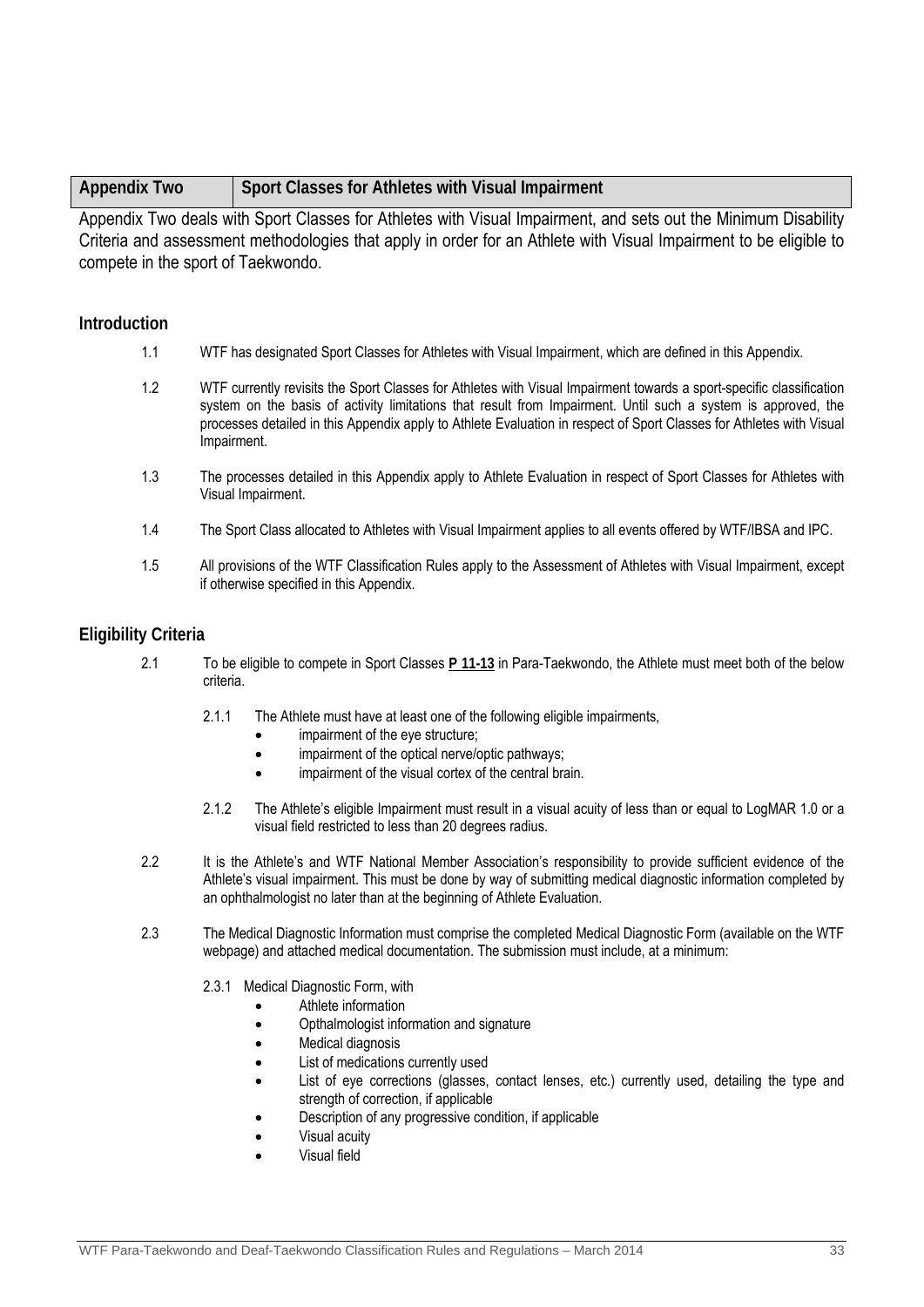- 2.3.2 Medical records and reports supporting the information on the Medical Diagnostic Form. Depending on the nature of the impairment, this includes:
	- Visual Field Records: Visual Field has to be tested by full-field strategy; a 30° central field test will not be accepted. The assessment has to be done by one of the following devices: Goldmann Visual Field Perimetry, Stimulus III/4, Humphrey Field Analyzer (HFA), Twinfield (Oculus), Octopus (Interzeag), Rodenstock Peristat, Medmont (MAP).
	- Electroretinography (ERG/EOG)
	- Visual Evoked Potentials (VEP)
	- Cerebral Magnet Resonance Imaging (MRI)
	- Records of any eye surgery performed, and results of the outcome, if applicable
- 2.4 Medical Diagnostic Information must be typewritten and submitted in English and may not be older than 12 months on the date of Athlete Evaluation.

#### **Assessment Methods**

- 3.1 All Athlete Evaluation and Sport Class allocation will be based on the assessment of visual acuity in the eye with better visual acuity when wearing the best optical correction.
- 3.2 Athletes who compete using any corrective devices (e.g. glasses, lenses) must attend classification with these devices and their prescription.
- 3.3 An Athlete found to be using corrective devices during competition that were not declared during Athlete Evaluation may be subject to further investigation of Non-Cooperation during Evaluation or Intentional Misrepresentation.
- 3.4 Athletes must declare any change in their optic correction to IPC Athletics before any competition. If the Athlete has a Sport Class Status Review with a fixed date or Confirmed, the Athlete's Sport Class Status will be changed to Review. The Athlete will then undergo Athlete Evaluation prior to the next competition under the provisions of these Rules. Failure to do so may result in an investigation of Intentional Misrepresentation.
- 3.5 Any Athlete Support Personnel accompanying the Athlete in the Assessment room must remain out of sight of the visual acuity charts during Assessment.
- 3.6 Under the current provisions set forth in this Appendix, Observation Assessment does not apply to Athletes with Visual Impairment.
- 3.7 WTF will inform the Organizing Committee and Organizing National Association of the equipment and room requirements for the assessment of Athletes with visual impairment after the Classification Panels have been appointed. It is the Organizing Committee's responsibility to provide all equipment required by WTF.
- 3.8 Failure to provide all equipment required by WTF may result in the Classification decisions not being accepted by **WTF**

#### **Sport Class Profiles for Athletes with Visual Impairment**

- 4.1 Sport Class: **P 11**
	- 4.1.1 Visual acuity is poorer than LogMAR 2.60.
	- 4.1.2 All Athletes (with the exception of those with prosthesis in both eyes) shall be required to wear opaque goggles for each individual and relay event for the full duration of the event. Athletes whose facial structure will not support goggles shall be required to cover the eyes with an opaque covering.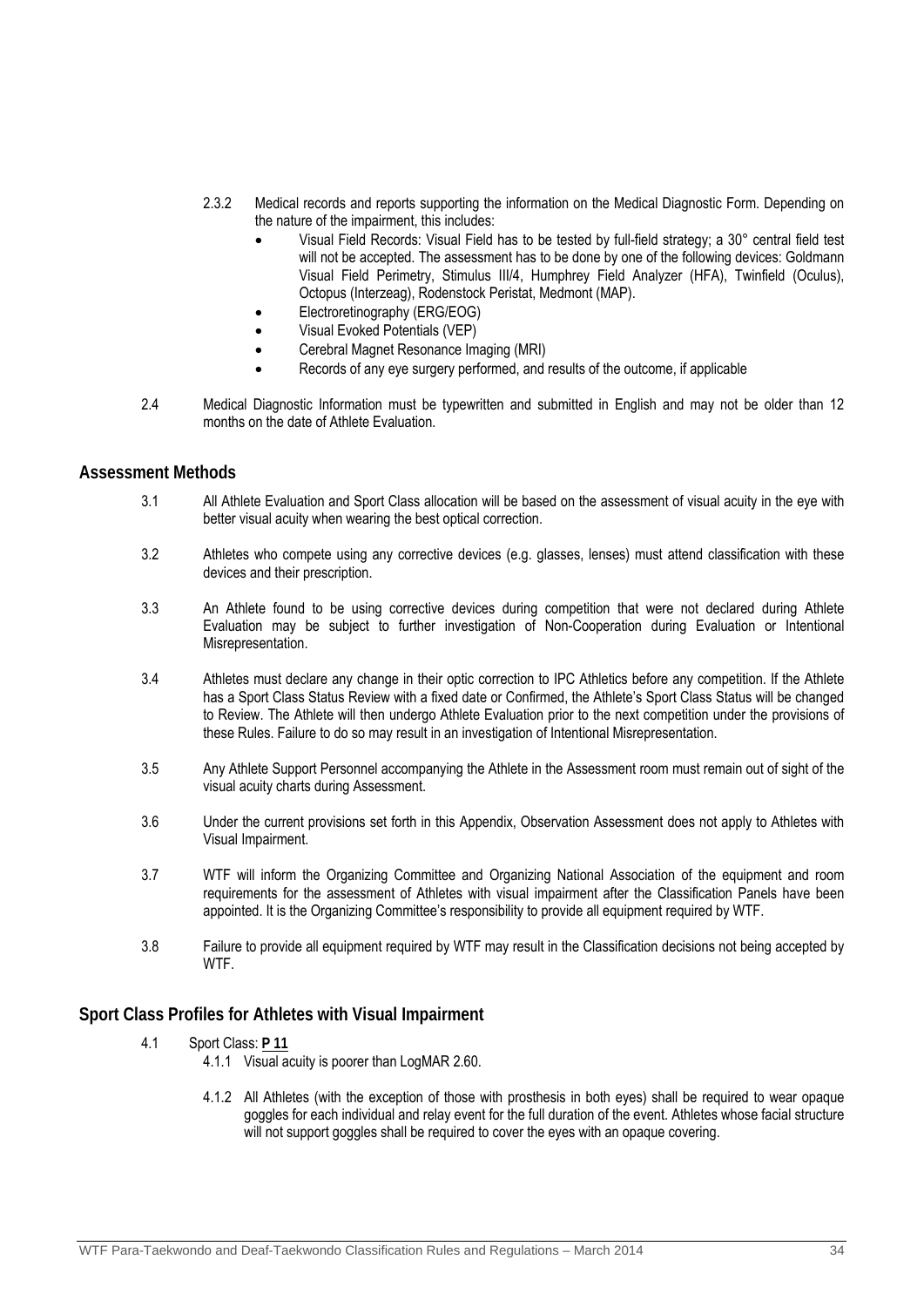## 4.2 Sport Class: **P 12**

- 4.2.1 Visual acuity ranges from LogMAR 1.50 to 2.60 (inclusive), and/or
- 4.2.2 The Athletes has a visual field that is constricted to a radius of less than 5 degrees.

#### 4.3 Sport Class: **P 13**

- 4.3.1 Visual acuity ranges from LogMAR 1.40 to 1 (inclusive), and/or
- 4.3.2 The Athlete has a visual field that is constricted to a radius of less than 20 degrees.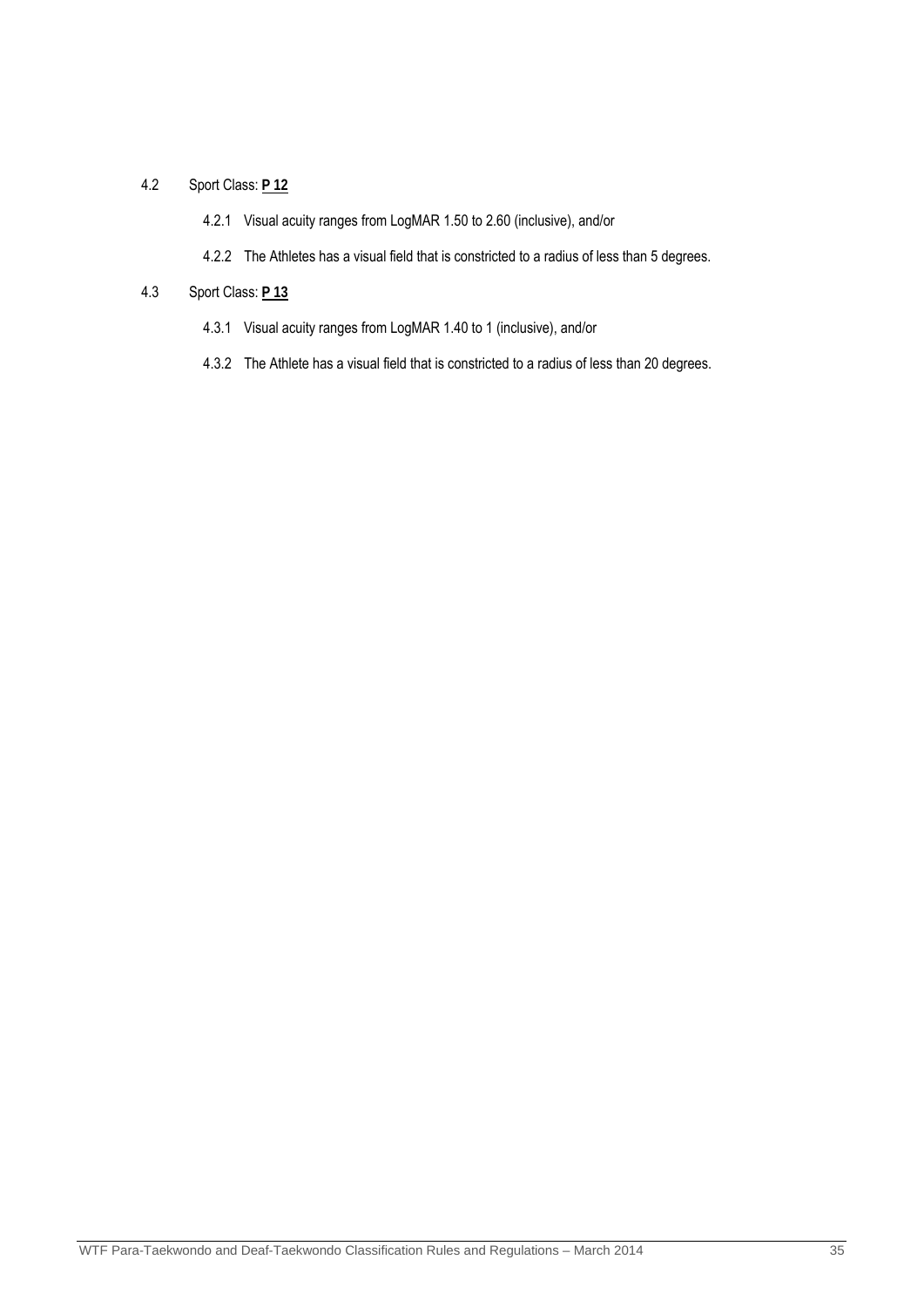| <b>Appendix Three</b> | Sport Classes for Athletes with Intellectual Disability |
|-----------------------|---------------------------------------------------------|
|                       |                                                         |

Appendix Three deals with Sport Classes for Athletes with Intellectual Disability, and sets out the Minimum Disability Criteria and assessment methodologies that apply in order for an Athlete with Intellectual Impairment to be eligible to compete in the sport of Taekwondo.

### **Introduction**

- 1.1 WTF has designated a Sport Class Sport Class **P20** for Athletes with Activity Limitations that result from an Intellectual Impairment. These Athletes are referred to as Athletes with Intellectual Impairment.
- 1.2 The processes detailed in this Appendix apply to the conduct of Athlete Evaluation in respect of the Sport Class designated by WTF/INAS for Athletes with Intellectual Impairment.

### Eligibility Criteria

#### 2.1 **WTF Eligibility Criteria**

To be considered eligible to compete in WTF World Para-Taekwondo Championships as an athlete with an intellectual disability, athletes must fulfil the provisional eligibility criteria as defined by INAS.

#### 2.2 **INAS Eligibility Criteria**

To be considered eligible to compete as an athlete with an intellectual disability, athletes must fulfil the full eligibility criteria as defined by INAS which is based upon the World Health Organization and American Association on Intellectual and Developmental Disabilities (AAIDD).

The criteria state that an athlete must demonstrate:

- 1. Significant impairment in intellectual functioning. This is defined as 2 standard deviations below the mean, that is, a Full Scale score of 75 or lower.
- 2. Significant limitations in adaptive behaviour as expressed in conceptual, social, and practical adaptive skills. This i s defined as performance that is at least 2 standard deviations below the mean of, either one of the 3 types of ada ptive behaviour (conceptual, social, or practical skills) or an overall score on a standardized measure of conceptua l, social and practical skills.
- 3. Intellectual disability must be evident during the developmental period, which is from conception to 18 years of age

#### Sport Class and Sport Class Status

- 3.1 If the athlete meets the requirements for INAS provisional eligibility and is listed on INAS master list for provisional eligibility the athlete will be awarded a Sport Class P20 with Review (R) Sport Class Status. This makes the athlete eligible to compete in WTF World Para-Taekwondo Championships.
- 3.2 Athletes that are listed for on INAS master list for full eligibility will be awarded a Sport Class P20 with Confirmed Sport Class Status and will be eligible to compete in WTF World Para-Taekwondo Championships and INAS Sanctioned or Promoted Championships.
- 3.3 If INAS determines that an Athlete is Not Eligible (NE), the provisions in Article Six of these Rules shall apply.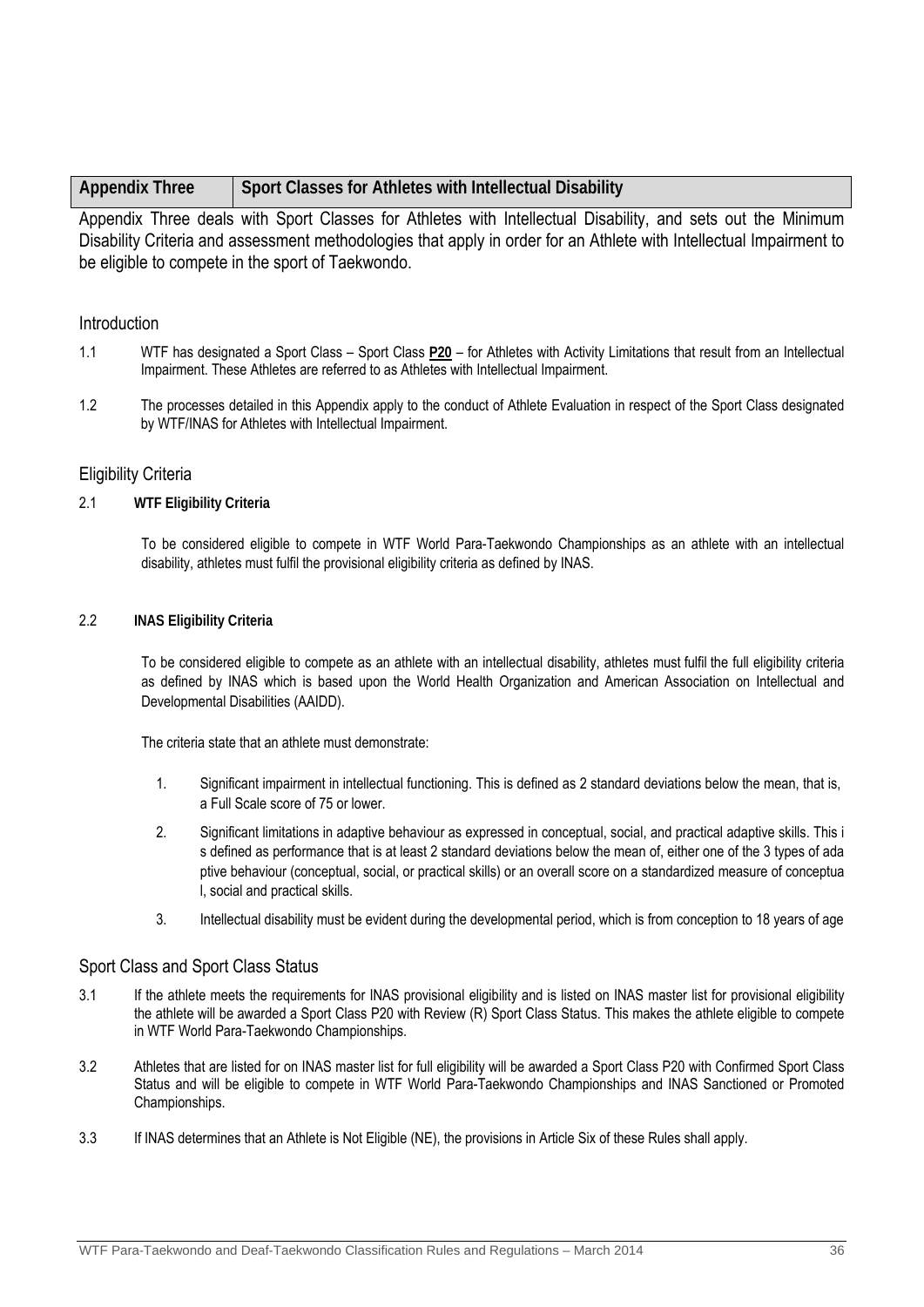| <b>Appendix Four</b> | Sport Classes for Athletes that are Deaf and/or Hearing Impaired |  |
|----------------------|------------------------------------------------------------------|--|
|----------------------|------------------------------------------------------------------|--|

Appendix Four deals with Sport Classes for Athletes that are Deaf and/or hearing impaired and sets out the Minimum Disability Criteria and assessment methodologies that apply in order for an Athlete who is Deaf and/or hearing impaired to be eligible to compete in the sport of Taekwondo.

### **Introduction**

- 1.1 WTF has designated Sport Class **KP60** for Deaf and/or Hearing Impaired Athletes These Athletes are referred to as Deaf Athletes.
- 1.2 The processes detailed in this Appendix apply to Athlete Evaluation in respect of Sport Classes for Deaf Athletes.

#### Eligibility Requirements

2.1 Participants in WTF promoted or sanctioned Competitions and Championships for Deaf Athletes must be:

*Deaf, defined as a hearing loss of at least 55dB pure tone average (PTA) in the better ear (three-tone pure tone average at 500, 1000 and 2000 Hertz, air conduction, ISO 1969 Standard)* 

- 2.2 It is strictly forbidden for a competitor to use any kind of hearing aid(s)/amplification or external cochlear implant parts during the warm-up and competition within the restricted zone area. This is to prevent giving advantage over those not using amplification in sports.
- 2.3 In order for athletes to be eligible to compete in WTF World Deaf-Taekwondo Championships the athletes must appear as eligible on the ISCD Master List.

### Definition and Proof of Deafness

3.1 While 'Deaf' is defined as a hearing loss of at least 55dB PTA in the better ear (3-tone frequency average at 500, 1000 and 2000 Hertz, ISO 1969 Standard), critical hearing levels between 55-65dB shall be carefully examined.

#### Exemption

*If the athlete has Cochlear Implant in one ear, they do not need to be tested in that ear but the audiologist must clearly states on which ear the Cochlear Implant is on the Audiogram form. The athlete will still need to be tested on the non-Cochlear Implant ear.* 

- 3.2 Every Member National Association is fully responsible to check and examine the hearing level of each of its athletes and the audiogram of each respective athlete for accuracy and genuineness.
- 3.3 Process to get on ICSD Athlete Master List
- 3.4 Each new athlete must use the official ICSD Audiogram form. The form can be downloaded from www.deaflympics.com/forms/audiogram.pdf
- 3.5 All four (4) types of audiogram testing below must be filled out entirely for **EACH** ear including:
	- 3.5.1 Air Conduction
	- 3.5.2 Bone Conduction
	- 3.5.3 Tympanograms (Tympanometry)
	- 3.5.4 Acoustic Reflexes (Reflexometry)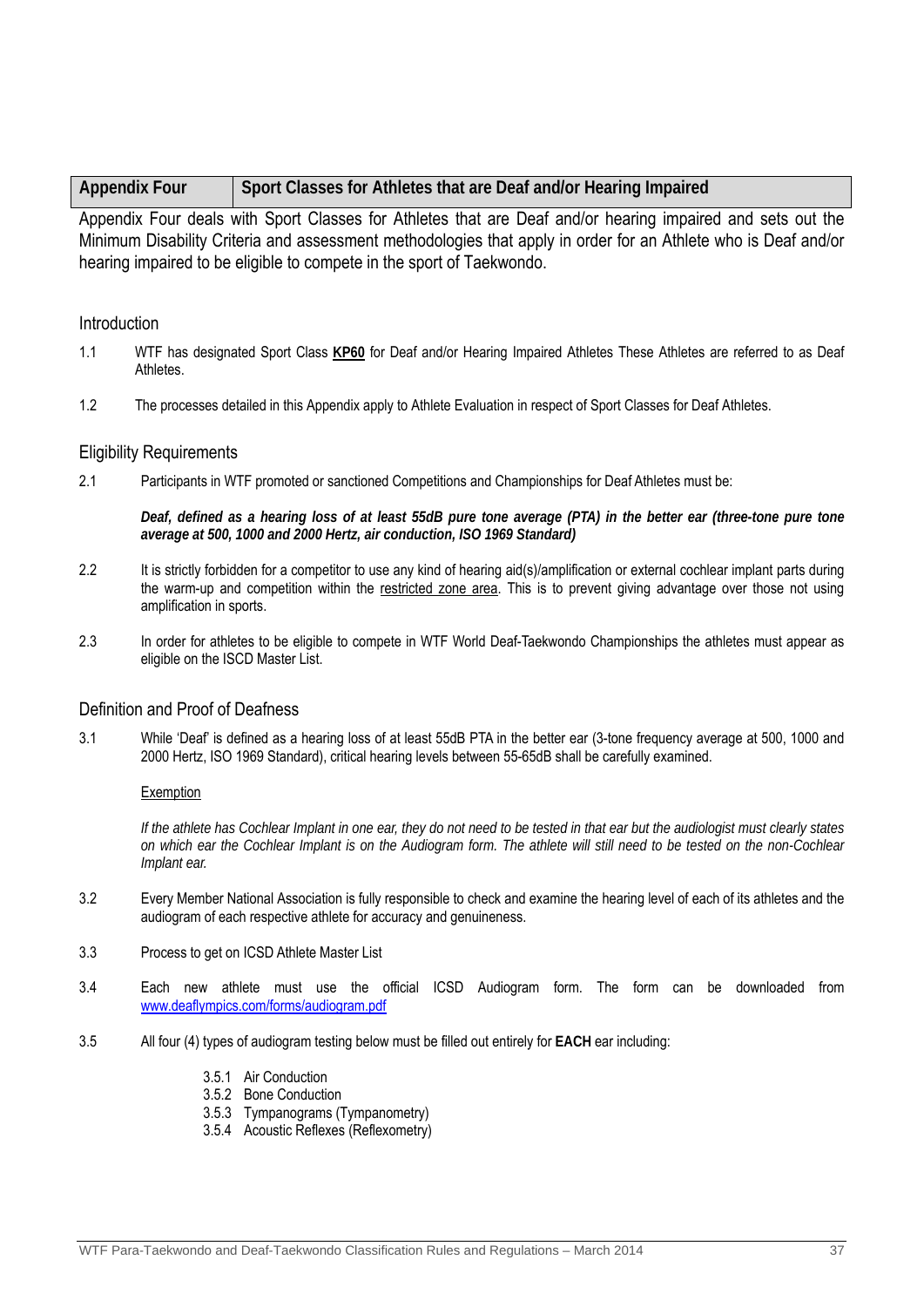### *Failure to observe the requirements will result in delayed approval.*

3.6 All Audiogram forms should be authorized and belong to the athlete being tested, and the validity of the forms must be guaranteed by the National Deaf Sport Federation. In the absence of a National Deaf Sport Federation the ICSD from can be submitted through the World Taekwondo Federation.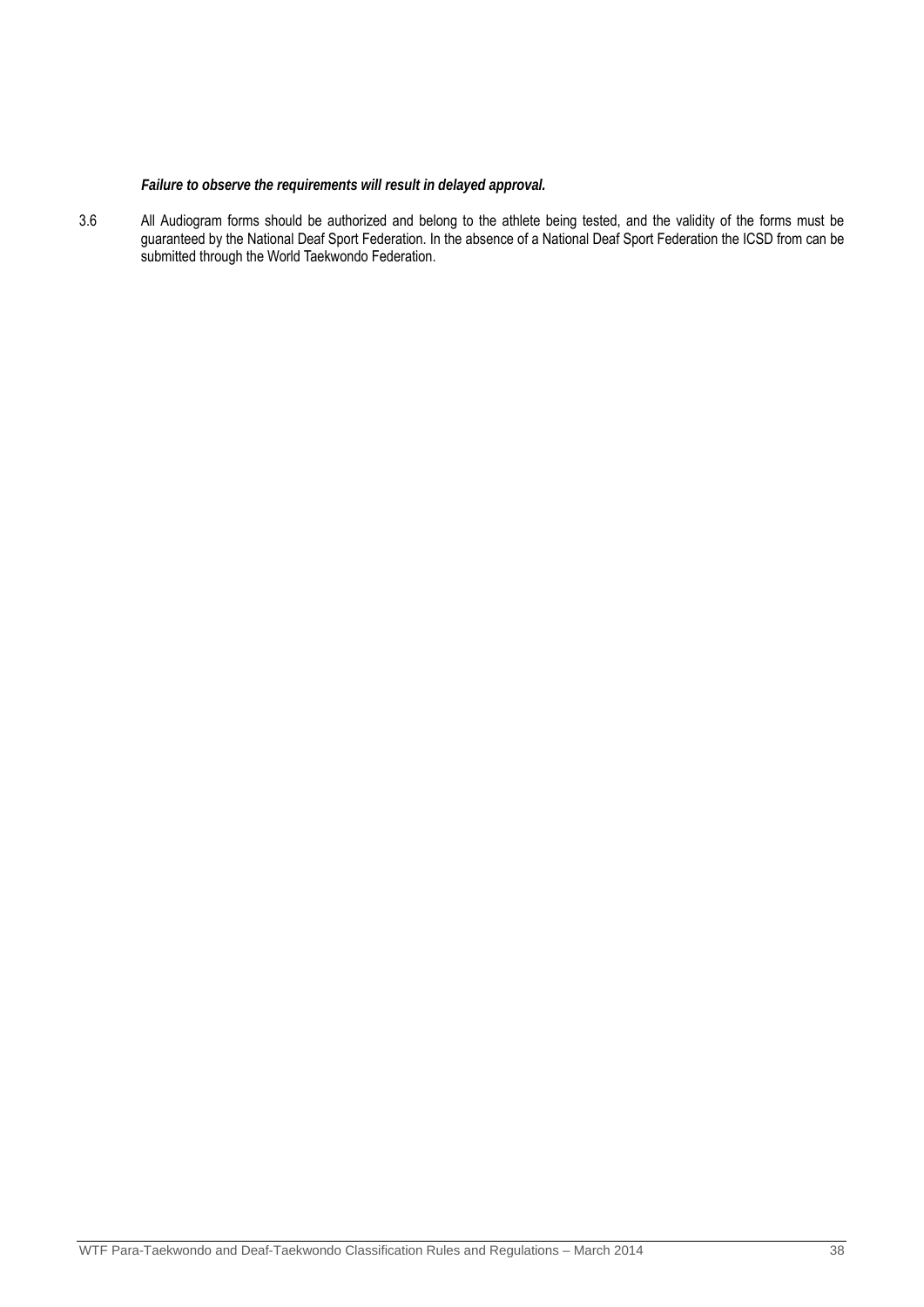## **Appendix Five** Table of fees

The following fees will apply for these Rules;

| Type of Fee                   | Fee            | Refund                                           |
|-------------------------------|----------------|--------------------------------------------------|
| <b>Medical Review Request</b> | <b>US\$500</b> | No refund                                        |
| <b>Protest Fee</b>            | <b>US\$300</b> | Refunded in<br>0t<br>case<br>changed Sport Class |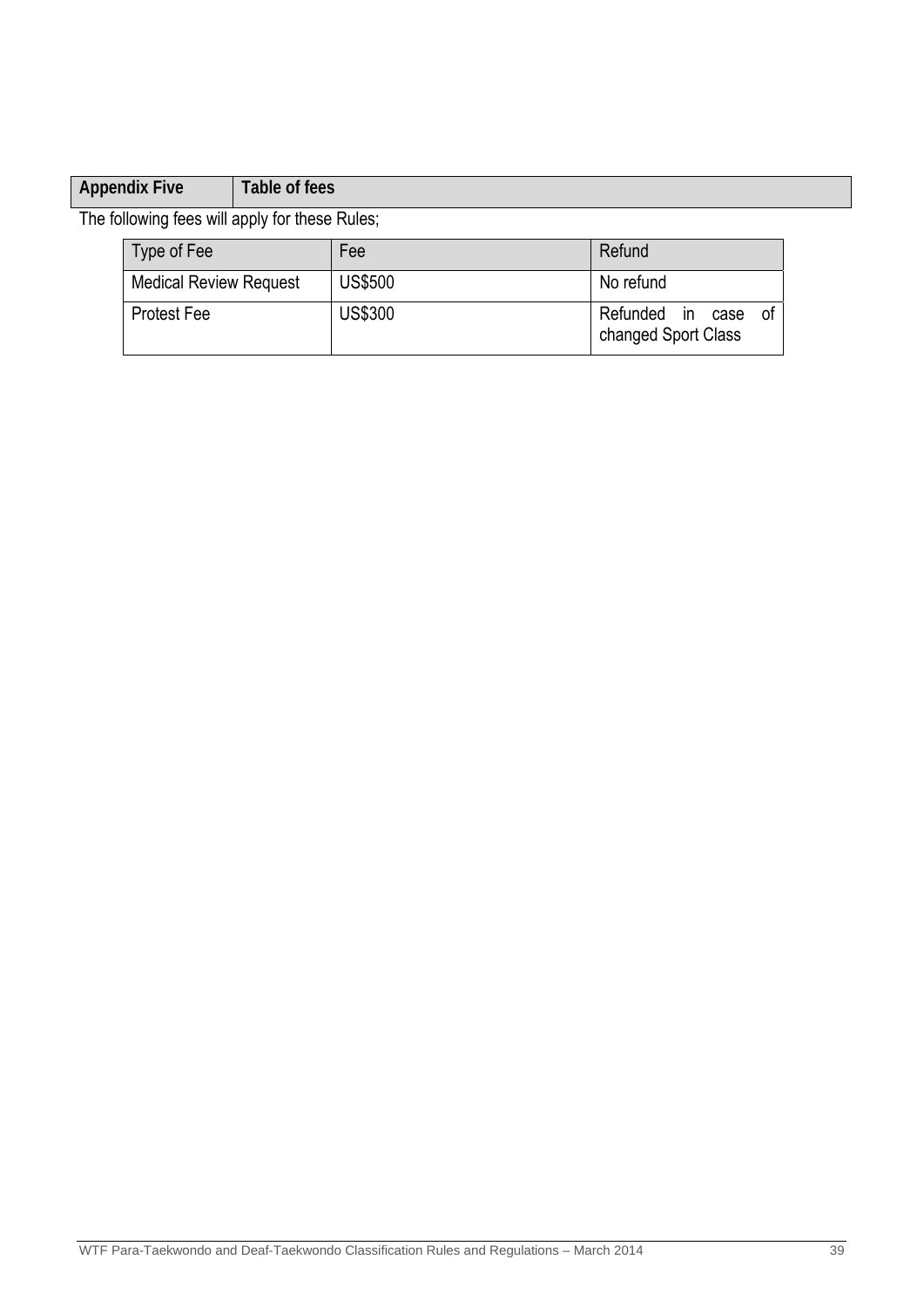### **Appendix Six Intentional misrepresentation**

The WTF subscribes to the IPC Classification Code, Models of Best practices for Intentional Misrepresentation Rules – an excerpt of which is found in this appendix. Where it says IPC please read WTF Para-Taekwondo.

IPC Handbook IPC Classification Code Section 2

June 2013 Models of Best Practice Chapter 1.3

Intentional Misrepresentation Rules

#### **ARTICLE 1. SCOPE AND APPLICATION**

#### **1.1 Introduction**

These International Paralympic Committee ("IPC") Intentional Misrepresentation Rules (the "IM Rules") implement Articles 10,11,12,13 and 14 of the IPC Classification Code 2007 ("the Code") across all Sports for which the IPC acts as International Federation (individually referred to as an "IPC Sport" and collectively as "IPC Sports") and for IPC Recognised Competitions.

The Code provides that deceptive conduct that compromises the outcome of Athlete Evaluation should be subject to a disciplinary sanction. These IM Rules provide the basis upon which such conduct can be made the subject of a disciplinary process. The IM Rules are to be read in conjunction with, and as being supplemental to, the Classification Regulations of all IPC Sports.

#### **1.2 Application**

The IM Rules shall apply to:

- a. All Athletes and Athlete Support Personnel who are subject to the jurisdiction of the IPC and in particular subject to the Classification Regulations of an IPC Sport; and/or
- b. All Athletes and Athlete Support Personnel participating in Events, Recognised Competitions and other activities organised, convened or sanctioned by the IPC. **(all together referred to as "Participants").**

#### **1.3 Core Responsibilities**

It is the personal responsibility of every Participant to be acquainted and comply with all of the requirements of the IM Rules, including being aware of what constitutes Intentional Misrepresentation.

#### **1.4 Commencement and Amendment**

1.4.1 The IM Rules shall come into full force and effect on the Effective Date. They shall not apply retrospectively to matters arising prior to the Effective Date.

1.4.2 Amendments to the IM Rules shall be approved and shall come into effect in the manner prescribed by the IPC.

#### **ARTICLE 2. INTENTIONAL MISREPRESENTATION**

#### **2.1 Misrepresentation during Athlete Evaluation**

An Athlete who intentionally misrepresents his or her skills and/or abilities and/or the degree or nature of Physical, Visual or Intellectual Impairment to a Classification Panel in the course of Athlete Evaluation with the intention of deceiving or misleading that Classification Panel shall be guilty of Intentional Misrepresentation.

#### **2.2 Misrepresentation after Allocation of Confirmed Sport Class**

If following the allocation of a Sport Class an Athlete undertakes any form of corrective treatment (a "medical intervention"), and the Athlete (or any other Participant) knows (or should know) that the medical intervention was intended to result in improved sport performance, the Athlete must provide details of that medical intervention to the IPC at the earliest reasonable opportunity. If the Athlete's Sport Class is later changed because the Athlete's sporting performance has improved as a result of (in whole or in part) that medical intervention, but the Athlete failed to disclose that medical intervention to IPC, the Athlete will be guilty of Intentional Misrepresentation.

#### **2.3 Assisting Intentional Misrepresentation**

Any Participant who knowingly assists, covers up or is any other way involved in any other type of complicity involving Intentional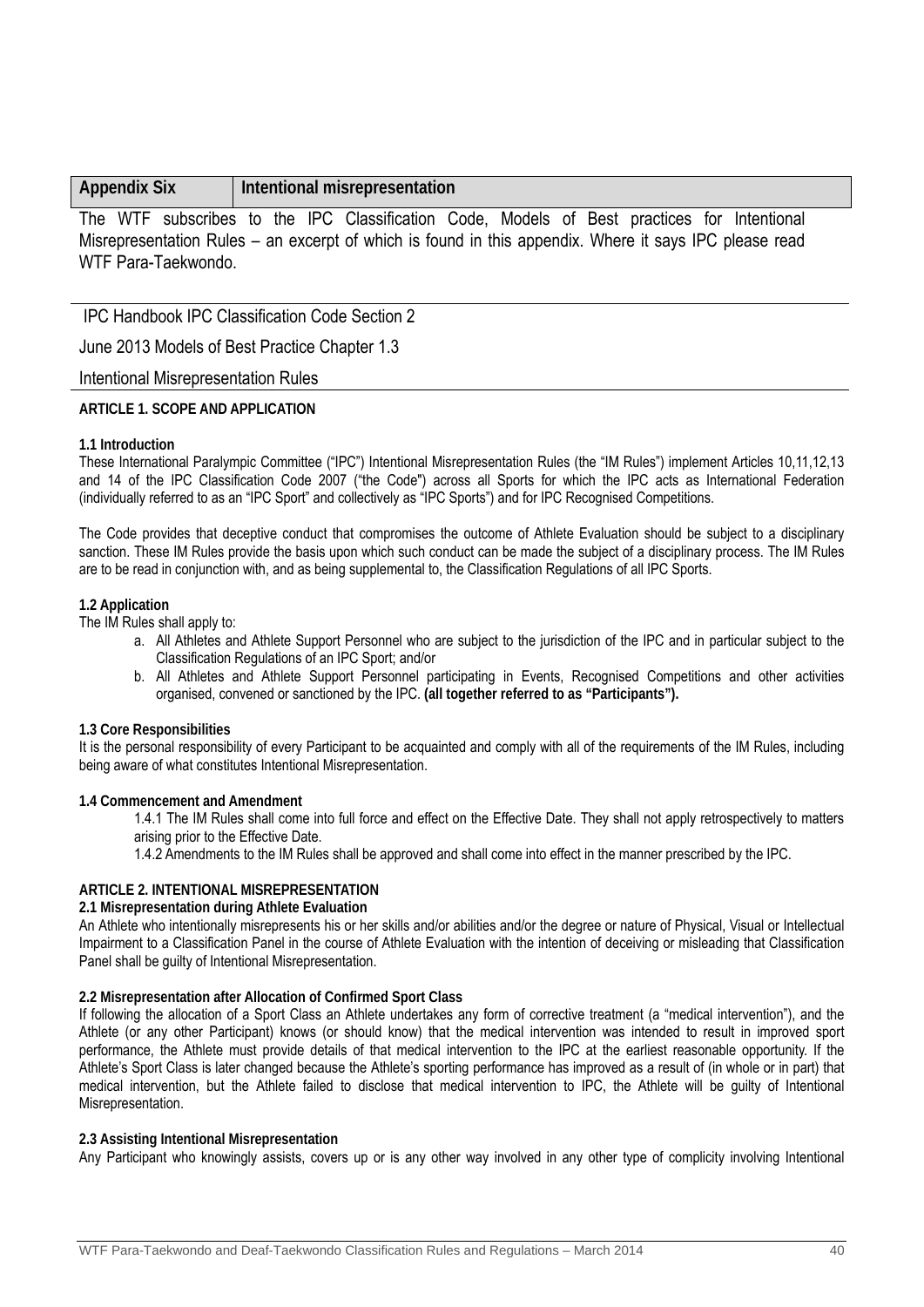Misrepresentation shall themselves be guilty of Intentional Misrepresentation.

Each of the acts or omissions set out in Articles 2.1 to 2.3 shall constitute Intentional Misrepresentation. These are referred to collectively as "Intentional Misrepresentation" in the Rules.

#### **ARTICLE 3. DISCIPLINARY PROCESS**

#### **3.1 Responsibility for Disciplinary Process**

The investigation of the acts referred to in Article 2 of the Rules (referred to in this Article 3 as "Intentional Misrepresentation") and any resultant disciplinary process shall be undertaken by the IPC.

#### **3.2 Initial Investigation**

3.2.1 All matters involving Intentional Misrepresentation will be investigated by the IPC. This investigation will be conducted in order to determine whether it appears that a Participant may have committed Intentional Misrepresentation and may include giving the Participant an opportunity to respond to the allegations raised.

3.2.2 If following the conclusion of any such investigation the IPC concludes that the Participant does not appear to have committed Intentional Misrepresentation the IPC shall advise the Participant of that fact. The IPC shall take no further action against the Participant save that the IPC may issue a warning or may provide advice to the Participant as to their future conduct if it believes that such is warranted.

3.2.3 If following the conclusion of any investigation the IPC concludes that the Participant does appear to be guilty of Intentional Misrepresentation, the IPC shall send the Participant a Notice of Charge in accordance with Article 4.3.

#### **3.3 Notice of Charge**

3.3.1 If the IPC believes that a Participant has committed Intentional Misrepresentation then the IPC shall as soon as practicable notify the Participant in writing of:

- a. The Intentional Misrepresentation that the Participant is charged with committing;
- b. A summary of the facts and evidence relied upon by the IPC in support of the charge;
- c. The Sanction that will be applied if it is established that the Participant has committed Intentional Misrepresentation; and
- d. Details of the persons at IPC responsible for dealing with the matter, and full contact details of those persons.

**This information must be sent to the Participant as part of a "Charge Notice".** 

3.3.2 The Charge Notice must advise the Participant that he may respond by either:

- a. Admitting the charge and accepting the Sanction set out by IPC in the Charge Notice; or
	- b. Denying the charge, and having the charge and any Sanction set at a hearing.

3.3.3 If the Participant wishes to exercise his right to a hearing, he must notify the IPC that he wishes to have such a hearing. This notification must be sent to the IPC within 14 days of the Participant's receipt of the Charge Notice. The notification must state how the Participant responds to the charge in the Notice and must explain the basis for such response.

3.3.4 If the Participant fails to respond to the Charge, fails to notify the IPC that he wishes to have a hearing, or notifies the IPC that he wishes to have a hearing but fails to attend the hearing, a hearing will take place in his absence whereby the issue of whether or not the Participant is guilty of committing Intentional Misrepresentation will be resolved.

#### **3.4 Limitation**

No charge may be brought under these IPC IM Rules in respect of Intentional Misrepresentation 3 where ten (10) years or more have passed since the date that the Intentional Misrepresentation is alleged to have occurred.

#### **ARTICLE 4. HEARINGS**

#### **4.1 Jurisdiction of the Board of Appeal for Classification ("the BAC")**

The BAC is appointed by the IPC to rule on allegations that Intentional Misrepresentation has been committed. The BAC shall rule on such allegations as provided for in Appendix A to the IM Rules.

#### **4.2 Decisions**

4.2.1 At the hearing, the IPC must prove that the Participant has committed the Intentional Misrepresentation specified in the Charge Notice. This must be proved to the comfortable satisfaction of the BAC, which is greater than a mere balance of probability but less than proof beyond a reasonable doubt.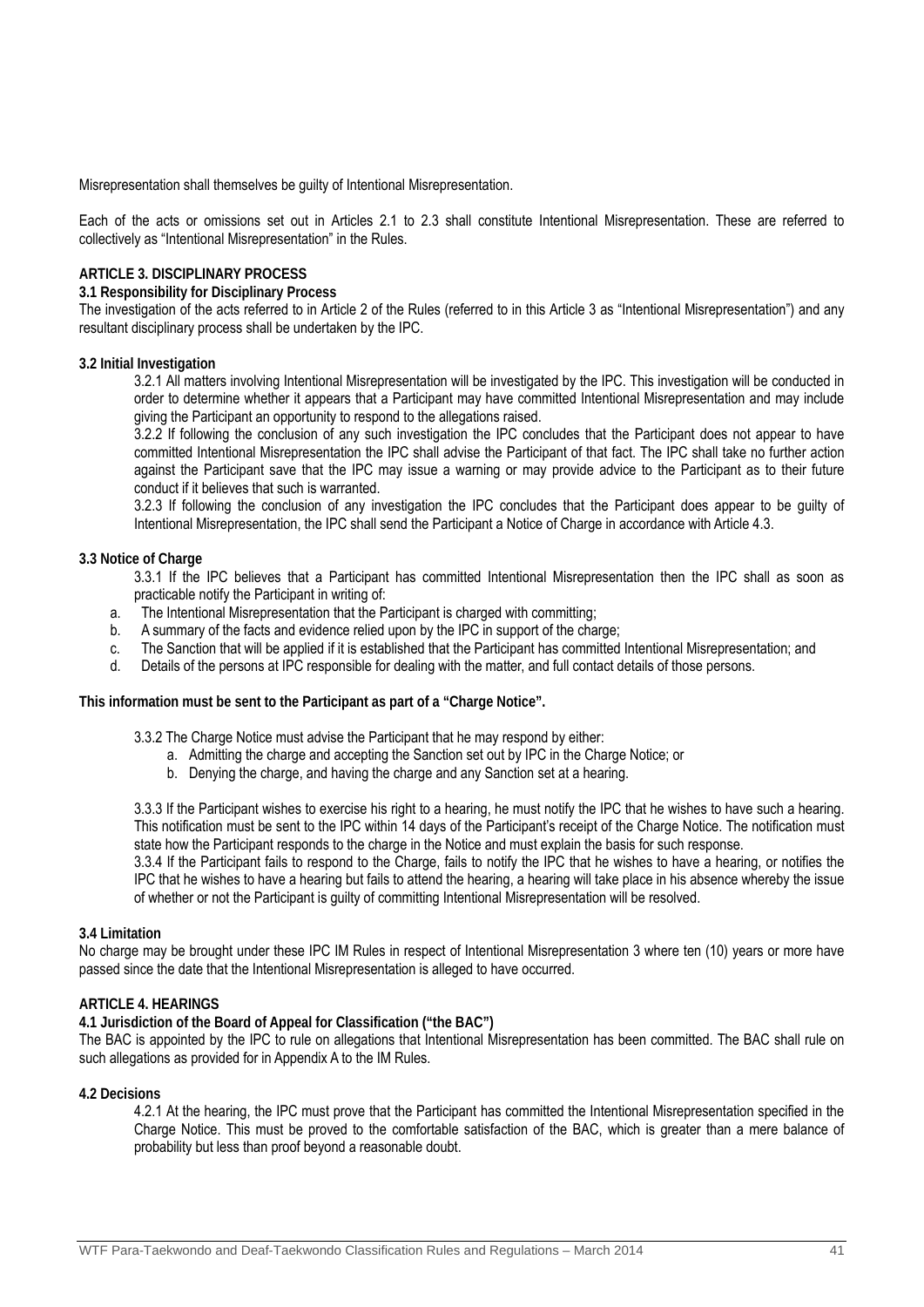4.2.2 Following the completion of the hearing, the BAC will make a decision as to whether the Participant has committed the acts specified in the Charge Notice. If it decides that the Participant has committed the Intentional Misrepresentation specified in the Charge Notice it shall make a recommendation to the IPC Governing Board as regards the Sanction that should be applied to the Participant. The IPC Governing Board shall be responsible for notifying the Athlete of any Sanction.

#### **4.3 Publication of Decisions**

4.3.1 The decision shall be disclosed publicly by the IPC. The decision shall not be disclosed (a) until the deadline for appeal has passed and no appeal has been filed; or (b) if an appeal is filed, unless and until the decision that Intentional Misrepresentation was committed is affirmed on appeal.

4.3.2 If the IPC finds that Intentional Misrepresentation has not been committed, the decision shall not be disclosed publicly unless the Participant charged consents to such disclosure or requests that the finding be disclosed.

#### **ARTICLE 5. SANCTIONS**

**5.1 Disqualification of Event Results as a Consequence of Intentional Misrepresentation** 

5.1.1 If an Athlete is found to have committed Intentional Misrepresentation under Articles 2.1 or 2.3 during or in connection with a Competition, the Athlete shall be Disqualified from that Competition, with the removal of any individual results obtained by the Athlete in that Competition, and all resulting consequences, including forfeiture of all medals, titles, points and prizes. In addition, any results obtained by the Athlete in Competitions taking place after the date upon which the Intentional Misrepresentation occurred may be Disqualified, with all of the resulting consequences, including forfeiture of any medals, titles, points and prizes.

5.1.2 If an Athlete is found to have committed Intentional Misrepresentation under Article 2.2, any results obtained by the Athlete in Competitions taking place after the date upon which the Intentional Misrepresentation occurred shall be Disqualified, with all of the resulting consequences, including forfeiture of any medals, titles, points and prizes.

**5.2 Removal of Sport Class as a Consequence of an Act of Intentional Misrepresentation Committed During or In Connection with a Competition** 

If an Athlete is found to have committed Intentional Misrepresentation under Articles 2.1, 2.2 or 2.3 at any time, the Athlete shall forfeit his or her Sport Class, and shall be designated "IM" in the Classification Master List for the relevant Sport for the same time period as that specified pursuant to Article 6.3 below. In accordance with Article 11.3 of the IPC Classification Code this designation shall be recognized and respected by all IPC Sports automatically upon notification of the same, without the need for further action by those Sports.

#### **5.3 Intentional Misrepresentation: Ineligibility for Athlete Evaluation**

If an Athlete is found to have committed Intentional Misrepresentation under Articles 2.1, 2.2 or 2.3, the sanction shall be a period of Ineligibility for Athlete Evaluation of twenty-four months.

#### **5.4 Sanctions to be applied to Athlete Support Personnel**

If an Athlete Support Personnel is found to have committed Intentional Misrepresentation under Article 2.3 the appropriate sanction shall be a period of Ineligibility for Athlete Evaluation of twenty-four months.

#### **5.5 Second Offences**

If a Participant is found to have committed Intentional Misrepresentation, the period of Ineligibility for Athlete Evaluation is set out in Articles 5.3 and 5.4. If that Participant commits a second Act of Intentional Misrepresentation, the period of Ineligibility for Athlete Evaluation shall be a lifetime period of Ineligibility.

#### **5.6 Commencement of Ineligibility Period**

The period of Ineligibility for Athlete Evaluation shall start on the date of the relevant decision or such other date as specified.

#### **5.7 Status During Ineligibility**

5.7.1 A Participant who has been declared Ineligible for Athlete Evaluation may not take part in Athlete Evaluation at any Competition that is recognised by the IPC Sport

5.7.2 If a Participant who is Ineligible for Athlete Evaluation violates the prohibition against taking part in Athlete Evaluation, and is designated a Sport Class as a result, that Sport Class shall be forfeited, and the Athlete shall be Disqualified, with all resulting consequences, including forfeiture of all medals, titles, points and prizes, and the period of Ineligibility for Athlete Evaluation shall start over again as of the date of the violation.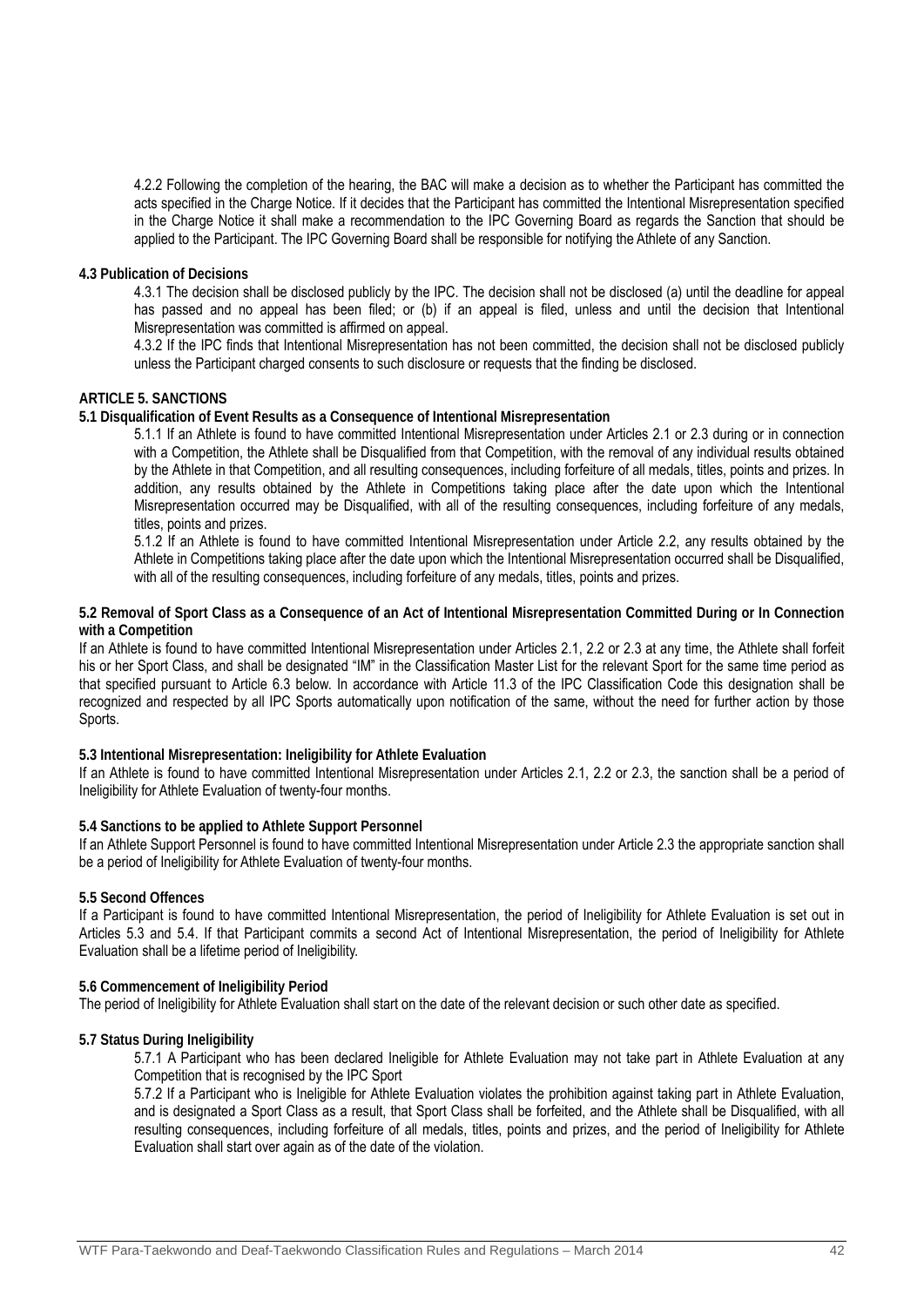#### **ARTICLE 6. APPEALS**

#### **6.1 Appeal Rights**

Decisions made under the IM Rules may be challenged only by appeal as set out in this Article 6. Such decisions shall remain in effect while under appeal unless the body to which the appeal is made orders otherwise.

### **6.2 Appealable Decisions**

6.2.1 A decision that Intentional Misrepresentation was (or was not) committed may be appealed by any of the following parties exclusively as provided in this Article 6:

- a. The Participant who is the subject of the decision being appealed;
- b. The IPC;
- c. The National Paralympic Committee ("NPC") of the Participant's country of nationality:
- d. The Participant's International Federation (if this is not the IPC);

If no appeal is made, the decision shall be final and binding on all of the above Persons.

6.2.2 An appeal pursuant to Article 6.2.1 shall be made to the Court of Arbitration for Sport ("CAS"). CAS decisions are final and binding.

#### **6.3 Appeal Procedure**

6.3.1 The time to file an appeal to CAS shall be twenty-one (21) days from the date of receipt of the decision by the appealing party;

6.3.2 CAS decisions shall be disclosed according to the CAS Arbitration Rules.

#### **ARTICLE 7. CONFIDENTIALITY**

#### **7.1 Reporting of Pending Cases**

The identity of a Participant charged with committing Intentional Misrepresentation shall not be publicly disclosed during the period when the case in pending.

#### **ARTICLE 8. MISCELLANEOUS**

#### **8.1 Governing Law and Jurisdiction**

The laws of Germany shall govern the IM Rules and all matters and proceedings arising in connection with the IM Rules.

#### **8.2 Interpretation**

Save where otherwise indicated, defined terms used in these IM Rules (i.e., those words or phrases starting with capitals) shall have the meaning given to them in the Glossary.

#### **APPENDIX A – RULES OF PROCEDURE**

#### **INTRODUCTION AND JURISDICTION**

1. The IPC is responsible for establishing the Board of Appeal on Classification ("the BAC") in accordance with the IPC BAC By-laws.

2. Matters involving an allegation made by the IPC that an Athlete or Athlete Support Personnel has been guilty of Intentional Misrepresentation shall be submitted for determination by the BAC.

#### **PRE-HEARING PROCEDURES**

3. The jurisdiction of the BAC shall be triggered if the IPC submits a written request (a "Request for Adjudication") to the Chairperson of the IPC Legal and Ethics Committee (or his or his designate) that the BAC determine one or more charges that the IPC has brought against an Athlete or Athlete Support Personnel ("the Respondent").

#### 3.1 A Request for Adjudication shall:

- 3.1.1 Provide the name, nation and Sport of the Respondent;
- 3.1.2 Specify the grounds for the Charge;
- 3.1.3 Identify all documents, fact and expert witnesses, and other evidence to be offered in support of the Charge.

3.2 All Requests for Adjudication shall be submitted in writing by fax, e-mail or surface mail to such person as may be nominated from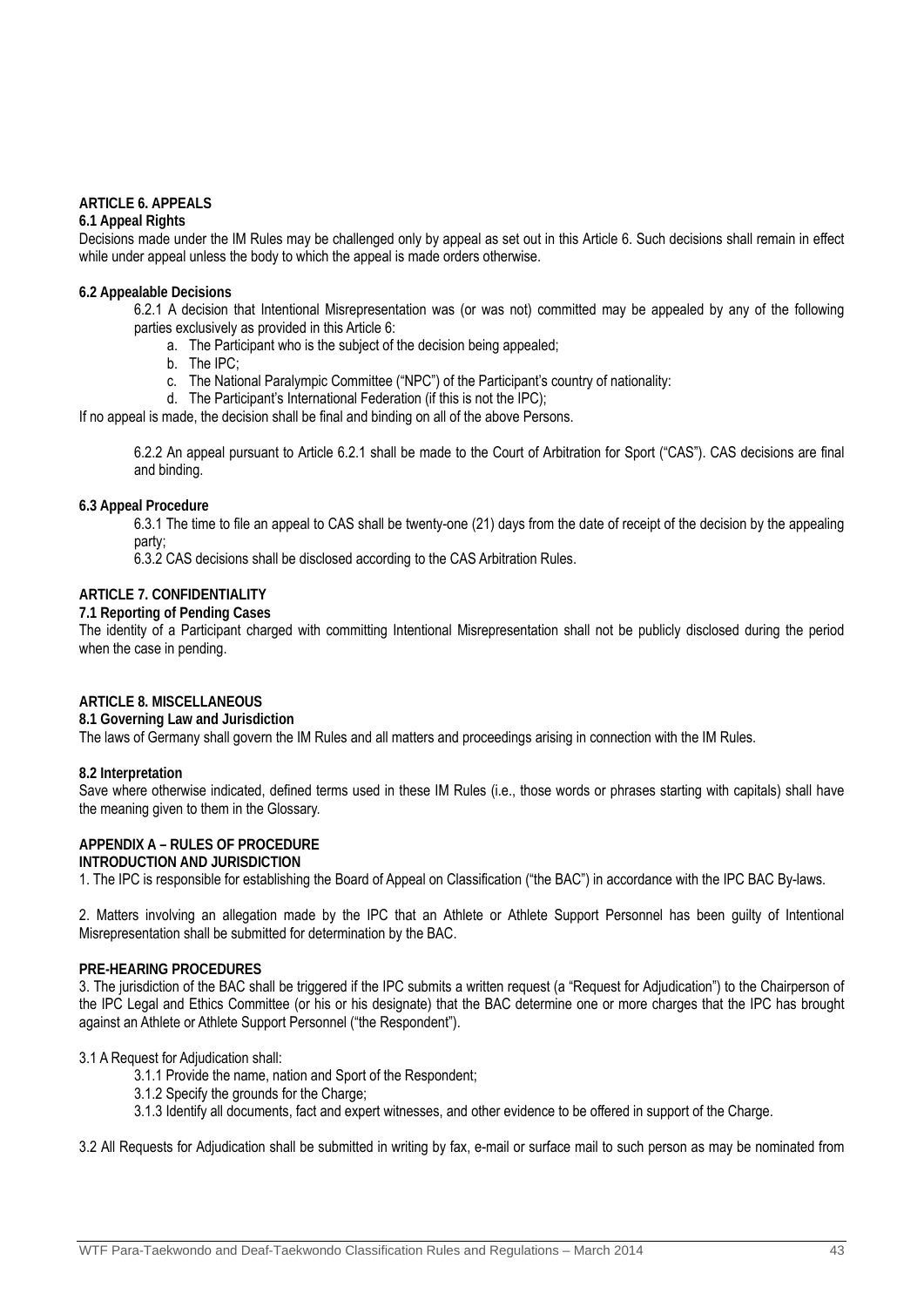time to time by the IPC.

### **INITIAL ASSESSMENT AND FORMATION OF THE HEARING BODY**

4. Following receipt of the Request for Adjudication, the Chairperson shall conduct a review of the Request for Adjudication to determine whether the content, timing and delivery of the Request for Adjudication complies with Rule 3 above.

4.1 If the Request for Adjudication does not comply with Rule 3, the Chairperson shall issue a written decision dismissing the Request for Adjudication, without prejudice to its being reinstated at a later date.

4.1.1 If the Request for Adjudication complies with Rule 3 the Chairperson shall appoint a Hearing Body.

4.1.2 This process shall be completed within 28 calendar days of the Request for Adjudication being received by the Chairperson.

#### **THE HEARING BODY**

5. The Hearing Body will comprise:

5.1 Hearing Body Chairperson; and

5.2 Two (2) persons appointed by the Hearing Body Chairperson, with appropriate skills and experience.

6. Appointment of members of the Hearing Body shall be within the sole discretion of the Hearing Body Chairperson save that no member shall be appointed if the circumstances of the Hearing are such that a member thereby has a conflict of interest.

- 6.1 In its sole discretion, the Hearing Body may designate counsel to assist it in the Hearing.
- 6.2 All members of the Hearing Body shall comply with the IPC Code of Ethics.
- 6.3 The IPC Legal and Ethics Committee Assistant shall act as Secretary to the Hearing Body.

6.4 The IPC Legal and Ethics Committee Assistant shall advise the Applicant and Respondent as soon as the Hearing Body is appointed.

#### **CONDUCT OF PROCEEDINGS**

7. As soon as practicable after the formation of the Hearing Body, the Hearing Body Chairperson shall issue directions to the IPC and the Respondent in relation to the procedure and timetable to be followed in the proceedings. This shall establish a schedule for the exchange of written submissions and evidence in advance of the hearing. The Hearing Body Chairperson may make such procedural rulings on his own.

7.1 A party intending to rely upon the evidence of a witness or expert shall serve a statement or report setting out the proposed evidence of such witness or expert at a date in advance of the hearing that is specified by the Hearing Body Chairperson. 7.2 The Hearing Body shall have the power to allow, refuse or limit the evidence or appearance at the hearing of any witness or expert.

#### **HEARING**

8. The Hearing Body Chairperson shall decide on the format of the Hearing (in person, or by (partial) telephone conference or by (partial) videoconference), and the IPC Legal and Ethics Committee Assistant shall liaise with the IPC and Respondent to set a date for the hearing of the Hearing, which should take place at the earliest convenience.

8.1 Both parties may, at their own expense, to be represented by counsel and, if necessary, to engage an interpreter approved by the Hearing Body. Both parties may offer documentary evidence, submit a hearing memorandum or brief and (subject to the Hearing Body's discretion) call witnesses.

8.2 The Hearing Body shall consider all evidence and witness testimony, rule on its credibility and relevance, and consider it on that basis.

8.3 In exceptional circumstances, the Hearing Body may adjourn the Hearing and issue a request that the IPC and/or Respondent provide such additional evidence that the Hearing Body believes, in its sole discretion, is required in order to enable the Hearing Body to reach a decision regarding the Hearing.

#### **HEARING CONSEQUENCES**

9. The Hearing Body shall issue a written decision resolving any Hearing within 28 days after the Hearing. The decision shall be provided to the IPC and Respondent, to the IPC and, if applicable, to the Competition Organizing Committee (in the case of Hearings conducted in connection with a Competition). The Hearing Body shall issue a ruling stating the reasons for its decision, including the